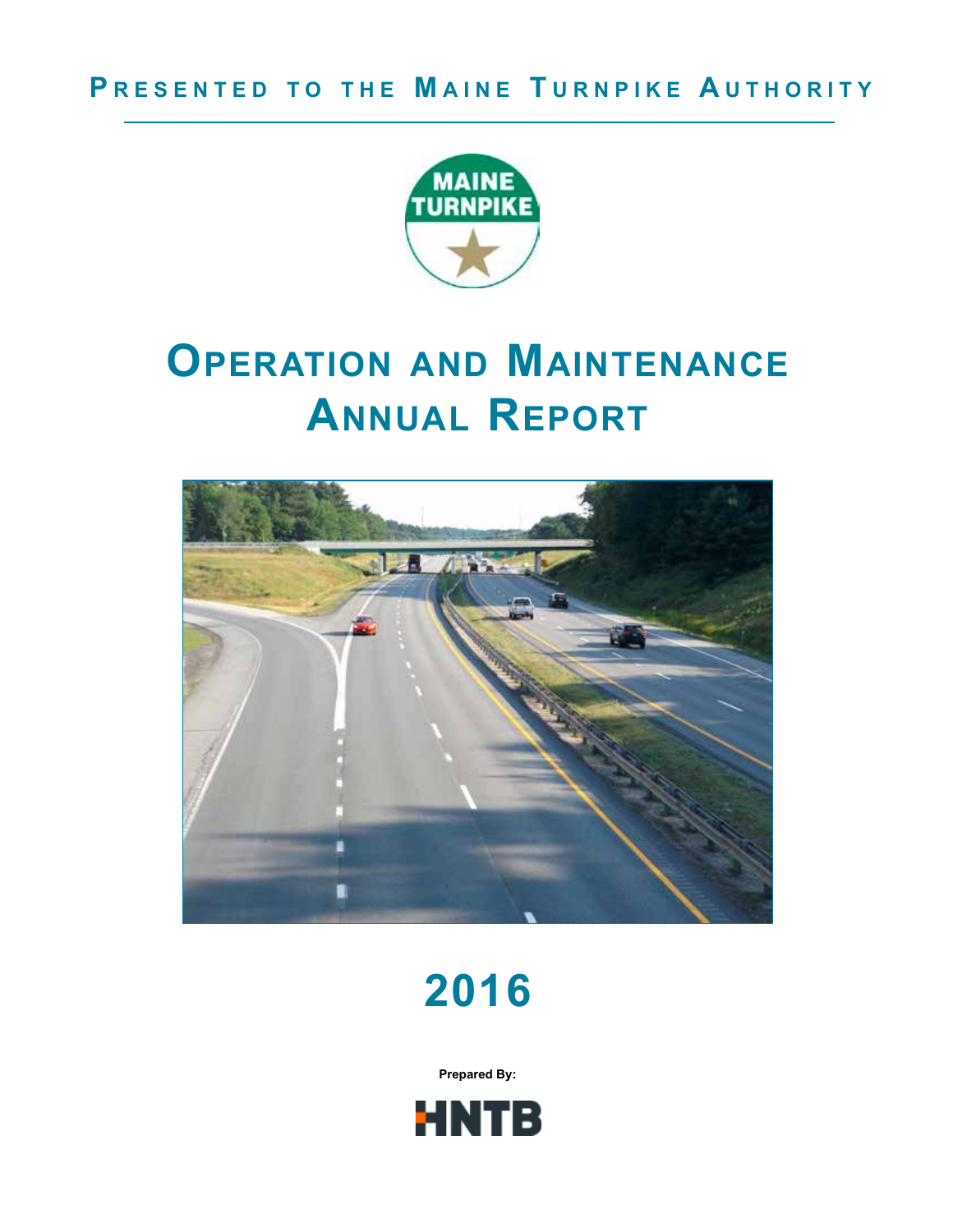www.hntb.com

**HNTB** 

October 1, 2016

Maine Turnpike Authority 2360 Congress Street Portland, ME 04102

Ladies and Gentlemen,

We are pleased to submit our 2016 Operation and Maintenance Annual Report for the Maine Turnpike. This report sets forth our findings as to the condition of the Maine Turnpike and our recommendations concerning maintenance, operation, insurance, and deposits to be made to the Capital Improvement and Reserve Maintenance funds and the Operation and Maintenance budget.

Our findings and recommendations are based on a visual inspection of the turnpike facilities performed between March and June 2016; several additional visual inspections of turnpike facilities made during the year; and, on a careful evaluation of turnpike operation and maintenance procedures. We have periodically reported to the Executive Director, Chief Operations Officer, or Director of Engineering, on other items which warranted prompt attention.

We appreciate the opportunity to provide Consulting Engineering Services and we acknowledge the excellent cooperation of Authority members and personnel in the performance of these services.

Best regards,

Golond Co. Lavalles

Roland A. Lavallee, P.E., PLS Vice President Director of Operations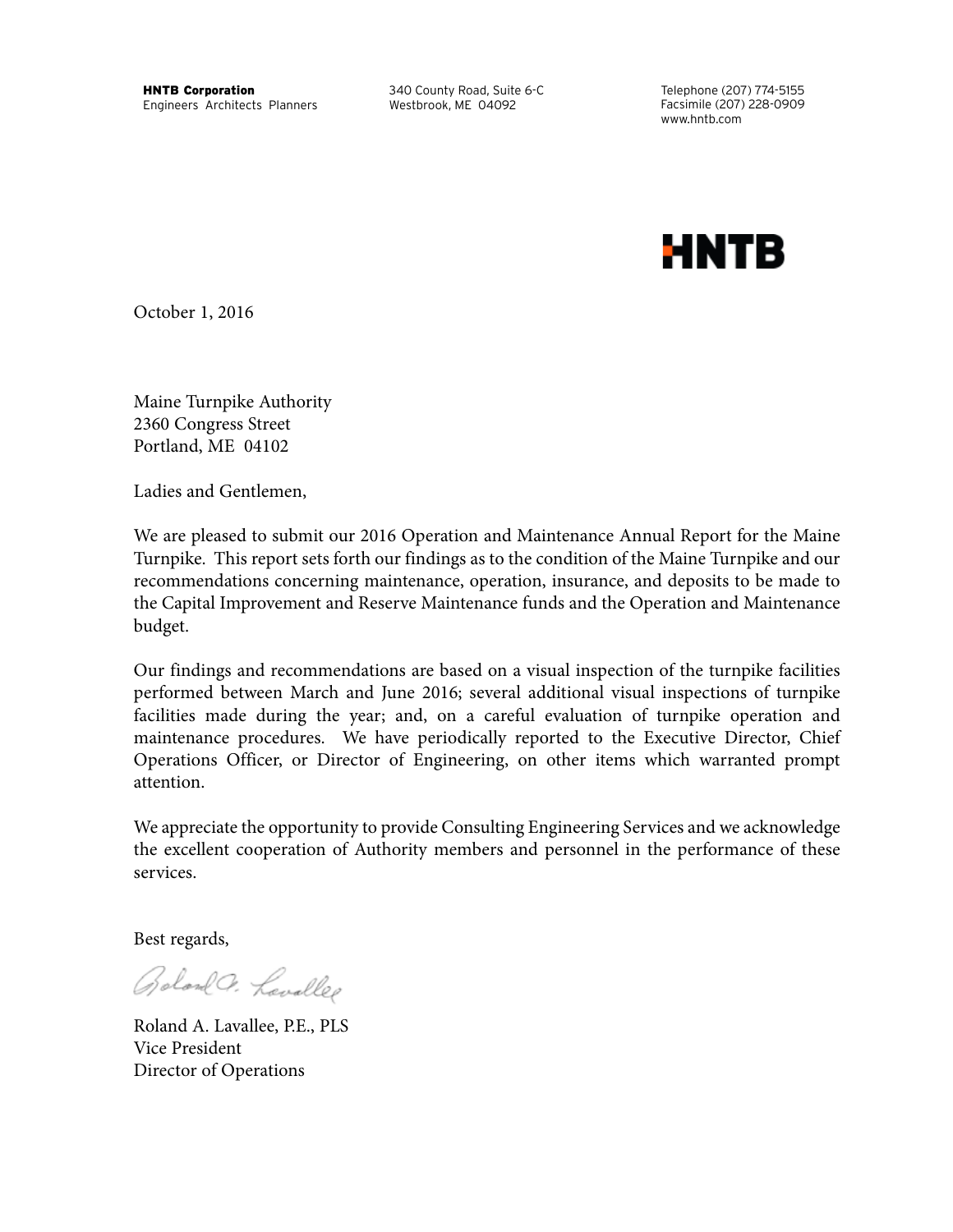| <b>1 - INTRODUCTION</b>                  | 3  |
|------------------------------------------|----|
| <b>ANNUAL INSPECTION PROGRAM</b>         | 4  |
| 2 - INSPECTION FINDINGS AND              |    |
| <b>CORRECTIVE MEASURES</b>               | 6  |
| <b>VEGETATIVE COVER</b>                  | 6  |
| PAVEMENT                                 | 6  |
| <b>BRIDGES AND MINOR SPANS</b>           | 8  |
| <b>SIGN STRUCTURES</b>                   | 16 |
| DRAINAGE                                 | 16 |
| <b>GUARDRAIL AND SAFETY IMPROVEMENTS</b> | 17 |
| <b>LIGHTING</b>                          | 19 |
| <b>SIGNAGE</b>                           | 19 |
| ROADWAY MARKINGS                         | 20 |
| TOLL PLAZAS                              | 20 |
| <b>SIDE TOLL PLAZAS</b>                  | 22 |
| <b>SERVICE AREAS</b>                     | 22 |
| <b>MAINTENANCE FACILITIES</b>            | 23 |

## **3 - Toll Collection System 24**

| <b>ELECTRONIC TOLL COLLECTION</b> | 24 |
|-----------------------------------|----|
| E-ZPASS GROUP                     | 24 |
| TOLL SCHEDULE                     | 24 |

## **4 - Traffic Management And** TECHNOLOGY 26

| <b>COMMUNICATION</b>                    | 26 |
|-----------------------------------------|----|
| <b>REDUCED SPEED LIMIT SIGNS</b>        | 27 |
| <b>TRAFFIC COUNT STATIONS</b>           | 27 |
| <b>ROADWAY SENSORS</b>                  | 27 |
| VARIABLE MESSAGE SIGNS (VMS)            | 27 |
| HIGHWAY ADVISORY RADIO (HAR)            | 27 |
| <b>CLOSED CIRCUIT TELEVISION (CCTV)</b> |    |
| <b>SYSTEM</b>                           | 28 |
| <b>OVERHEIGHT VEHICLE DETECTION</b>     |    |
| <b>SYSTEM</b>                           | 29 |
| <b>ZOOM TURNPIKE EXPRESS</b>            | 29 |
| <b>GO MAINE PROGRAM</b>                 | 29 |

| PARK & RIDE LOT PROGRAM | 30  |
|-------------------------|-----|
| TURNPIKE SAFETY AND LAW |     |
| <b>ENFORCEMENT</b>      | -31 |

## **5 - Maine Turnpike Authority/ MaineDOT Joint Initiatives 33**

| <b>OPERATIONS &amp; MAINTENANCE</b> | 33 |
|-------------------------------------|----|
| PARK & RIDE LOT COORDINATION        | 33 |
| ALTERNATIVES PROGRAM                |    |
| <b>COORDINATION</b>                 | 33 |
| <b>PROJECT DEVELOPMENT</b>          | २२ |

## **6 - Planning Studies 34**

| <b>GORHAM EAST-WEST CORRIDOR STUDIES 34</b> |    |
|---------------------------------------------|----|
| SAFETY AND CAPACITY STUDY                   | 35 |
| STUDY OF TRAFFIC IMPACTS FROM AET IN        |    |
| <b>YORK</b>                                 | 35 |
| STUDY OF THE FUTURE NEEDS OF THE            |    |
| PISCATAQUA RIVER BRIDGE                     |    |

## **7 - Funding 36**

| CAPITAL IMPROVEMENT FUND              | 36 |
|---------------------------------------|----|
| RESERVE MAINTENANCE FUND              | 36 |
| <b>OPERATION AND MAINTENANCE FUND</b> | 36 |
| <b>INSURANCE</b>                      | 37 |

## **Appendix A -**

| <b>MAINTENANCE AREA BUILDINGS</b> | 38 |
|-----------------------------------|----|
|-----------------------------------|----|

## **Appendix B -**

| <b>SCHEDULE OF INSURANCE</b> |  |
|------------------------------|--|
|------------------------------|--|

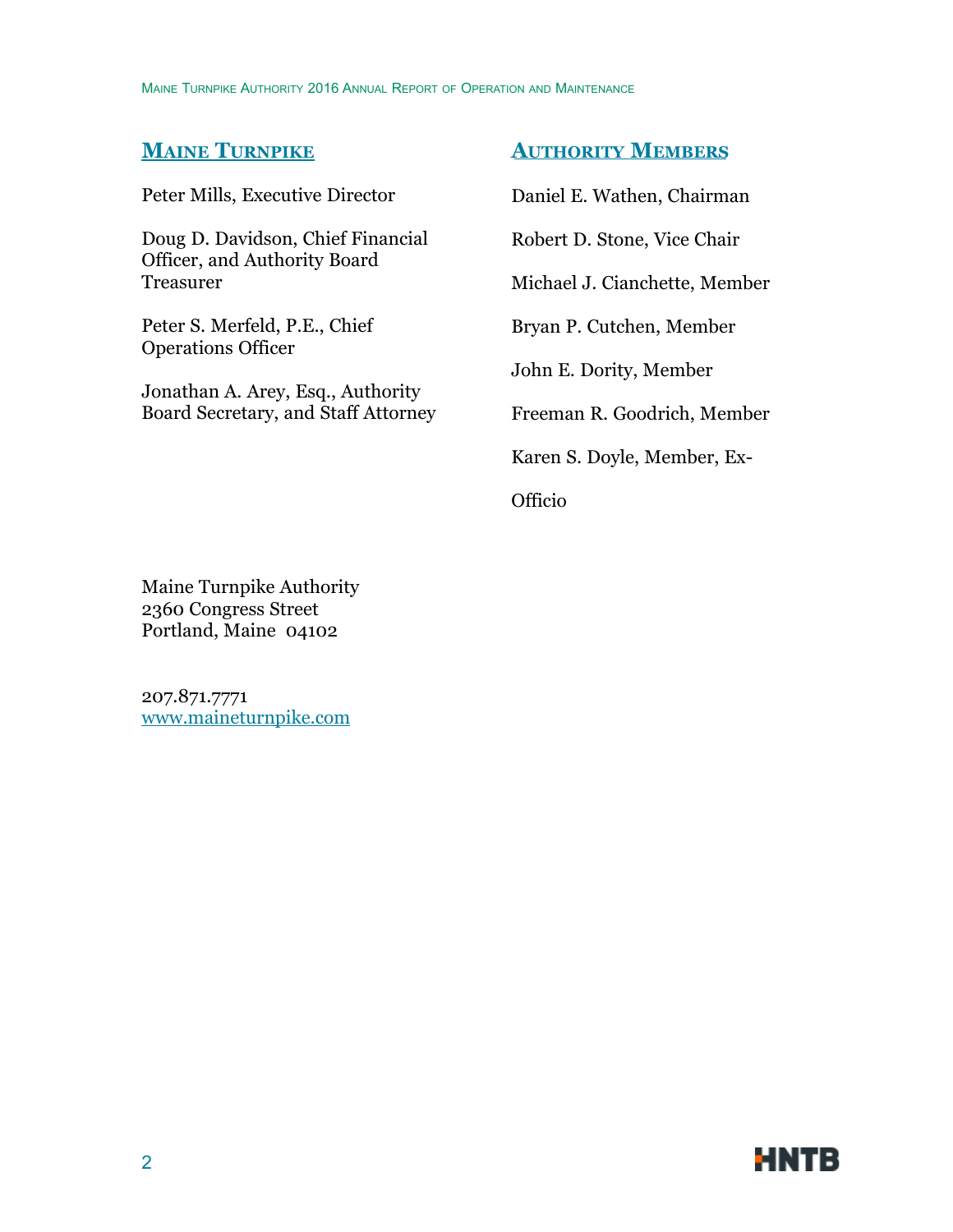## **1 INTRODUCTION**

This 2016 Operation and Maintenance Annual Report is based on the findings of a visual inspection of Maine Turnpike (turnpike) facilities; a review of current operating practices; and a review of the insurance coverage currently in effect, all as conducted by the licensed Professional Engineers of HNTB Corporation. It sets forth observations, conclusions and recommendations concerning the condition, maintenance, repair, and operation of the turnpike and its associated facilities. Additionally, this report includes recommendations for the amount of funding required for the proper maintenance, repair, and operation of the turnpike to be deposited into the Capital Improvement fund, Reserve Maintenance fund, and the Operation and Maintenance budget. Finally, recommendations regarding insurance coverage are also provided.



In 1941, the Maine Turnpike Authority (Authority) was created as an independent state agency and given the mandate to construct a turnpike "from some point at or near Kittery to a point at or near Fort Kent". The legislature intentionally delegated the responsibility for turnpike construction and operation and maintenance to the Authority and precluded any financial commitment by the state.

The original 45 miles of turnpike, Section I, from Kittery to Portland opened to traffic in 1947 and Section II, from Portland to Augusta, was completed in 1955. The turnpike also includes a three mile spur from the turnpike mainline to Route 1 and Interstate 295 in Falmouth. In 2016, the Authority purchased from the Maine Department of Transportation

(MaineDOT) approximately 1,800 feet of I-295 roadway in Scarborough northeast of the existing Exit 44 Toll Plaza. The acquisition is in preparation for future toll plaza upgrades and includes the addition of several regulatory and warning roadside signs, an overhead sign bridge structure with signage, a cantilevered sign structure with signage, cable guardrail and two high mast lights. In early-2015, the Authority purchased from the MaineDOT 1.9 miles of the Interstate in Kittery. This purchase establishes the limits of the turnpike from approximately 75 feet north of the high level bridge over the Piscataqua River to Augusta. Almost two-thirds of the 111 mile turnpike is a four-lane divided highway; the other onethird is a six-lane divided highway. Turnpike facilities include 202 structures (184 bridges and 18 minor spans), 22 interchanges, 19 toll plazas, an administration building, including the E-ZPass Customer Service Center and the State Police offices, five service areas, and nine maintenance facilities.

The turnpike, designated as I-95, is one of the major north-south highways in the state, extending from Kittery to Augusta, Maine and is part of the National Highway System (NHS). The NHS is comprised of the Interstate Highway System as well as other roads important to the nation's economy, defense, and mobility. The NHS was developed by the United States Department of Transportation (DOT) in cooperation with the states, local officials, and Metropolitan Planning Organizations (MPOs). The Maine Turnpike is the only interstate highway from Kittery to Portland, making it one of the most critical elements of Maine's transportation network (see FIGURE 1). The turnpike is a safe and efficient highway that accommodated over 66 million trips with 79.0 million transactions in 2015.

The demands placed on turnpike facilities are enormous. Its roadways, bridges, interchanges, toll plazas, service areas and maintenance areas are subjected to increasing stress due to age, traffic levels, a high weight limit (100,000 lb. trucks allowed), and the demands of the

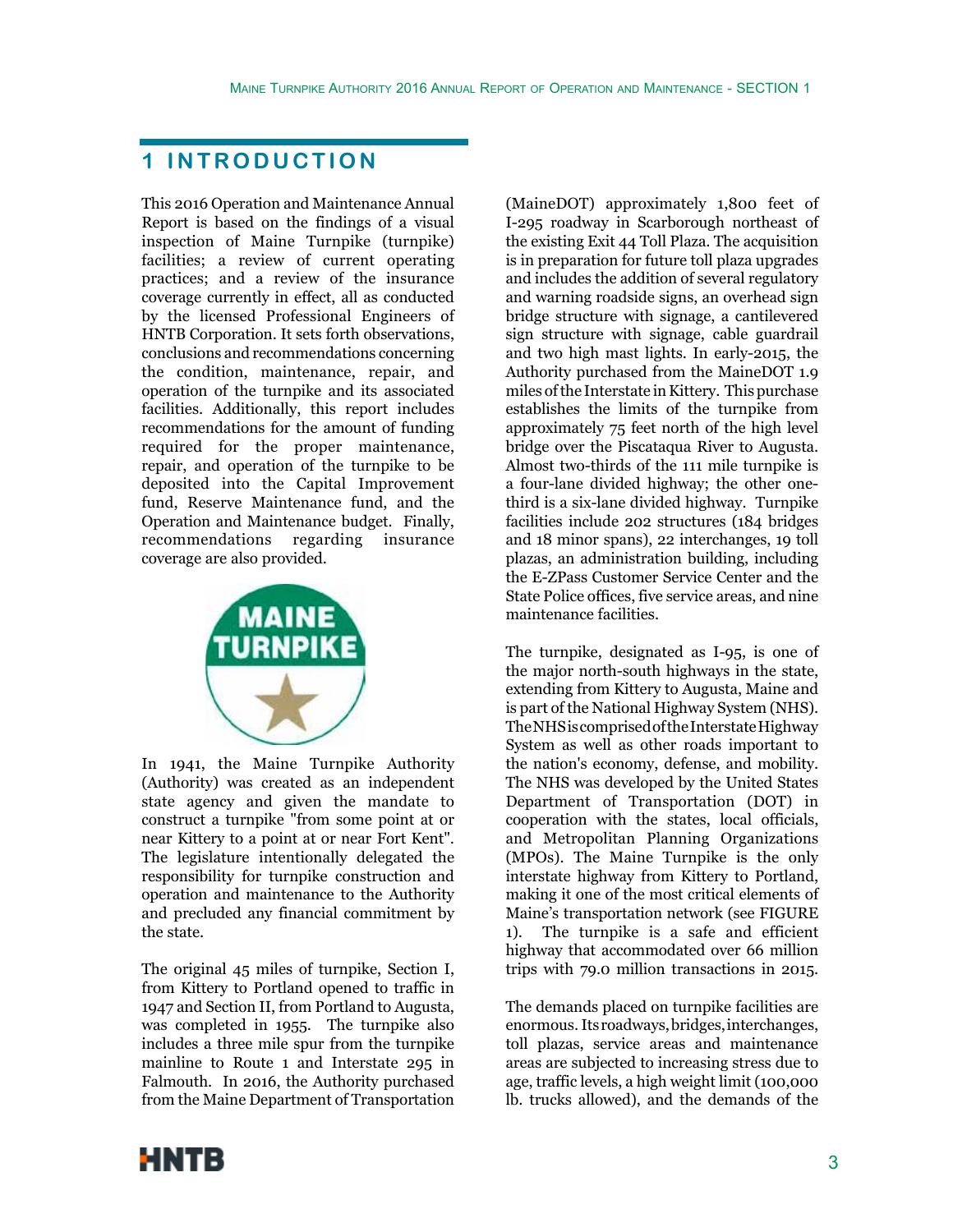harsh northern New England climate. To ensure the sound condition and effective operation of the turnpike, the Authority funds and implements aggressive Operation and Maintenance, Reserve Maintenance, and Capital Improvement programs. The vigilance of the Authority through these programs has resulted in a well maintained and efficiently operated turnpike. The Authority looks to continue initiatives such as pavement rehabilitation, bridge rehabilitations and replacements, and system modernization to assure that turnpike facilities meet current safety standards as well as projected demands.

## **Annual Inspection Program**

In accordance with Section 806 of the Bond Resolution dated May 1, 1991, HNTB Corporation, as the Consulting Engineers, is required to inspect the turnpike at least once a year and submit to the Authority a report setting forth the following:

- Opinion as to whether the turnpike has been maintained in good repair, working order and condition;
- Advice and recommendations as to the proper maintenance, repair and operation of the turnpike during the ensuing fiscal year and an estimate of the amount of money necessary for such purposes;
- Advice and recommendations as to the amounts and types of insurance to be carried; and,
- Recommendations as to the amount of money that should be deposited into the Reserve Maintenance fund during the upcoming fiscal year.

To comply with the listed requirements, the engineers and staff of HNTB Corporation annually conduct a visual inspection of the entire turnpike. The inspection covers pavement, cut sections, embankments, bridges, roadway lighting, drainage structures, signs, pavement markings, toll plazas, utility buildings, service areas, maintenance areas,

and other facilities. This report is based on observations made during the inspection which was conducted between March and June of 2016. The opinions, statements and recommendations made herein are based solely on conditions revealed by visual inspection. No representation or warranty is made that all defects have been discovered or that defects will not appear later. Inspections of specific turnpike facilities are conducted whenever special attention is warranted.

A detailed Annual Inspection Report was submitted to the Authority in July of 2016, to be used in conjunction with this 2016 Operation and Maintenance Annual Report.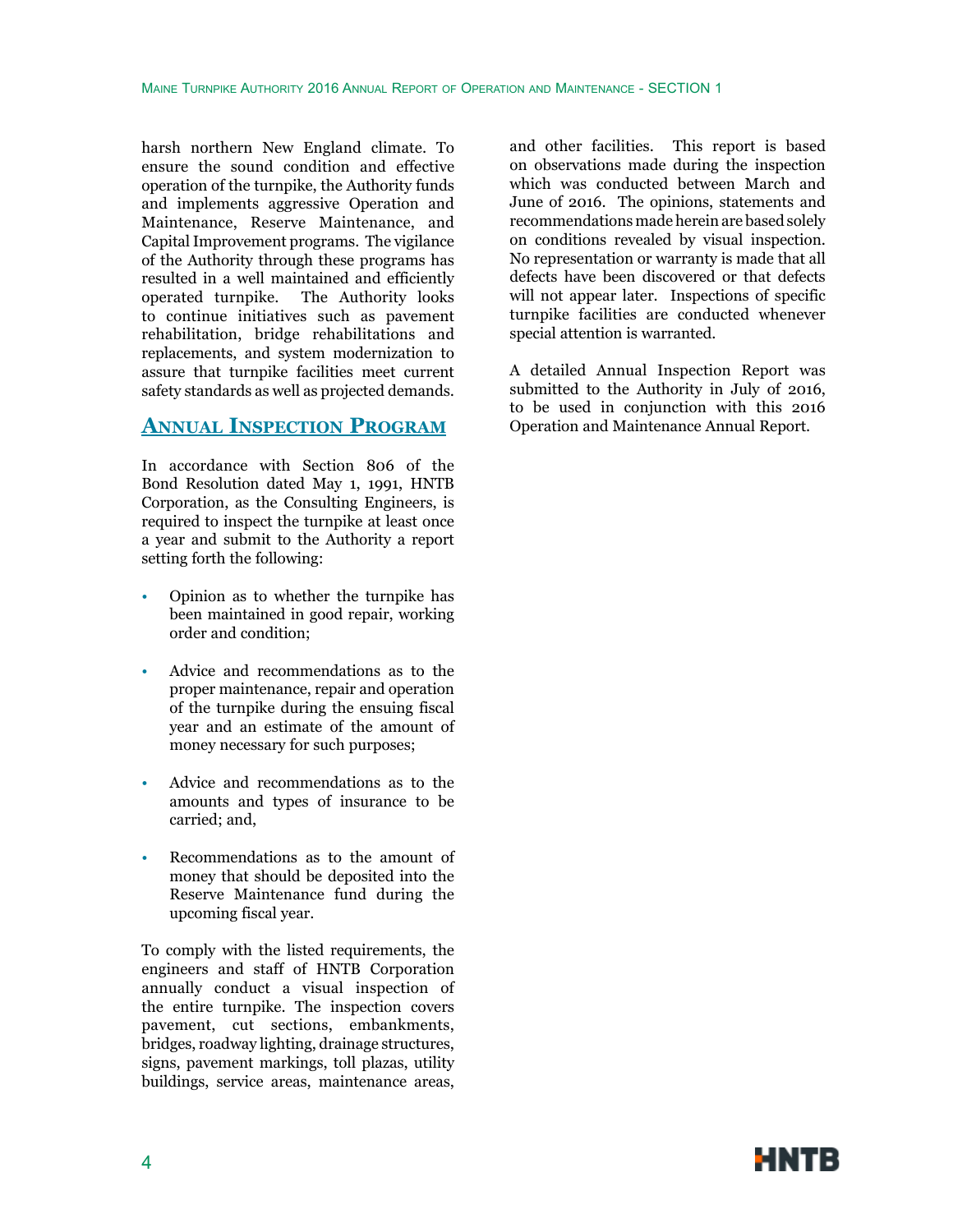

**HNTB** 

# **Figure 1 FIGURE 1**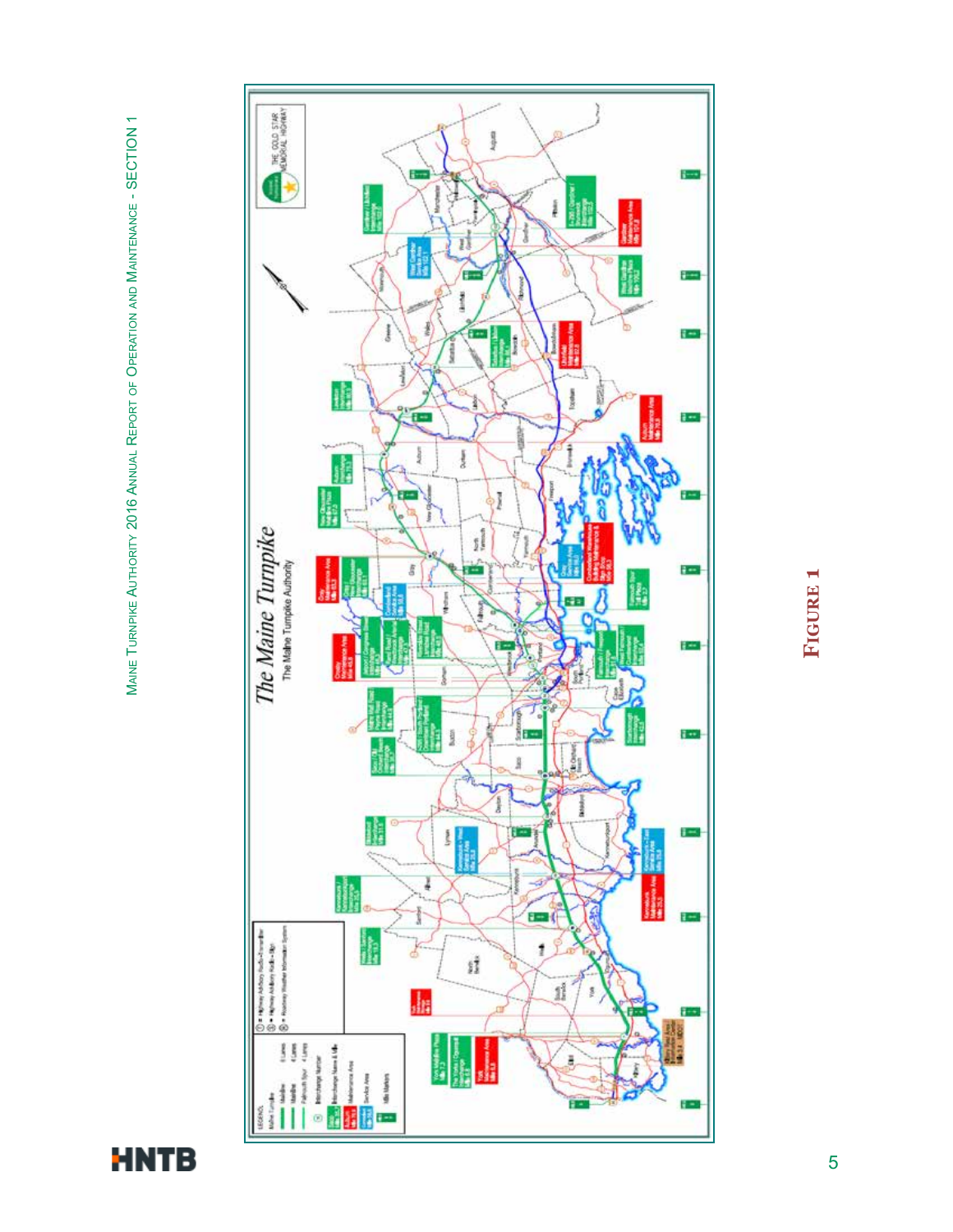## **2 INSPECTION FINDINGS AND CORRECTIVE MEASURES**

The Maine Turnpike has been maintained in generally good condition and presents a favorable appearance. Traffic volumes and the age of the facility necessitate continued high levels of maintenance. The Authority's Maintenance forces undertake routine maintenance while private contractors normally construct larger projects which are publicly bid. These contracts include pavement resurfacing, bridge deck replacements, bridge repairs and painting, slope repairs, and new building construction. The following sections summarize the findings of the 2016 Maine Turnpike Inspection by HNTB Corporation.



## **Vegetative Cover**

Vegetative cover generally includes the grass median and side slopes of the roadway. The inspection revealed that most median slopes are in good condition and most side slopes are stable with good vegetative cover. Slope locations requiring minor corrective action are detailed in the Annual Inspection Report. Corrective actions are warranted due to loss of berm drop-off (gravel shoulder directly adjacent to the paved shoulder) and minor gullying which may lead to an erosion issue if not mitigated. In most instances, the Authority's Maintenance forces can accomplish this work, or this work should be completed by Contract. In 2015, berm drop-off corrections were completed as part of Contract 2015.01 pavement rehabilitation work from Mile 51 to Mile 54.5 and along the Falmouth Spur. This work continued in 2016 as part of Contract 2016.01 pavement rehabilitation work from Mile 59.5 to Mile 64.4 northbound and Mile 57.0 to Mile 64.4 southbound.

#### **HNTB Recommendation**

We recommend that berm drop-off corrections be completed by Authority Maintenance forces, or included as part of the pavement rehabilitation projects as warranted.

## **Pavement**

#### **TABLE 1 Pavement Contracts 2001 - 2016**

| Year | From MM To MM |                  | <b>Roadway</b> |
|------|---------------|------------------|----------------|
|      | 54.5          | 57               | NB/SB          |
|      | 59.5          | 64.4             | NB             |
| 2016 | 57            | 64.4             | SB             |
|      |               | Int. 63          |                |
|      | 51            | 54.5             | NB/SB          |
|      | 68.5          | 74.9             | NB/SB          |
| 2015 | FS0.5         | <b>FS3.8</b>     | EB/WB          |
|      |               | Int. 46          |                |
|      | 23.3          | 30.3             | NB/SB          |
| 2014 | 102.6         | 109.1            | NB/SB          |
|      | 57.0          | 59.5             | NB             |
|      | 7.4           | 13.5             | NB/SB          |
| 2013 | 88.0          | 92.0             | NB/SB          |
|      |               | Int. 7 & 44      |                |
|      | 30.0          | 35.0             | NB/SB          |
|      | 92.0          | 98.0             | NB/SB          |
| 2012 | 102.0         | Plaza            | NB/SB          |
|      |               | Int. 42, 45 & 53 |                |
|      | 13.3          | 23.3             | NB/SB          |
| 2011 |               | Int. 19 & 48     |                |
|      |               |                  |                |
|      | 2.2           | 7.0              | NB/SB          |
| 2010 | 44.0          | 51.2             | SB             |
|      | 45.0          | 51.2             | NB             |
| 2009 | 35.3          | 43.9             | SB             |
|      | 35.4          | 44.5             | NB             |
|      | 57.0          | 64.4             | SB             |
| 2008 | 80.8          | 85.2             | NB/SB          |
|      | Int.          | 102 & 103        |                |
|      | 64.4          | 68.5             | NB/SB          |
|      | 25.0          | Plaza            | NB/SB          |
| 2007 | 58.0          | Plaza            | SB             |
|      | 59.0          | Plaza            | NB             |
|      | Int. 36       |                  |                |
|      | 45.3          | 45.8             | SB             |
| 2006 | 74.9          | 80.8             | NB/SB          |
|      | Int.          | 80               |                |
| 2005 | 59.4          | 64.8             | NB             |
|      | 85.2          | 88.6             | NB/SB          |
|      | 98.0          | 102.6            | NB/SB          |
| 2004 | 102.6         | 109.1            | NB/SB          |
|      | Int. $86$     |                  |                |
|      | 56.6          | 58.3             | NB             |
| 2003 | 68.4          | 74.9             | NB/SB          |
|      |               |                  |                |
| 2002 | 99.6          | 106.2            | NB/SB          |
| 2001 | 25.4          | 28.4             | NB/SB          |

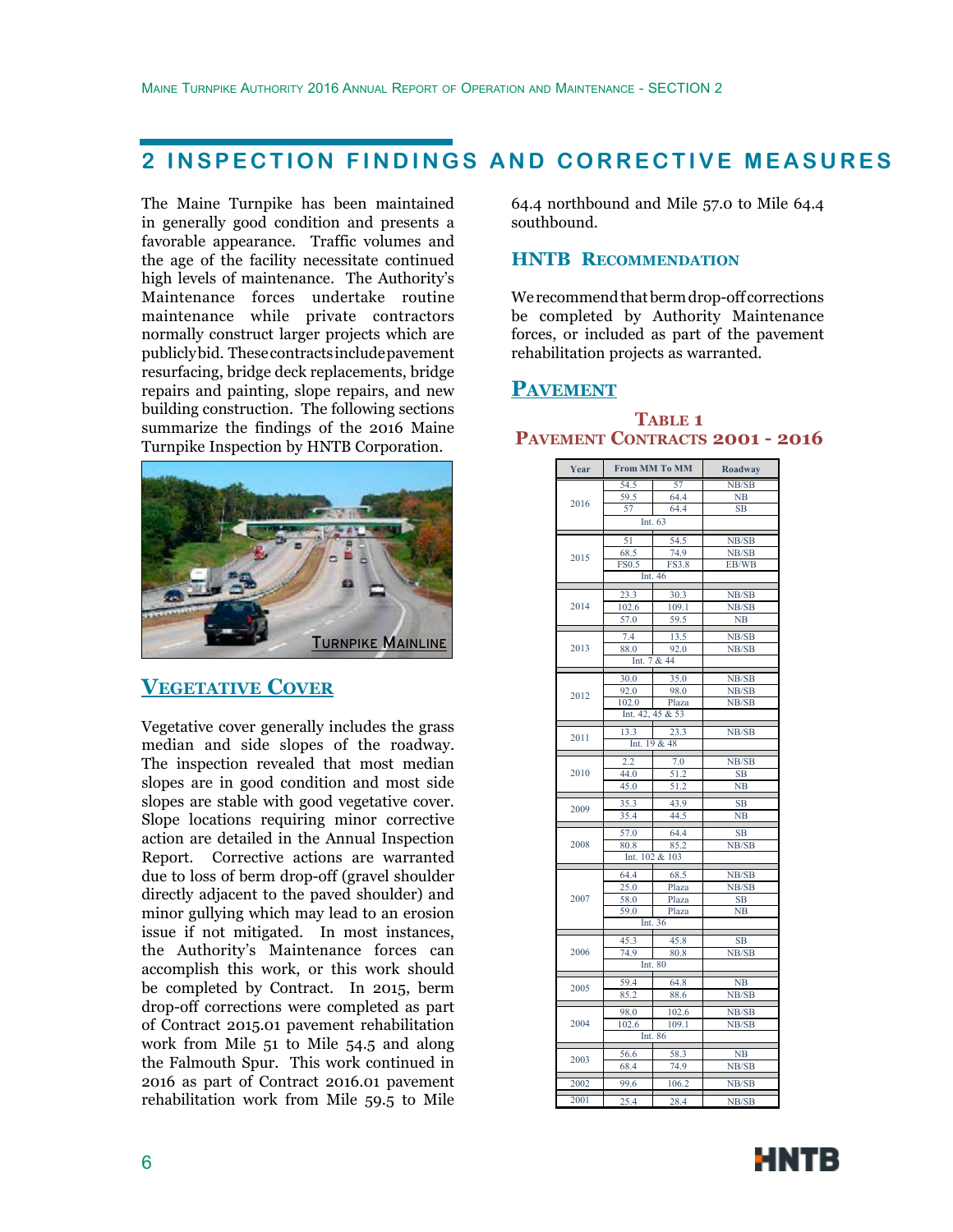Roadway and shoulder pavement is in generally good condition and the riding quality of the turnpike continues to be acceptable.

In 2016, approximately 42.9% of the turnpike pavement (based on centerline miles) is rated in good or new condition, 37.2% is rated in generally good condition, and 19.9% is rated in fair to generally fair condition. No pavement was rated in marginal condition. This is an improvement from 2015 when 34.6% of the centerline miles was reported in good or new condition.

To maintain pavement quality and roadway safety, the Authority has a planned program of pavement rehabilitation and the Authority generally rehabilitates a pavement section every 12 to 15 years. **TABLE 1** on the previous page illustrates Pavement Contracts over the past 16 years.

Studies indicate that pavement maintained in good condition costs substantially less to preserve than pavement that is allowed to deteriorate to poor condition. Based on this concept, the Authority's resurfacing program consists of rehabilitating one or more sections of roadway, totaling approximately six to seven centerline miles each year, in order to minimize the cost of future repairs.

**FIGURE 2** illustrates the rate of deterioration and relative cost of rehabilitation at various times throughout the Life Cycle of a section of pavement. Evidence that pavement requires rehabilitation includes wheel rutting, excessive cracking, and poor ride quality.



#### **Figure 2 - Pavement Life Cycle**

Starting in 2014, pavement rehabilitation contracts specified polymer modified asphalt to alter several characteristics of the asphalt, each of which is intended to improve pavement durability, weatherability and performance. This practice continued in 2016. Due to poor condition of the pavement between Mile 54.5 and Mile 57.0 pavement rehabilitation was performed under Contract 2016.01. The rehabilitation work consists of milling and filling the 12-foot wide lanes and the median shoulder. Additional crack repairs were performed before paving back in the milled area. This section was then overlayed full width including shoulders (total of 6.5 inches of new asphalt in places). The rehabilitation also included either shimming and overlaying or milling and filling the two northbound 12-foot wide lanes and shoulders between Mile 59.5 and Mile 64.4 and the two southbound shoulders between Mile 64.4 and Mile 57.0. This contract is currently ongoing.



PAVEMENT REHABILITATION

The Federal Highway Administration (FHWA) is currently developing performance measures for condition of pavement which will likely be implemented by the MaineDOT. The Authority is coordinating with the MaineDOT on these measures.

#### **HNTB Recommendation**

Due to generally fair conditions of the pavement between Mile 64.4 and Mile 68.5 and between Mile 80.8 and Mile 88.6, and to maintain pavement quality and roadway safety, HNTB recommends the rehabilitation of the northbound and southbound roadway in that area. The rehabilitation should continue the current practice of removing 2" of existing

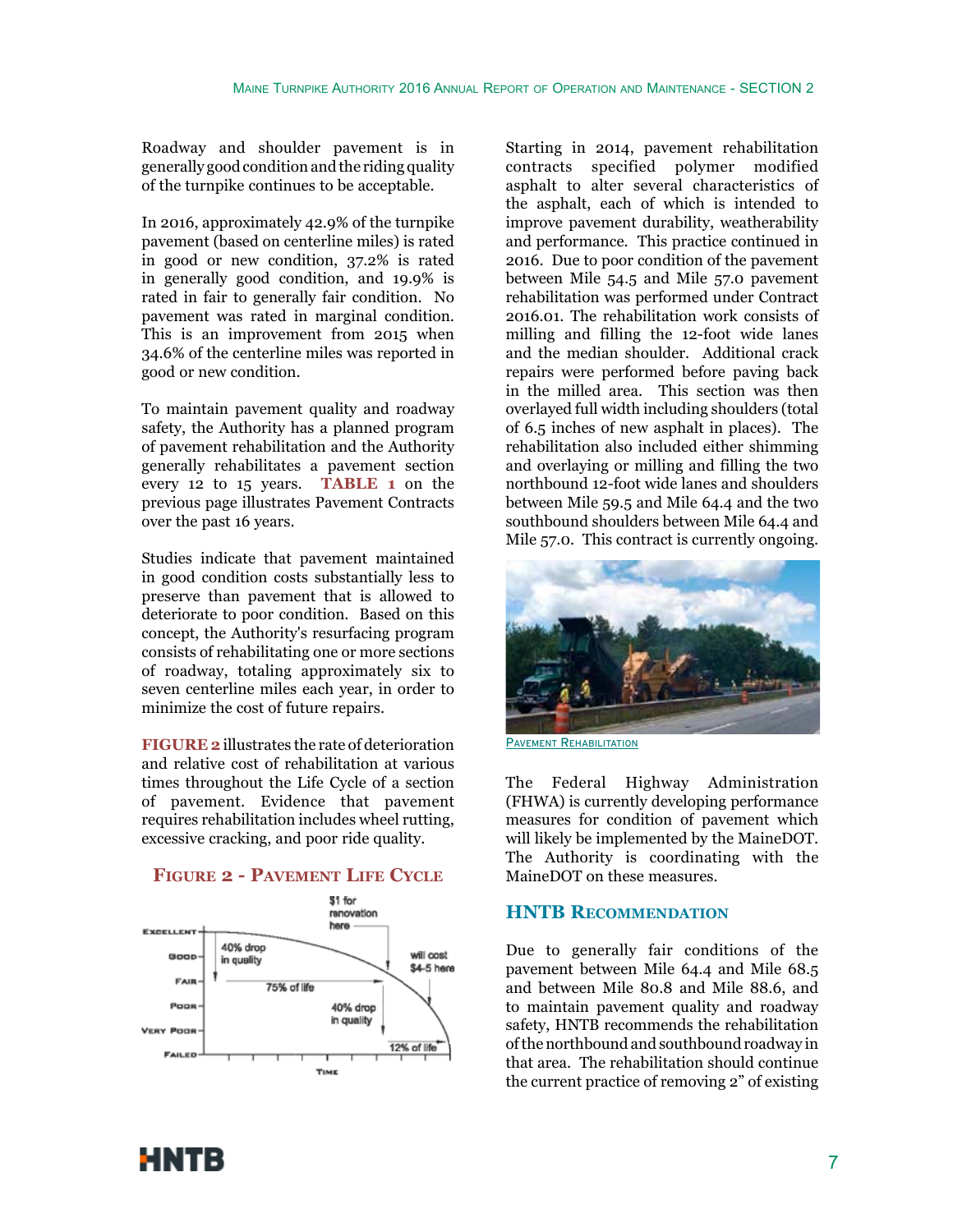travel lane pavement, crack sealing, shim, and overlay. These projects should also include repairs to the drainage system such as catch basin repair and repairing pipe outlets.



DISPENSED AT OVER 350 DEGREES THE RUBBERIZED ASPHALT sealant is injected directly into the pavement cracks

## **Bridges and Minor Spans**

The Authority is responsible for the operation and maintenance of 184 bridges, defined as spans measuring more than 20 feet in length, and 18 minor spans measuring between 10 and 20 feet in length. The Authority's Operation and Maintenance Program for these structures involves multiple aspects including developing and maintaining a detailed inventory of Authority-owned structures, scheduling and completing condition and safety inspections, compiling repair and replacement recommendations, and the development and execution of contracts for repair or replacement. The goals of this program are to accurately forecast bridge and minor span repair needs, identify critical deficiencies, repair and upgrade structures on a timely basis, and to maintain the safe condition of Authority-owned bridges and minor spans.

This report quantifies and discusses bridges and minor spans separately. The FHWA National Bridge Inspection Standards requires that bridges are inspected on a predetermined schedule and that the inspection data is reported in the National Bridge Inventory. No federal inspection or reporting requirements exist for minor spans. However, the MaineDOT collects and monitors condition data for minor spans for internal use. Since 2013, the inspection of Authorityowned minor spans has been completed and reported using bridge inspection procedures. This process provides inspection consistency between the Authority and MaineDOT and provides documentation of the condition of the Authority's minor spans.

## **Inspection Program**

Inspections of Authority-owned bridges and minor spans are completed by qualified inspectors in accordance with the National Bridge Inspection Standards established by FHWA. There are several different types of inspections that occur based on structure type, information needed and federal regulations. The different inspection types are discussed in more depth in the following sections. Once these inspections are complete, the condition ratings for each structure are compiled and transmitted to the MaineDOT for inclusion in the National Bridge Inventory. The inspection data also becomes part of the Authority's records which are used to develop the rehabilitation and repair program.

In March 2013, FHWA issued a memorandum regarding new legislation established under the Moving Ahead for Progress in the 21st Century Act (MAP-21). This new legislation modifies existing inspection standards for bridges located on the National Highway System, and requires the collection of element level data for those structures beginning October 1, 2014. In 2013, AASHTO released an updated Manual for Bridge Element Inspection that incorporated the new FHWA element level data collection standards, followed by interim revisions in 2014 providing additional guidance on element level coding. Element level data was recorded for the first time in 2016 as part of the bridge inspections and will be reported to the MaineDOT and FHWA in the spring of 2017.

The MaineDOT decided to move from PONTIS as their main inspection recording platform to InspectTech. The Authority has been actively coordinating with the MaineDOT on the software change and the MaineDOT has given the Authority access to

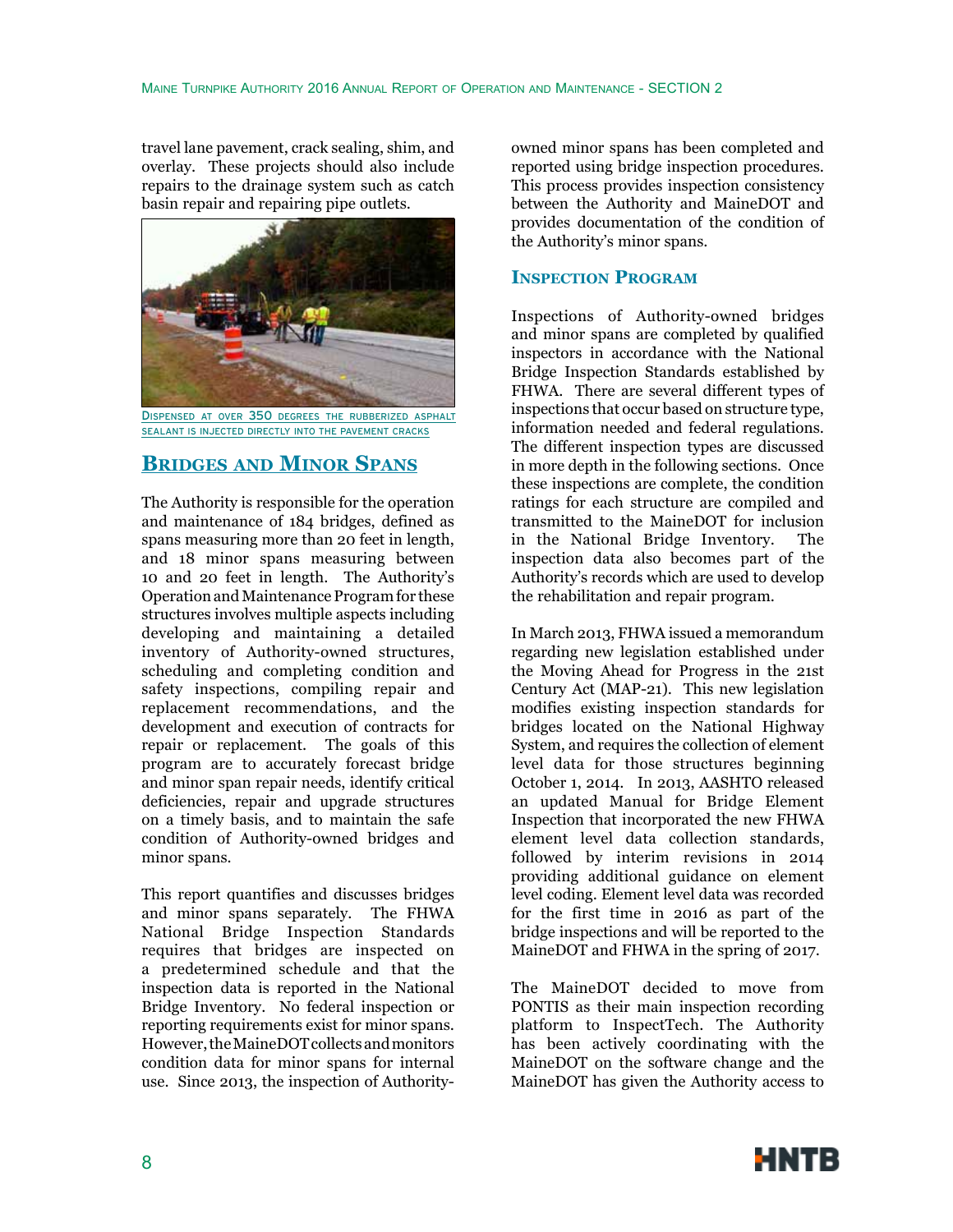the online InspectTech database and software to facilitate consistency for all bridge data in the state.

The following is a discussion of the bridge inspection program components:

## **Routine Inspections**

All Authority-owned bridges and minor spans undergo routine inspections on an annual basis. The purpose of these inspections is to identify potential safety concerns, document areas of deterioration and to record condition ratings for key bridge components. The 2016 routine inspection by HNTB identified that the bridges and minor spans along the turnpike range from fair to very good condition. Structures that have been rehabilitated or reconstructed during the past 20 years were found to be in fair to very good condition, while those that have never been rehabilitated were generally noted to be in fair condition.

## **Underwater Inspection**

The FHWA requires an inspection of underwater bridge elements every five years. Accordingly, an underwater inspection was performed in September 2011 for 26 bridges and culverts that carry the turnpike over rivers and water bodies where certain elements of the substructures or culverts cannot be inspected as part of the routine inspection. No serious structural deficiencies were noted during the 2011 underwater inspection. The overall conditions of the exposed portions of the underwater substructures were fair to good with most deficiencies attributed to freeze-thaw deterioration and abrasion from ice and debris. Based on the 2011 underwater inspection report, repairs were programmed at multiple locations including York River Overpass, Cape Neddick River Box Culvert, and Josias River Box Culvert.

An underwater inspection was also performed in September 2016 for 26 bridges and culverts. The underwater inspection field work has been completed but the report writing is still underway. The inspectors did not find any significant deficiencies and the majority of deficiencies are similar to the findings from 2011. The 2017 Annual O&M Report will discuss the recent inspection results in more detail and any recommendations that are developed from the findings.

The next underwater inspection should be completed in 2021.

## **Detailed Inspections**

Detailed inspections are completed on bridges with special features that warrant increased attention and inspection effort. Two sets of turnpike structures, the Androscoggin River Bridges and the York River Bridges, require detailed inspections.



Androscoggin River Bridge

The Androscoggin River Bridges, each measuring 850 feet long, consist of roadway surfaces supported on stringer and floor beam framing systems. The loads from these roadway framing systems are carried nearly entirely by two primary girders.

Because these structures are carried by only two primary girders, the bridge has insufficient redundancy to prevent a progressive collapse of all, or part of, the bridge if one of the primary girders were to fail. As a result, these structures are classified as "fracture critical" and are subject to more rigorous inspection requirements as outlined in FHWA's Bridge Inspection Standards. To achieve compliance with these inspection standards, the Androscoggin River Bridges should have a fracture critical inspection completed at least once every 24 months. The last fracture

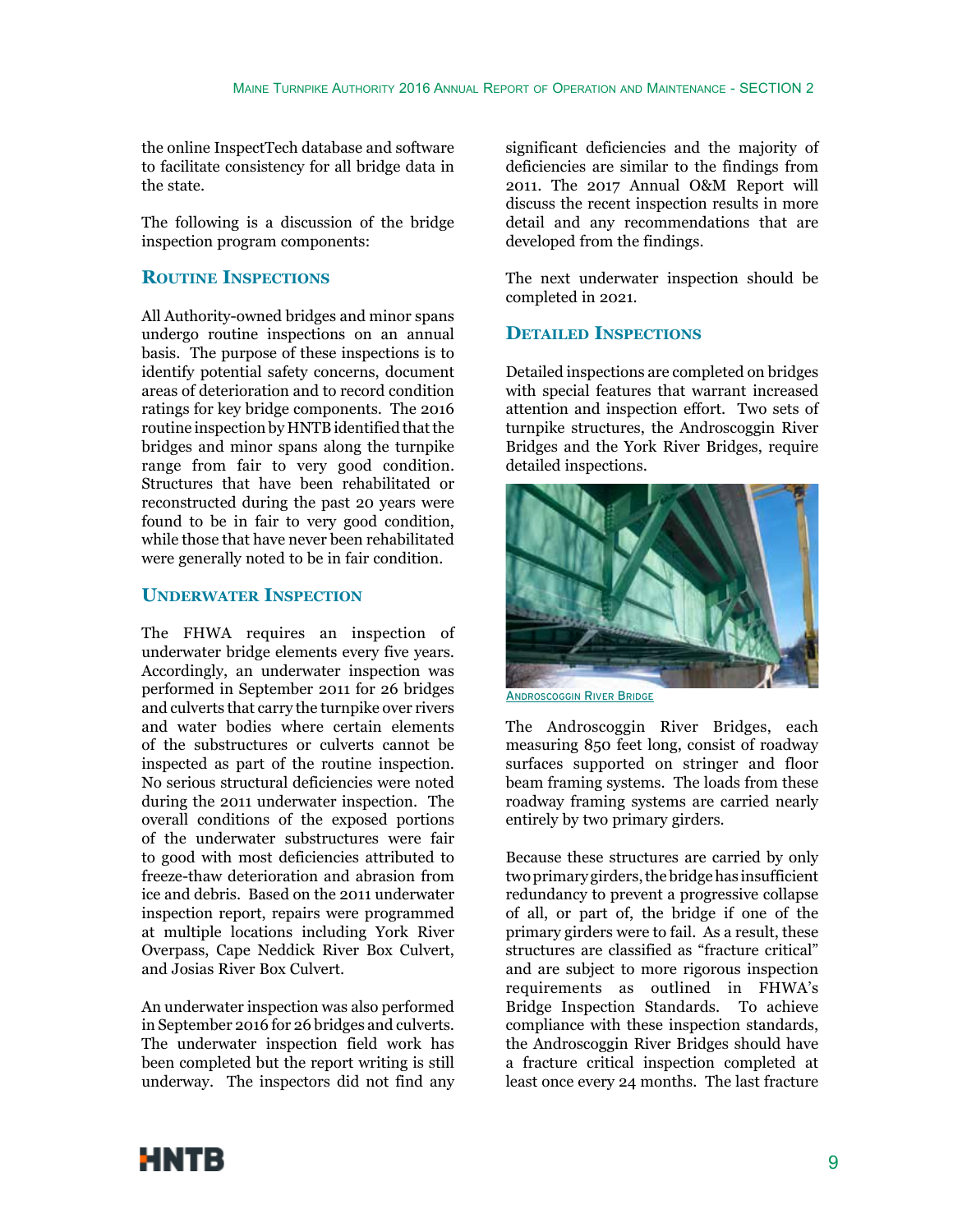critical inspection was completed in spring 2015. No significant concerns were identified other than the detachment of the recently constructed wrapping between the posttensioning tendon sleeve and the anchorage device at several locations. The repair of this condition is warranty work and the Authority is working with the Contractor for its repair. The next fracture critical inspection of this structure should be scheduled for early-2017.



Pin-and-Link Assembly at the York River Bridge

At the York River Bridges, the girder framing system includes pin-and-link assemblies. Because routine inspection procedures are insufficient to identify defects in the pins, ultrasonic testing of these elements is necessary. A detailed inspection and ultrasonic testing of the pin-and-link systems at the York River Bridges was completed in December 2011. No serious structural deficiencies were noted during that inspection. The next detailed inspection of the pin-and-link assemblies was scheduled for 2016, however, a 2015 rehabilitation contract involved disassembling, reassembling, and painting the pin-and-links. This was justified as an acceptable detailed inspection procedure and ultrasonic testing was not performed. The next detailed inspection including ultrasonic testing should be scheduled for summer 2020.

## **Special Damage Inspections**

Special damage inspections are conducted as a result of collisions or when a condition requiring a more detailed inspection is noted. When this occurs, HNTB conducts an immediate field investigation to determine the extent of the damage and whether it is

safe for traffic to continue using the structure. In some cases, emergency repairs or lane restrictions are required to maintain traffic on the structure.

The Ramp M Bridge at Mile 1.7 was struck by an overheight vehicle on May 27, 2015. HNTB conducted a special inspection and made recommendations to the Authority for the repair of the minor impact damage.

The Exit 45 Underpass at Mile 44.9 was struck by an overheight vehicle on June 14, 2016. HNTB conducted a special inspection and made a recommendation to the Authority for the repair of the significant impact damage. Part of that recommendation included temporarily restricting traffic with drums to avoid overstressing the damaged girder.



EXIT 45 UNDERPASS, MILE 44.9

## **Inspection Findings**

During the Annual Inspection, structure components such as the concrete deck, superstructure, substructure, culvert, and river channel conditions are assigned condition ratings. Using these ratings, structures requiring repair are further separated into five groups based on their overall condition and the safety implications of their deficiencies.

- **- GROUP V** Bridges are not in need of any repair (typically new or recently rehabilitated).
- **- GROUP IV** Bridges need repair, but of a minor nature. This work can most likely be done by Maintenance crews.

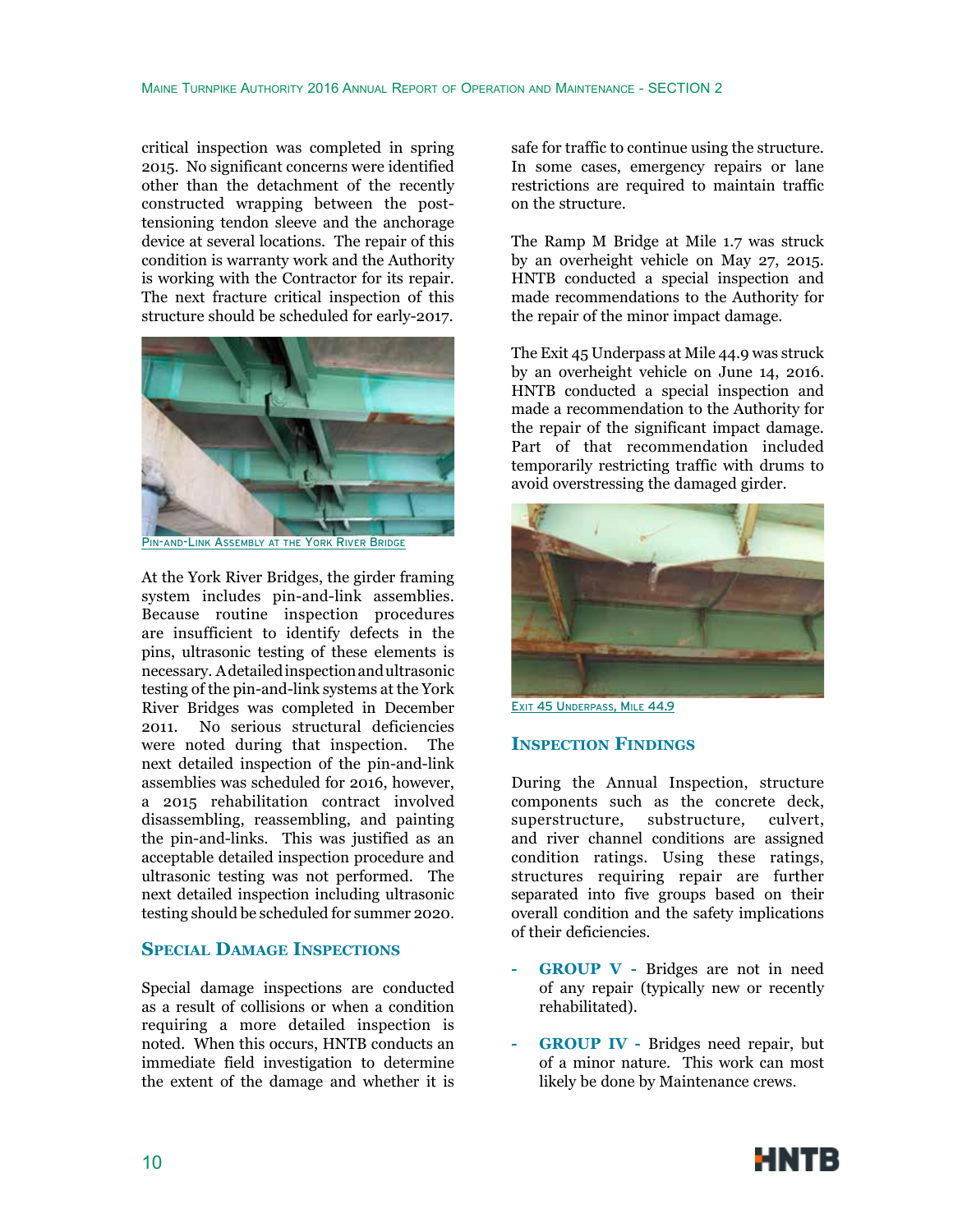| <b>Bridges</b> |                |    |                                        |  |                |              |
|----------------|----------------|----|----------------------------------------|--|----------------|--------------|
| Year           | <b>Group V</b> |    | <b>Group IV   Group III   Group II</b> |  | <b>Group I</b> | <b>Total</b> |
| 2016           |                |    | 108                                    |  |                | 184          |
| 2015           |                | 72 | 104                                    |  |                | 184          |
| 2014           |                | 67 | 105                                    |  |                |              |
| 2013           |                | 73 | 98                                     |  |                |              |
| 2012           |                | 70 |                                        |  |                |              |

**Table 2 - Bridge and Minor Span Tabulation**

|      |  | <b>Minor Spans</b>                         |                |              |
|------|--|--------------------------------------------|----------------|--------------|
| Year |  | <b>Group V</b> Group IV Group III Group II | <b>Group I</b> | <b>Total</b> |
| 2016 |  |                                            |                |              |
| 2015 |  |                                            |                |              |
| 2014 |  |                                            |                |              |
| 2013 |  |                                            |                |              |

- **- GROUP III** Bridges need repair, but generally the structural safety is not jeopardized at present.
- **GROUP II Bridges should be repaired** as soon as possible. However, the problem is such that a short delay is not likely to create a safety problem. If left too long, it will become a Group I Bridge.
- **- GROUP I** Bridges need immediate repair. The problem is such that the safety of the highway is in danger if the repair is not made quickly. For example, heavy concrete deterioration under bridge bearings, scour around bridge foundations, weakened girders due to impact, etc.

**TABLE 2**, Bridge and Minor Span Tabulation, illustrates the number of structures in each group category based on the 2016 Annual Bridge Inspection. Data from previous years has also been provided for reference. The grouped structures are then further prioritized for repair or replacement considering factors such as safety, bridge age, importance, rate of deterioration, scour susceptibility, load capacity, and traffic volumes.

Higher priorities are typically assigned to bridges and minor spans that are classified as "structurally deficient". A structure classified as structurally deficient is not necessarily unsafe; however, these structures require repair and maintenance

| <b>Structurally Deficient Bridges</b> |                                    |                   |                                    |                   |  |  |  |  |  |
|---------------------------------------|------------------------------------|-------------------|------------------------------------|-------------------|--|--|--|--|--|
|                                       | <b>All Authority Owned Bridges</b> |                   | <b>NHS Authority Owned Bridges</b> |                   |  |  |  |  |  |
| Year                                  | <b>Deficient Area (SF)</b>         | <b>Percentage</b> | <b>Deficient Area (SF)</b>         | <b>Percentage</b> |  |  |  |  |  |
| 2016                                  | 11,771                             | $0.68\%$          | $\left($                           | $0.00\%$          |  |  |  |  |  |
| 2015                                  | 19,682                             | 1.14%             | $\Omega$                           | $0.00\%$          |  |  |  |  |  |
| 2014                                  | 58,209                             | $3.37\%$          | 24,121                             | 2.65%             |  |  |  |  |  |
| 2013                                  | 55,311                             | 3.20%             | 24,121                             | 2.65%             |  |  |  |  |  |
| 2012                                  | 27,445                             | 1.59%             | 6,975                              | $0.77\%$          |  |  |  |  |  |
| 2011                                  | 149,014                            | 8.62%             | 98,216                             | 10.80%            |  |  |  |  |  |
| 2010                                  | 163,052                            | 9.43%             | 106,811                            | 11.75%            |  |  |  |  |  |
| 2009                                  | 235,112                            | 13.60%            | 129,484                            | 14.24%            |  |  |  |  |  |

**Table 3 - Tabulation of Structurally Deficient Deck Area**

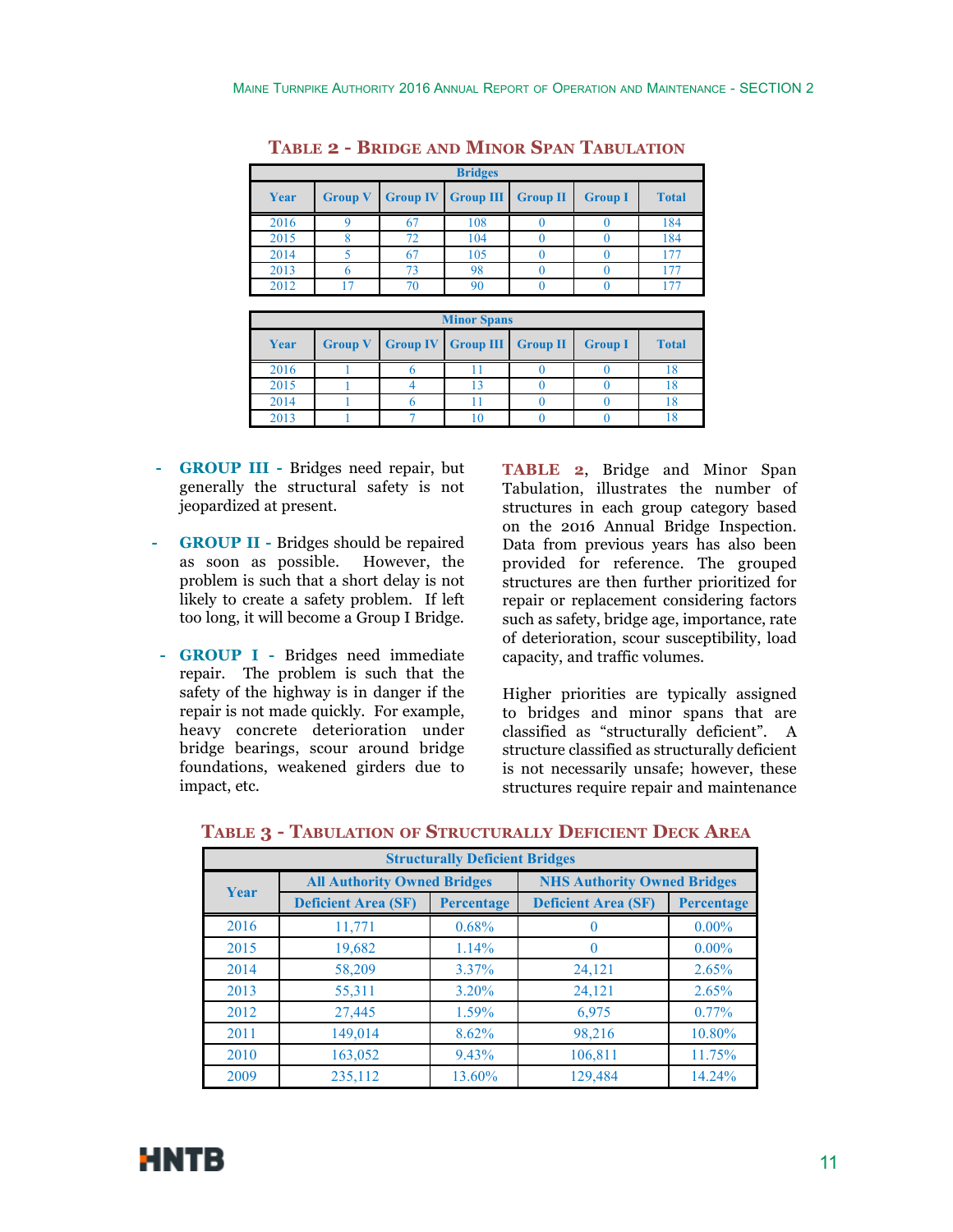in the near future to ensure their continued safe operation. There are several key structural components that are considered by FHWA in reaching this classification. These components primarily include: Deck, Substructure, Superstructure, and Culvert. If any one of these components have a condition rating of 4 or less (indicating that an element is in "poor" condition), the bridge is considered structurally deficient.

MAP-21, Moving Ahead for Progress in the 21st Century Act, was passed into law in July 2012 and establishes performance standards for State Agencies. MAP-21 requires that no more than 10% of the total deck area of National Highway System (NHS) bridges may be classified as structurally deficient for three consecutive years. If this requirement is not met, FHWA will require that a greater portion of the State Agency's Federal Funding be reapportioned to bridges on the NHS. Maine Turnpike bridges located on the NHS network are included in the State of Maine's NHS bridge inventory.

Since 2009, a primary focus of the Authority's bridge program has been to repair or rehabilitate structurally deficient bridges, and good progress has been made. The 2009 inspection noted 24 structurally deficient bridges equaling 13.60% of all Authorityowned bridges and 14.24% of Authorityowned bridges on the NHS. With the rehabilitation of seven structurally deficient bridges completed in 2014 and 2015, the percentage of structurally deficient deck area has been reduced to 0.68% of all Authorityowned bridges and 0.00% of Authority-owned bridges on the NHS. This seven year trend downward puts the Authority well below the National and State of Maine structurally deficient bridge averages of 6.7% and 8.8% respectively. A Tabulation of Structurally Deficient Deck Area by year is provided in **TABLE 3** on the previous page.

During the 2016 bridge inspection, two structurally deficient bridges and one minor span were identified. **TABLE 4**, Structurally Deficient Structure Summary, provides a listing of Maine Turnpike structures currently classified as "structurally deficient". The table also identifies programmed repair or rehabilitation dates for these bridges. The Authority's planned bridge and minor span rehabilitation program is reviewed and adjusted after each year's inspection program. We recommend that the repair or replacement of structural deficient bridges continue to be prioritized.

## **2016 Bridge Rehabilitation and Replacement Projects**

Several rehabilitation and repair contracts are ongoing in 2016. These contracts include deck replacement, repairing concrete deterioration, replacing substandard bridge elements such as joints, railings and end posts, increasing bridge under clearance, improving load capacity, and other miscellaneous repairs. The following is a brief summary of the 2016 bridge work:

| <b>Structure Name</b>             | <b>Structure Type</b> | <b>Mile Marker</b> | <b>Status</b>                                                                                                                                |
|-----------------------------------|-----------------------|--------------------|----------------------------------------------------------------------------------------------------------------------------------------------|
| <b>Crediford Brook</b>            | Minor Span            | 18.75              | Should be added to 4-year plan.                                                                                                              |
| <b>Gray Interchange Underpass</b> | <b>Bridge</b>         | 63.1               | Gray Interchange construction project<br>underway in 2015/2016. Bridge will be<br>removed from service as a part of this<br>project in 2016. |
| <b>Maxwell Road Underpass</b>     | <b>Bridge</b>         | 90                 | Programmed for rehabilitation in 2017.                                                                                                       |

## **Table 4 - Structurally Deficient Structure Summary**

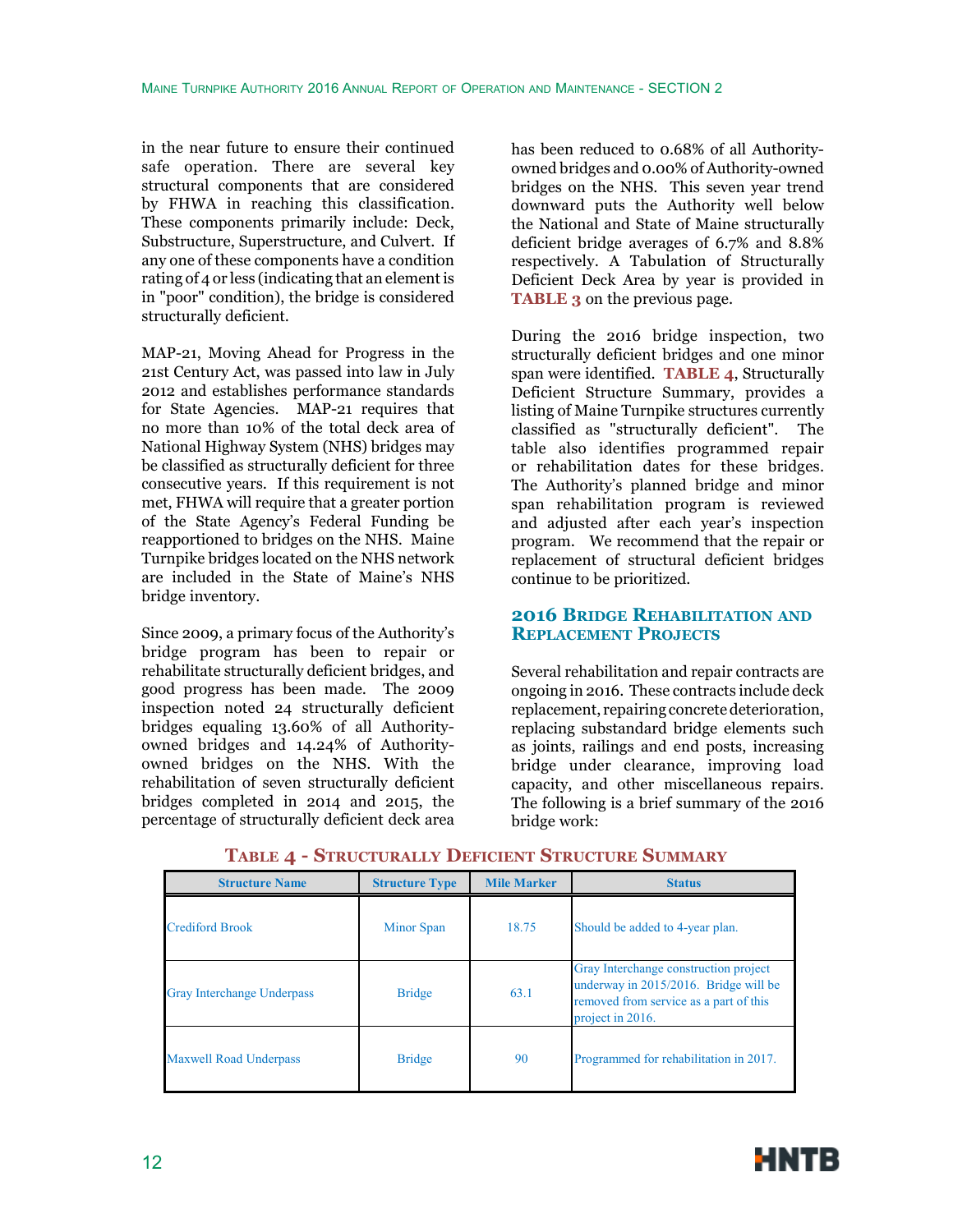#### **Mile 1.5 Ramp J Over Route 1 SB and Ramp M Underpass**

The work includes replacing bridge expansion joint seals along with the installation of drainage troughs and snow fence.

#### **Mile 42.0 Two Rod Road Underpass**

Work at this location includes concrete parapet repairs and granite curb repointing.

#### **Mile 44.6 Spring Street Underpass**

The work includes deck repairs and installation of snow fence.

#### **MILE 44.9 EXIT 45 UNDERPASS**

Joint seals will be installed at this location.

#### **Mile 50.0 Forest Avenue (NB&SB)**

The project includes rocker bearing replacement and repairs to the substructure.

#### **Mile 60.8 Eagles Nest Road Overpass (NB&SB)**

Work at this location includes replacement of the concrete end posts, performed as part of the pavement rehabilitation contract.

#### **Mile 61.6 Hunts Hill Road Overpass (NB&SB)**

The work includes substructure repairs and the removal and replacement of the bituminous overlay and waterproof membrane, and deck repairs, performed as part of the pavement rehabilitation contract.



HUNTS HILL ROAD OVERPASS, MILE 61.6

#### **Mile 63.3 Route 202 Underpass**

The work includes substructure repairs and the removal and replacement of the bituminous overlay and waterproof membrane, and deck repairs.

#### **Mile 80.3 Lewiston Interchange Overpass (NB&SB)**

New bridges are under construction as part of the Lewiston Interchange reconstruction project. The bridge will be longer to facilitate the construction of a single point urban interchange.

#### **Mile 95.1 Small Road Underpass**

The work includes the removal and replacement of the bridge superstructure (steel beams and concrete deck), and substructure repairs. In addition, the work includes raising the bridge to increase the vertical clearance to minimize the potential for damage from an overheight vehicle.



MALL ROAD UNDERPASS, MILE 95

#### **Mile 106.0 Maple Street Underpass**

The work includes the removal and replacement of the bridge superstructure (steel beams and concrete deck), and substructure repairs.

## **Snow Fence Installation - Multiple Locations:**

- Mile 35.7 Saco Interchange
- Mile 42.5 Scarborough Interchange
- Mile 44.3 I-295 Southbound Underpass
- Mile 44.0 Gorham Road over I-295
- Mile 44.0 Gorham Road Underpass

#### **2016 Emergency Bridge Repairs**

Emergency bridge repairs are periodically required and are usually related to a collision. Minor repairs are completed by Authority Maintenance forces; however, significant repairs warranting heavy equipment or specialty services such as heat straightening

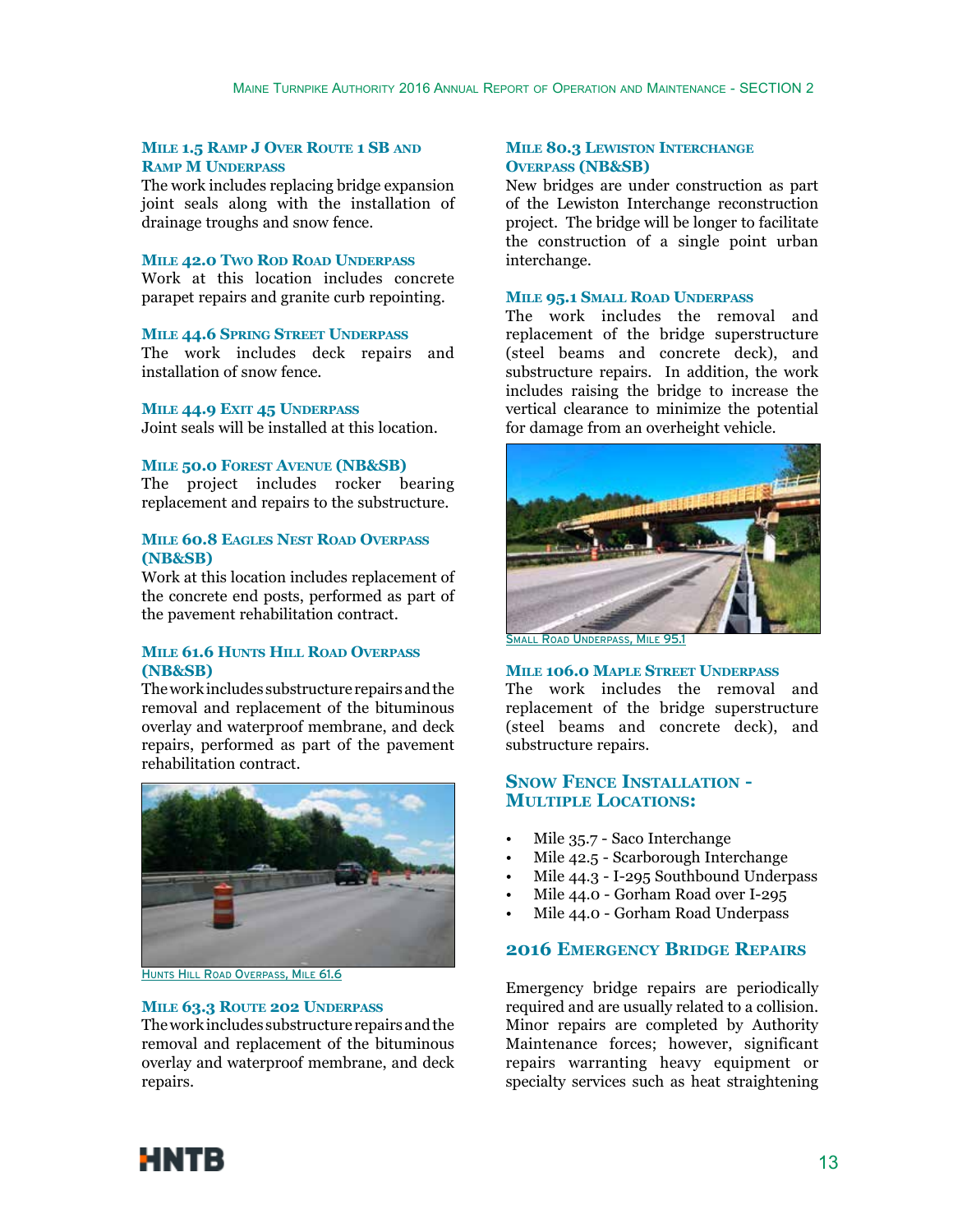are completed through construction contracts. The Authority's program of increasing the vertical clearance of underpasses during rehabilitation projects has resulted in a decrease in the number of yearly overheight vehicle impacts. However, a number of structures remain with substandard vertical clearance and these structures continue to be struck by overheight vehicles.

The Ramp M Bridge at Mile 1.7 was struck by an overheight vehicle on May 27, 2015. HNTB conducted a special inspection and made recommendations to the Authority for the repair of the minor impact damage. The damage was repaired by the Authority Maintenance forces.



RAMP M BRIDGE, MILE 1.7

The Exit 45 Underpass at Mile 44.9 was struck by an overheight vehicle on June 14, 2016. HNTB conducted a special inspection and made a recommendation to the Authority for the repair of the significant impact damage. The damage will repaired by solicitation in  $fall$   $2016.$ 

## **HNTB Recommendation (2017 Bridge Rehabilitation** PROJECTS<sup>)</sup>

Based on the findings of the 2016 Bridge Inspection Program, HNTB recommends the following bridge repair and rehabilitations:

#### **Mile 4.8 Beech Ridge Road Underpass**

The work includes substructure repairs and patching of the concrete wearing surface along with the installation of snow fence.

#### **Mile 6.2 Cider Hill Road Underpass**

The work includes substructure repairs and the removal and replacement of the bituminous overlay and waterproof membrane, and deck repairs.

#### **Mile 6.8 Chases Pond Road - Exit 7 Underpass**

The work includes repair of the joints and joint seals.

#### **Mile 35.7 Saco Interchange Overpass (WB&EB)**

The work includes replacement of all abutment bearings.

#### **Mile 75.3 Exit 75 Overpass (NB&SB)**

The work includes substructure repairs and the removal and replacement of the bituminous overlay and waterproof membrane, and deck repairs.

#### **Mile 79.4 River Road Overpass (NB&SB)**

The work includes substructure repairs and the removal and replacement of the bituminous overlay and waterproof membrane, and deck repairs.

#### **Mile 79.6 Goddard Road Overpass (NB&SB)**

The work includes substructure repairs and the removal and replacement of the bituminous overlay and waterproof membrane, and deck repairs.

#### **Mile 80.8 Ferry Road Overpass (NB&SB)**

The work includes substructure repairs and the removal and replacement of the bituminous overlay and waterproof membrane, and deck repairs.

#### **Mile 90.0 Maxwell Road Underpass**

The work includes demolition of the existing one lane bridge and the construction on a new two lane bridge with increased vertical clearance.

#### **Mile 103.6 High Street Underpass**

The work includes substructure repairs and the removal and replacement of the

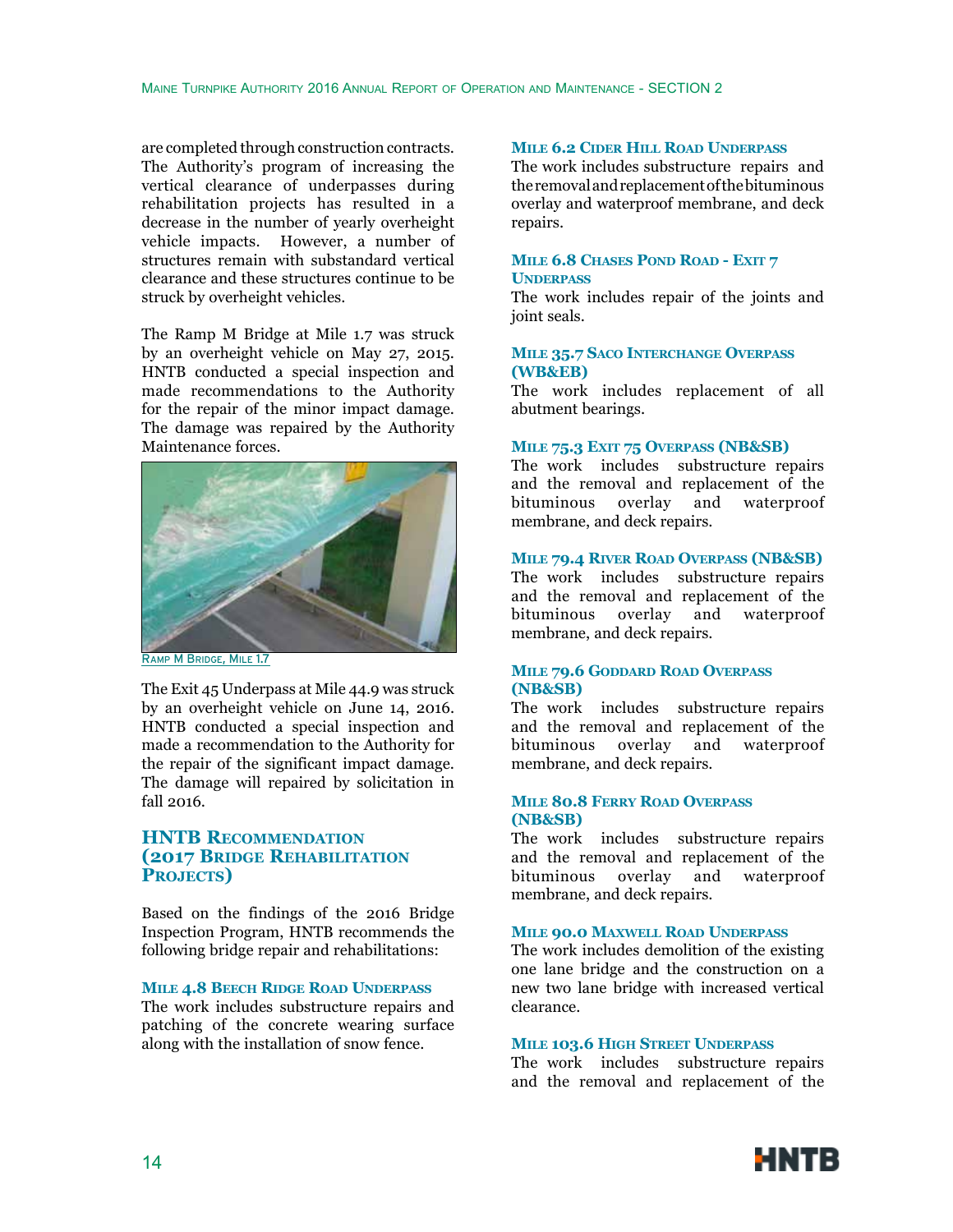bituminous overlay and waterproof membrane, and deck repairs.

#### **Mile 108.3 Winthrop Road Underpass**

The work includes the removal and replacement of the bridge superstructure (steel beams and concrete deck), and substructure repairs. In addition, the work includes raising the bridge to increase the vertical clearance to minimize the potential for damage from an overheight vehicle.

## **HNTB Recommendation (2017 Bridge Painting Projects)**

The Authority has implemented an effective painting program by issuing painting contracts. This painting program is important because it reduces the potential for costly future repairs to correct steel corrosion. Since 1990, over 50 Authority-owned bridges have been repainted, with the most recent being the Saco River Overpass (NB and SB original steel beams), the partial painting of the Androscoggin River Overpass (NB and SB) in 2014, the painting of the Mousam River Bride (NB and SB), Interchange 52, and Interchange 53 bridges in 2016.

During project development, the cost of repainting existing steel girders versus replacing the steel girders should be considered for all bridge rehabilitation projects. This analysis should consider cost, the load capacity of the existing girders, and the condition of the existing paint system.

HNTB recommends the following structures be painted in 2017:

- MILE 33.4 BOOM ROAD UNDERPASS -Moved Forward To 2017 To Replace Eagles Nest Road
- MILE 42.0 TWO ROAD ROAD UNDERPASS - MOVED FORWARD TO 2017 TO REPLACE Hunts Hill Road
- MILE 52.7 LEIGHTON ROAD UNDERPASS
- Miles 60.8 Eagles Nest Road Overpass (NB&SB) - Moved to 2016 PaintContract Due to Good Bid Prices
- Miles 61.6 Hunts Hill Road Overpass

(NB&SB) - MOVED TO 2016 PAINT CONTRACT to Due to Good Bid Prices

- **MILE FO.60 AUBURN STREET UNDERPASS**
- F<sub>1.60</sub> Falmouth Road Underpass

#### **Bridge Operations and Maintenance Program**

HNTB recommends the following annual bridge maintenance activities on Maine Turnpike bridges:

- Decks Sweep (power broom) and flush with ordinary water (preferably power rinse) particularly the gutter areas. Patch obvious delaminations and potholes, and scaling. Remove loose spalls over lanes of traffic.
- PARAPETS Power rinse.
- SUPERSTRUCTURE Pressure rinse the beams/girders and bearings particular at the joint locations.

The Authority maintains detailed bridge files as part of their bridge Operation and Maintenance Program. In accordance with FHWA requirements, these bridge files contain inventory and appraisal information such as bridge geometrics and age, as-built drawings, condition ratings, safe load capacities, and scour evaluations.

## **Load Rating of In-Service Bridges**

In 2014, the Authority completed its initiative to develop load ratings for all of their bridges. Load ratings are used primarily to understand the safe load capacity of bridges and to identify structures that should be posted for load limits. Additionally, load ratings are used to evaluate overweight permit load requests and to prioritize bridge repair projects. These uses require that bridge load ratings be reliable, uniformly consistent, and current. The results of these load ratings were reported to MaineDOT and are saved in the Authority's bridge files. HNTB recommends the completion of a bridge load rating when bridge construction with significant alterations is completed or when significant

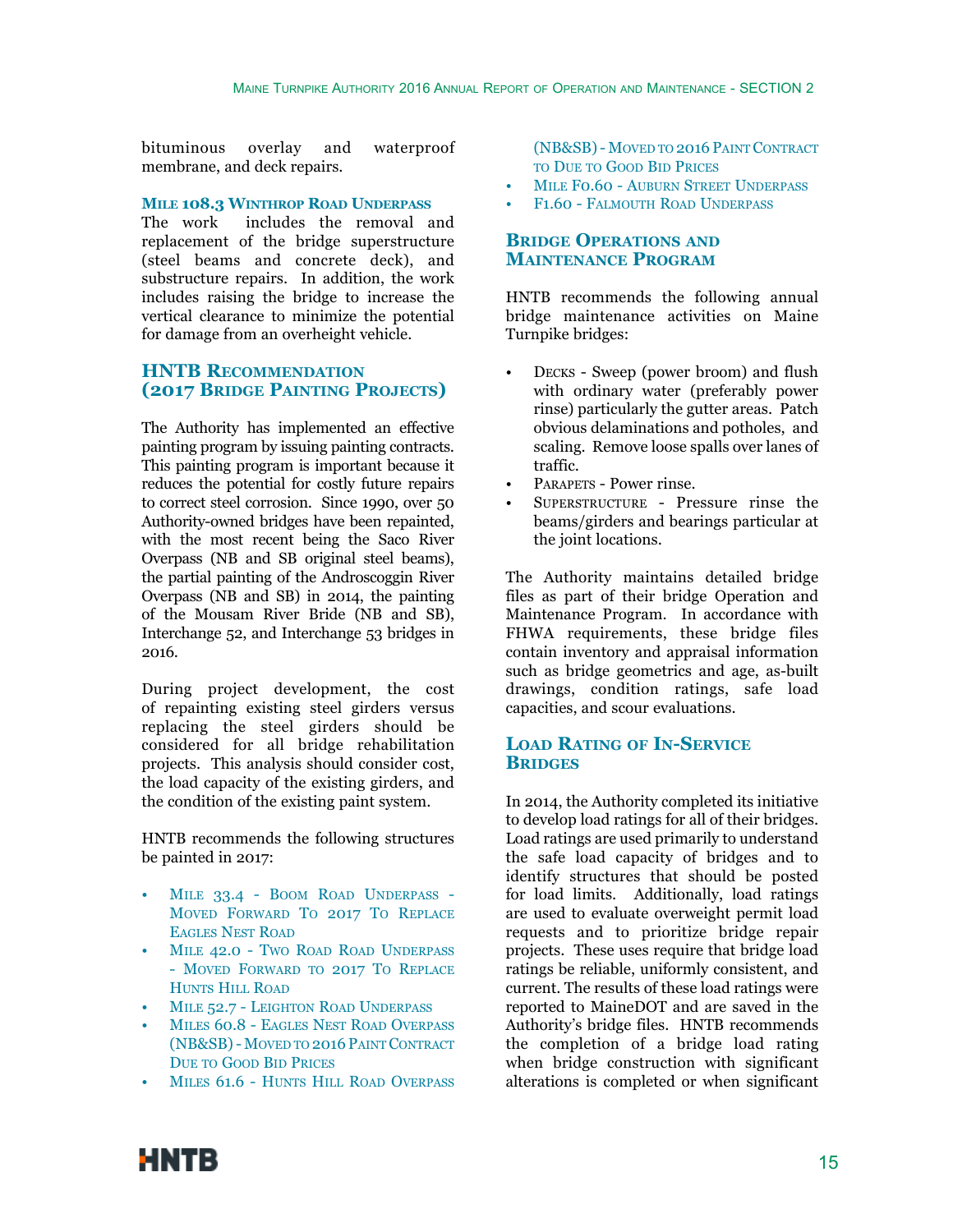deterioration may impact a load rating.

## **Functionally Obsolete**

The Maine Turnpike Authority's bridge inventory includes structures that are classified as "functionally obsolete". Functionally obsolete bridges have features that are not in compliance with current design guidelines such as narrow lanes or shoulder widths, or the inability to handle current traffic volume, speed, size, or weight. The Authority should consider reducing the total number of functionally obsolete bridges in its inventory. Improvements, such as bridge raising and shoulder widening, should be considered as part of the Authority's Capital Improvement Program.

## **Sign Structures**

The Authority is responsible for 75 sign structures, with structure types that include overhead sign bridges, mast-arms, space frames, VMS on butterfly supports, and bridge-mounted signs. These structures carry regulatory, route marker, warning, and specialty signage. Routine or ground inspection of the Authority's sign structures is conducted yearly as part of the routine bridge inspection and no significant issues have been observed.



Overhead Sign Bridge Mainline SB, Mile 7.8

In addition to the routine inspections, a hands-on inspection of the Authority's 42 overhead sign structures and two space frames was conducted by HNTB in early-2015. A concern noted during these inspections was missing and broken sign clips on multiple sign structures. The sign clips were then incrementally replaced over the 2015 construction schedule.

## **HNTB Recommendation**

We recommend the continuation of the routine inspection practice in 2017. Additionally, we recommend a hands-on inspection of the one aluminum sign structure at Mile 8.3 southbound in early-2017, and the inspection of all overhead sign structures in 2021. This recommendation is consistent with the FHWA guidance that a typical two tower, two or four post sign bridge with a steel superstructure, be hands-on inspected every six years while aluminum structures should be hands-on inspected every two years.

## **Drainage**

The roadway's surface drainage system, consisting of side slopes, drainage ditches, catch basins and cross culverts, was inspected and found to be in fair to good condition. An important component of roadway drainage is allowing for the sheet flow of storm water from the pavement down the side slope. The presence of winter sand buildup under guardrail prevents the sheet flow resulting in a channelized flow which may lead to an erosion issue.

Routine berm, ditch, and side slope maintenance and repairs are required for proper upkeep of the highway. Minor drainage, slope repairs and maintenance are completed by the Authority while larger repairs are completed by contractors. Catch basin repair, pipe repair, winter sand removal, and slope repairs are completed as part of the pavement rehabilitation projects, while isolated areas requiring significant repair are typically bid as a Contract and completed separately. We recommend the continuation of this practice.

Numerous rivers and streams pass under the turnpike through box culverts and culvert pipes. All box culverts and pipes 60" in diameter or greater are inspected every year (a total of 76 individual culvert ends), and

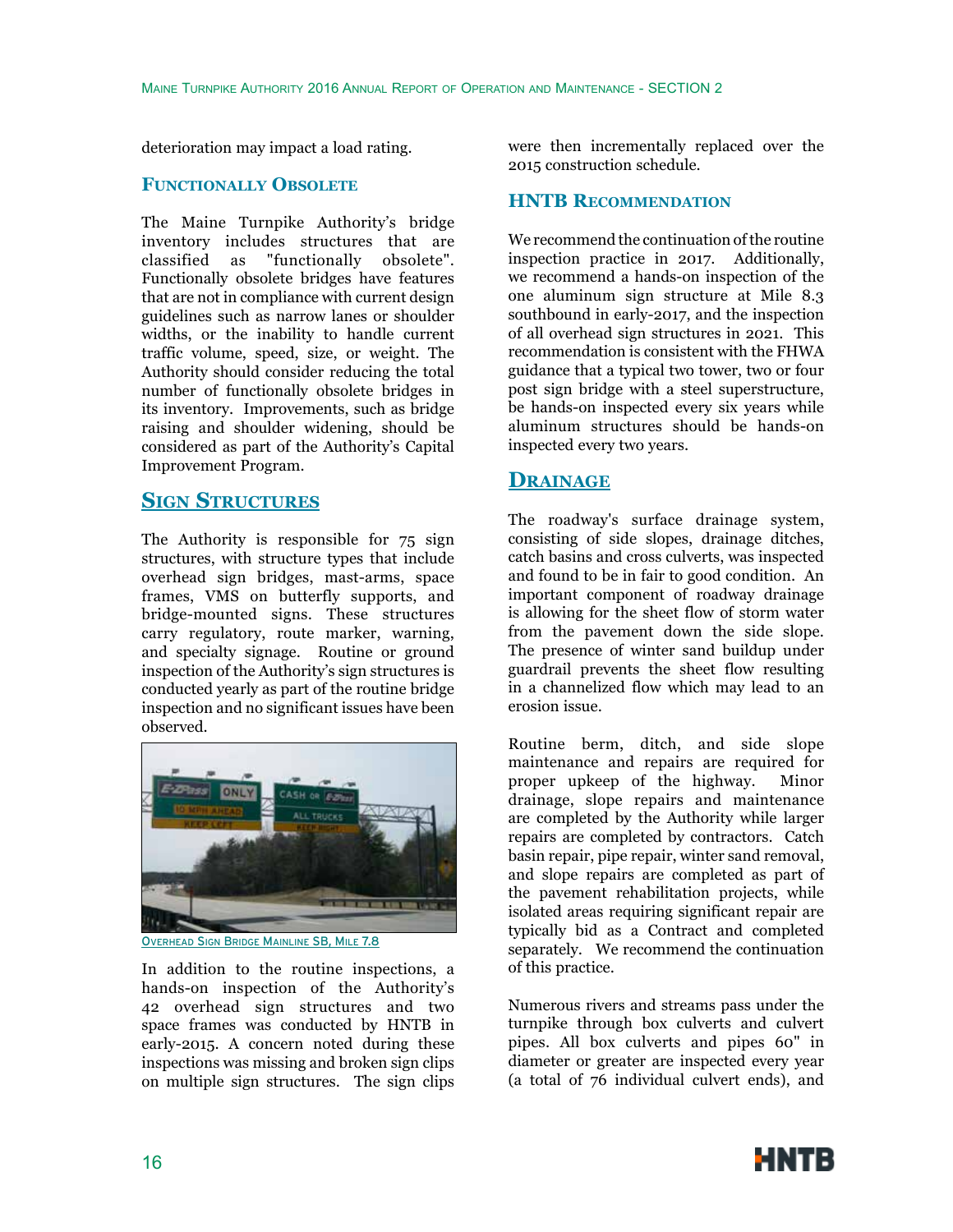are in satisfactory condition. Culvert pipes 36" to 54" are inspected every five years and were last inspected in 2013. They are in satisfactory condition. These pipes should be inspected again in 2018.

Prior to 2013, cross-culverts 30" and smaller were not inspected as part of the annual inspection. The Authority requested the inspection of these culverts over a five year period starting in 2013. **TABLE 5** provides a summary of Pipe Inspections previously completed.

| Year<br><b>Inspected</b> | <b>Locations</b><br><b>Culverts 30" and Smaller</b> |
|--------------------------|-----------------------------------------------------|
| 2016                     | Mile $0.3$ to Mile $25$                             |
| 2014                     | Mile 50 to Mile 60                                  |
| 2015                     | Mile 60 to Mile 68                                  |
| 2014                     | Mile 68 to Mile 75                                  |
| 2015                     | Mile 75 to Mile 90                                  |
| 2013                     | Mile 90 to Mile 109                                 |
| 2014                     | <b>Falmouth Spur</b>                                |

**Table 5 - Pipe Inspections**

These pipes were found to be in good to poor condition. Many of the cross-culverts are reinforced concrete under the core roadway but change to metal under the side slopes. While the concrete portion of the culverts are generally in fair to good condition, many of the metal pipe ends are in poor condition. Common issues observed are rusted flow lines, disconnected joints, and disconnected metal flared end sections. These conditions lead to erosion issues on the side slope which may eventually impact the roadway.



Periodically the Authority issues contracts to repair drainage issues that the Authority's Maintenance forces cannot repair due to their location or the type of equipment required to

cost effectively complete the repair.

## **HNTB Recommendation**

We recommend the locations rated poor in the detailed Annual Inspection Report be monitored by the Authority. Locations that can reasonably be repaired by Authority Maintenance forces should be repaired. Areas that are not feasible for repair by Authority Maintenance forces should be programmed for repair. These repairs include the complete removal of the deteriorated metal pipe ends and their replacement with high density polyethylene or concrete pipe, along with slope and drainage channel stabilization. Drainage repairs should be included in the pavement rehabilitation contracts.

## **Guardrail And Safety Improvements**

The Authority has continued its program of improving safety by upgrading large sections of the roadway side slopes each year. These improvements include removal of vegetation and guardrail upgrades.

## **GUARDRAIL**

The FHWA has a September 29, 1994 policy that all roadside hardware (guardrail) installed on the National Highway System comply with the crash testing and evaluation criteria contained in the Manual for Assessing Safety Hardware (MASH) or its predecessor the National Cooperative Highway Research Program (NCHRP Report 350 - published in 1993). FHWA further suggested that the non-crashworthy hardware be removed or replaced with crashworthy roadside hardware at the earliest possible opportunity in concert with the maintenance of the roadway.



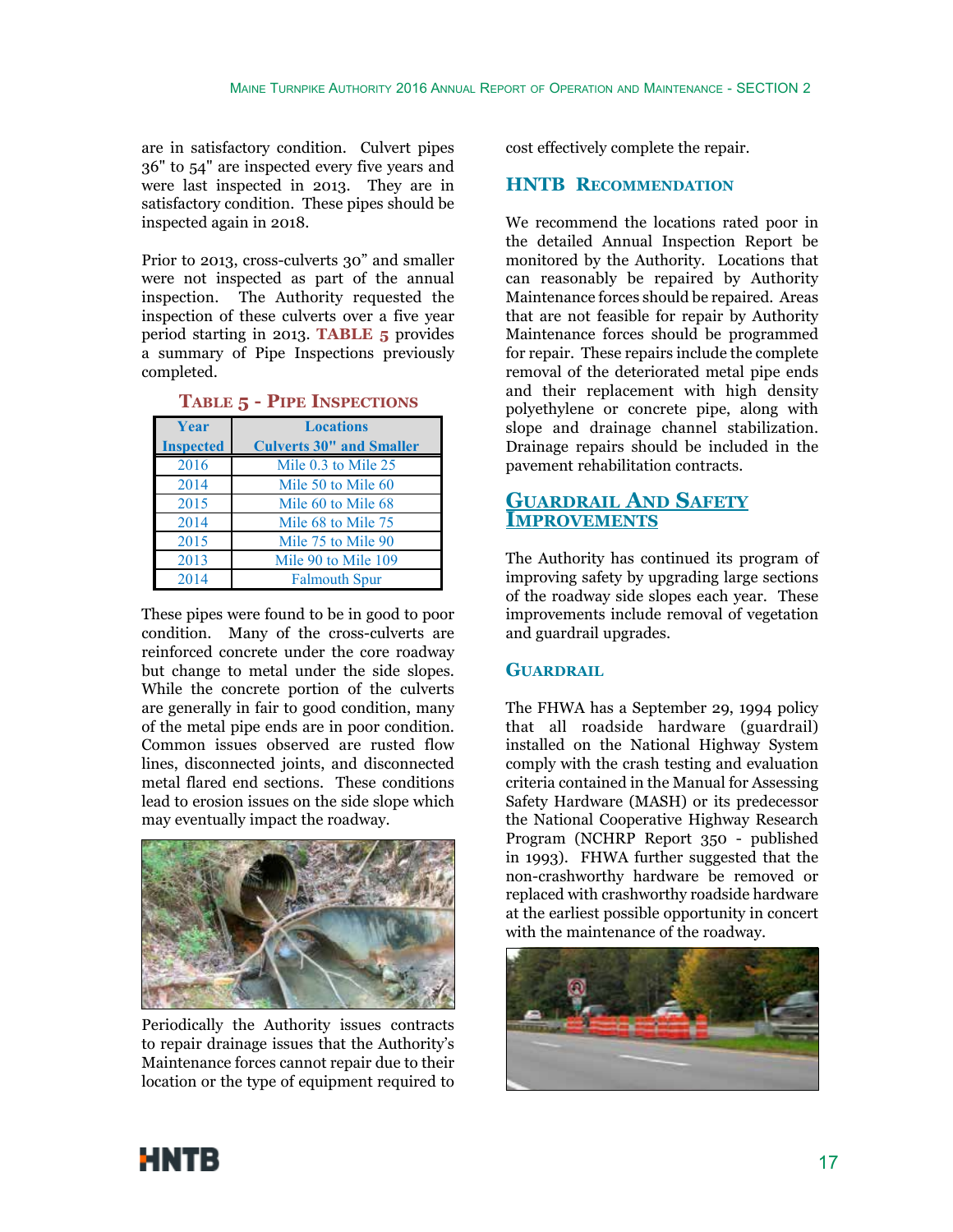A program to upgrade Maine Turnpike guardrail by construction contract was initiated in 1996. This program includes the following:

- Installation of thrie beam guardrail at select locations;
- Closing median openings that are not critical for authorized vehicles;
- Constructing new median openings at areas with adequate sight distance;
- Replacing non-crash attenuating guardrail terminal end sections with impact attenuating units;
- Adjusting guardrail heights;
- Improving strength of guardrail at locations where the guardrail was in close proximity to bridge piers;
- Adding additional guardrail; and,
- Constructing new terminal end sections.

This work continued in 2016 with upgrades to the guardrail from Mile 54.5 to 64.4 as part of pavement rehabilitation contracts.

#### **Emergency Vehicle Ramps**

Emergency vehicle ramps allow for Emergency vehicles to enter and exit the mainline Turnpike at gated locations. In addition, these ramps allow maintenance vehicle to change direction without crossing<br>the mainline. These ramps allow for These ramps allow for improved safety by improving Emergency vehicle response time and improved winter maintenance operations. In 2016, a contract for the construction of new Emergency ramps at Two Rod Road at Mile 42.0 was awarded. Additionally, in 2016 land was purchased to facilitate a new Emergency vehicle ramp at Hackett Road at Mile 76.9 off of the southbound mainline to be constructed in 2017.

## **HNTB Recommendation**

We recommend that the Authority continue to study the feasibility of constructing other emergency vehicles ramps at select locations.

## **Roadway Side Slopes**

A program to clear vegetation in close proximity to the roadway commenced in 2012. This clearing improves safety by removing vegetation in close proximity to the roadway facilitating winter maintenance by minimizing the shading of the roadway. **TABLE 6** illustrates the Side Slope Clearing completed to date.

| <b>TABLE 6 - SIDE SLOPE CLEARING</b> |  |  |  |
|--------------------------------------|--|--|--|
|--------------------------------------|--|--|--|

| <b>Year</b> | <b>Locations</b>        |
|-------------|-------------------------|
| 2016        | Mile 75 to Mile 83      |
| 2016        | Mile 99 to Mile 109     |
| 2015        | Mile 63 to Mile 75      |
| 2014        | Mile 51 to Mile 63      |
| 2013        | Mile 82.9 to Mile 93.0  |
| 2012        | Mile 92.8 to Mile 100.3 |



Roadway Side Slope Clearing Looking South, Mile 102 (Before)



Roadway Side Slope Clearing Looking South, Mile 102 (After)

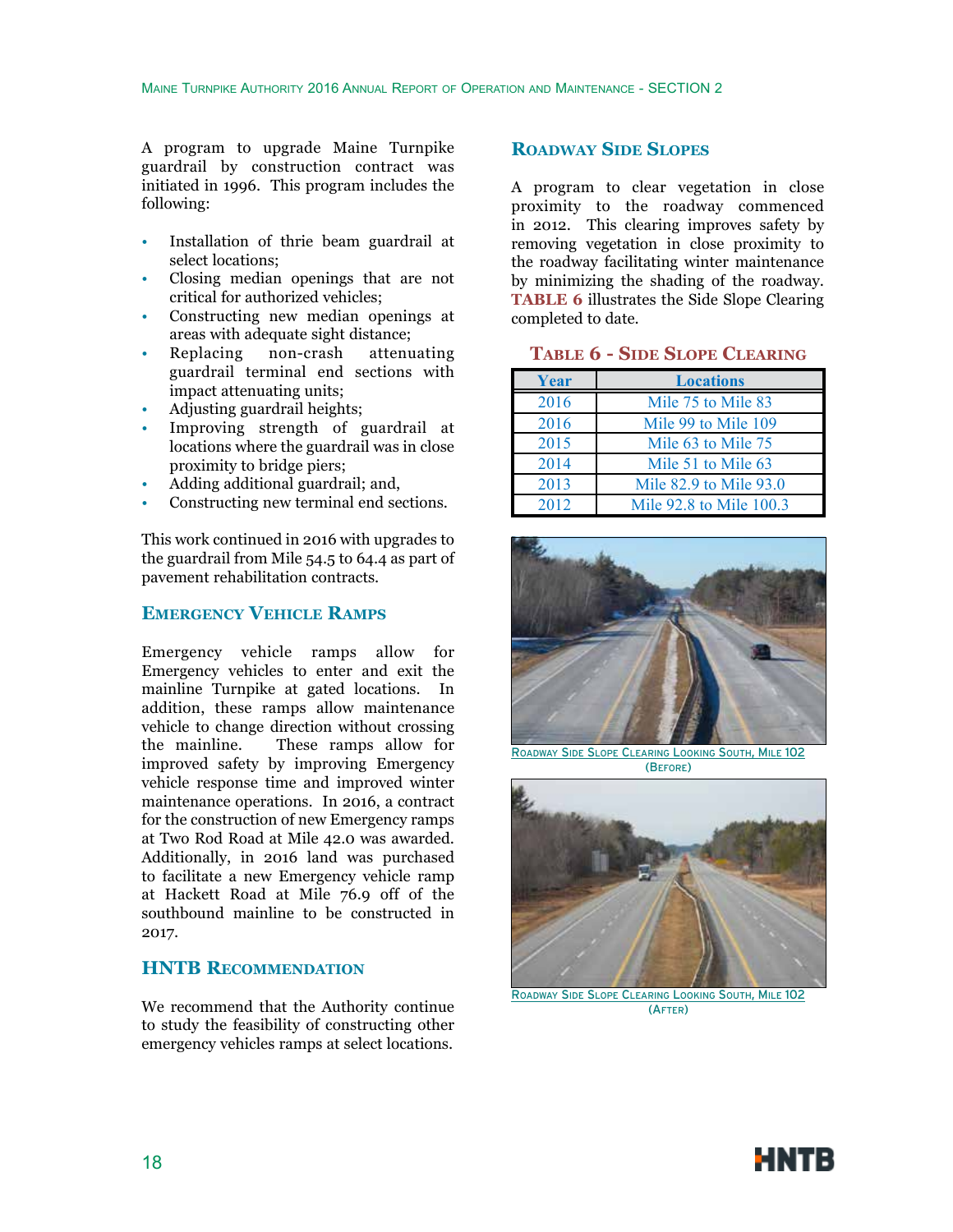## **HNTB Recommendation**

HNTB recommends that guardrail continue to be monitored and repaired as needed. Upgrades such as adjusting guardrail height are still needed as a regular activity and should be reviewed yearly for possible inclusion in the paving rehabilitation contract. We also recommend that any entity installing or maintaining roadside safety hardware, including Authority Maintenance forces and contractors, are trained for completing this work in accordance with the manufacturer's instructions.

In addition, HNTB recommends that the Authority continue the clearing of vegetation in close proximity to the roadway. Clearing should be programmed from Mile 48.0 to 53.0 and F0.0 to F3.4 in 2017.

## **Lighting**

The roadway lighting system is generally in good condition. During the inspection, HNTB noted that most interchanges and service plazas had a few lights that were out. Authority Maintenance forces replace these lights as required to maintain acceptable lighting levels.

In 2010, the Authority implemented a pilot study by installing Light-Emitting Diode (LED) lighting at the Cumberland Service Area, Exit 46 Area, the Exit 45 canopies, Crosby Maintenance, and the Kennebunk Park & Ride lot. While LED lights are more costly to purchase, they have longer service life and use substantially less electricity to operate. In 2011, LED light fixtures were installed at Interchange 48 as part of a construction project to extend the acceleration lanes. This program continued in 2012 with the installation of LED luminaires at Interchanges 45, 53 and 75 as part of the acceleration lane lengthening projects; and in 2014 with the installation of LED highway lighting installed at the newly reconstructed Lewiston Interchange ramps; and with the replacement of the existing high mast 1,000 watt light fixtures at Saco and West Gardiner

with LED fixtures. In 2015, LED lights were installed at Exit 46. As a result of these changes, light fixture maintenance and power consumption has been reduced. In 2016, the Authority issued a construction contract to replace existing light fixtures with LED fixture from Mile 44.9 to Mile 103.4. This work is ongoing.

In 2015, HNTB inspected 30 weathering steel high mast light poles and determined they were all in generally good condition. HNTB prepared a May 20, 2015 Summary Report which recommended repairs of some minor deficiencies such as loose anchor bolts, damaged grout pads, and loose access panels.

## **HNTB Recommendation**

The Authority should continue to maintain their roadway lighting system on a regular basis to minimize the number of outages and replace all remaining non-LED lighting fixtures with LED lighting fixtures.

We recommend repair of the high mast light minor deficiencies noted in the May 20th report and that the lights be inspected on a two year interval. The next inspection of high mast lights should be completed in 2017.

## **Signage**

The Authority maintains its signs in generally good condition. The Authority Sign Shop fabricates the majority of the regulatory, route marker, warning, and specialty signs on the Maine Turnpike and routinely replaces signs that are damaged, faded, or otherwise in poor condition. In 2012, the Authority contracted with 3M to capture sign attributes, locations, and photographs for all signs within the turnpike right-of-way. Included in 3M's deliverables were the sign photos and a GIS sign database. The Authority has been enhancing the database with nighttime retroreflectivity inspection results, sign updates, and other pertinent data. This database is used to assist with the scheduling of replacement signs.

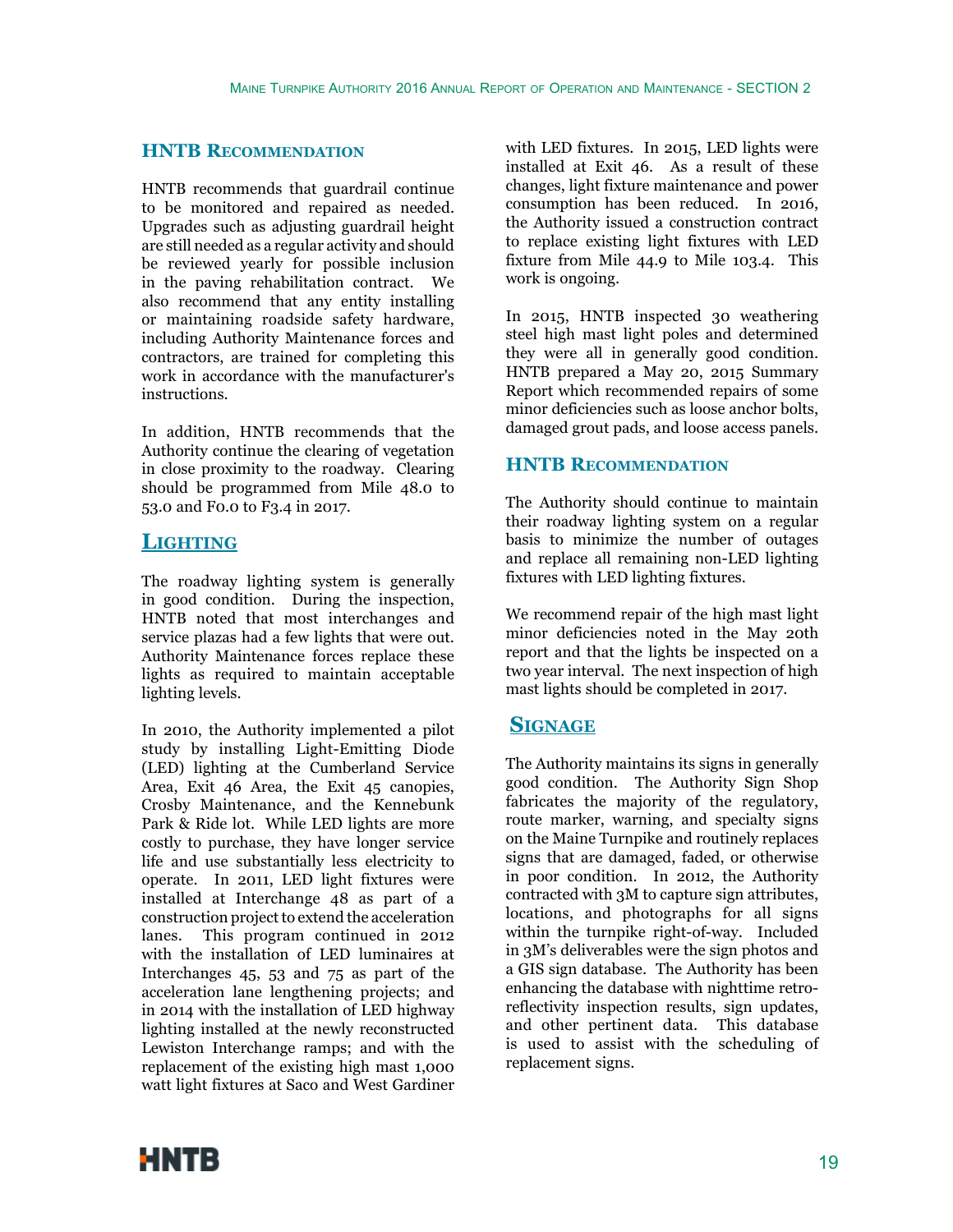In 2016, the Authority initiated a four-year plan to upgrade and replace their existing guide signs. The first contract for this work was awarded in early-2016 and this work is ongoing.

#### **HNTB Recommendation**

The guide signs replacement program from 2016 through 2019 should be continued. HNTB also recommends the Authority continue to monitor, maintain, and replace the regulatory, route marker, warning, and specialty signs as needed and initiate the process of replacing all existing guide signs since they are close to the end of their expected life.

## **Roadway Markings**

The Authority's Maintenance forces re-stripe the turnpike once a year to maintain roadway markings in good condition.



The Authority is also utilizing reflectorized pavement marking tape installed in grooves at interchange ramps and to supplement the white skip lines on the mainline. The tape improves visibility of the pavement markings in wet conditions.

Double yellow lines in two-way traffic areas in the interchanges are typically painted twice a year. The newly paved areas are also painted twice per year. The paint lines are adequately maintained.

## **HNTB Recommendation**

HNTB recommends the Authority continue their current roadway marking practices.

## **Toll Plazas**

#### **Toll Collection Equipment**

A May 2013 Toll System Assessment Report outlined that the legacy cash toll collection system installed in 2004 provides acceptable levels of performance, reliability and system uptime availability based on the originally intended functionality; however, it is reaching the end of its anticipated life. The Authority has implemented a program of converting its legacy cash toll collection system at all the side toll plazas to a new toll collection system which is called the Infinity System. The new Infinity System has specific infrastructure requirements such as the need for vehicle detection loops to be installed in a concrete roadway slab with non-metal reinforcement. These slabs are required to have a specific length due to how the loops embedded in the concrete slab interface with the vehicle and the other toll collection equipment.

The Infinity Toll System offers the following advantages to the Authority:

- Provides programmed system enhancements for violation enforcement in staffed lanes, video audit, and reduces maintenance costs.
- Use of loops embedded in concrete slabs for vehicle classification eliminates the maintenance concern of treadles.



New Gloucester Toll Plaza ORT, Mile 67.0

The Infinity Toll System has been installed at the New Gloucester mainline toll and its

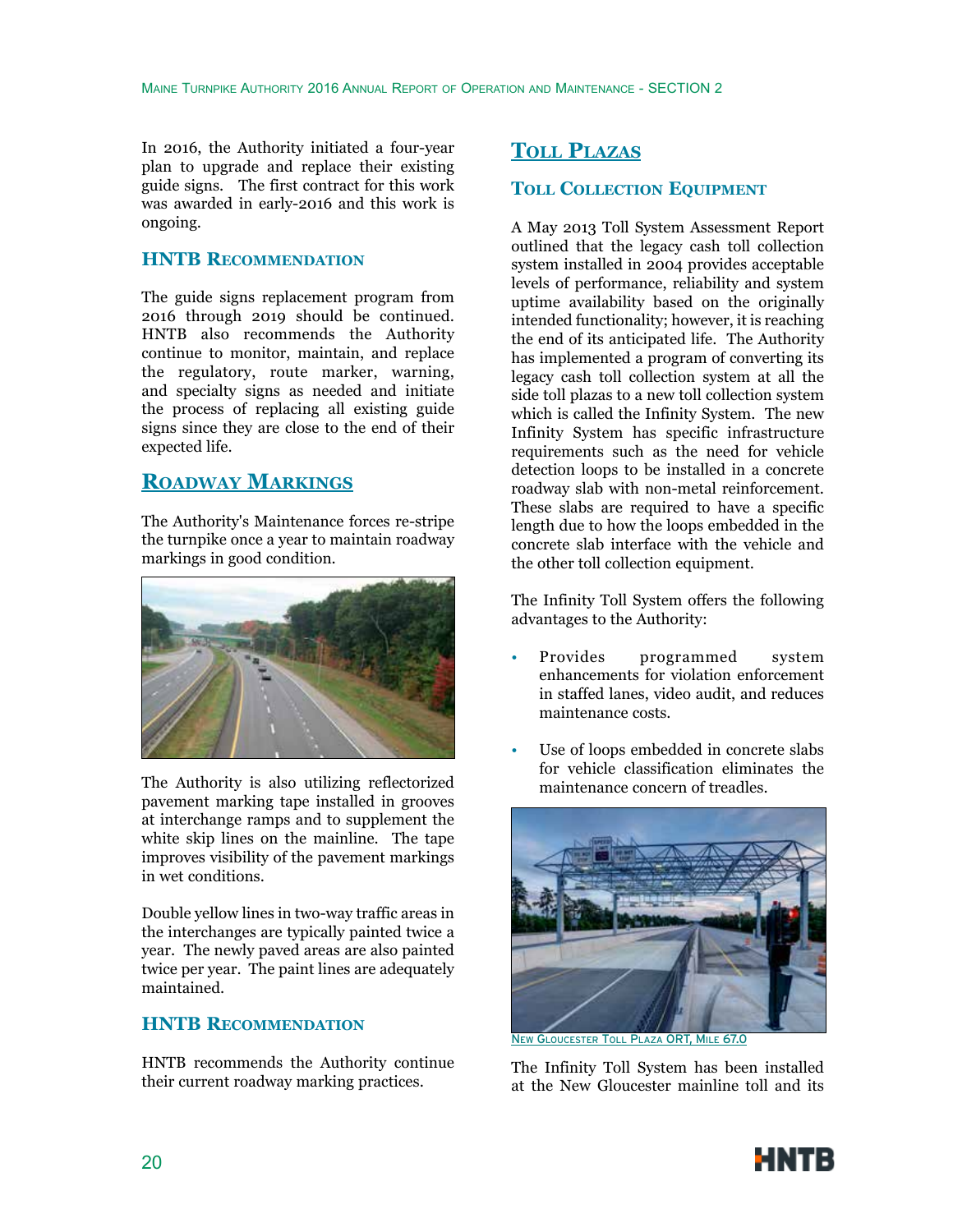implementation is complete or substantially complete at Exits 19, 25, 42, 46 SB, 47 and 48. Construction of the new system is ongoing at Exit 52 and West Gardiner as part of the conversion of these toll plazas to Open Road Tolling (ORT). The new toll system is functioning as intended and is scheduled for installation at the remaining toll plazas.

## **Toll Plazas**

The 19 toll plazas comprised of tollbooths, canopies, utility buildings and other structures are in various stages of repairs and upgrades as part of the system-wide upgrade to the Infinity Toll System discussed in the previous section. The tollbooths and canopies are rated in fair to good condition while other components, such as concrete slabs, bumpers and tunnels, are rated in poor to fair condition.

## **Mainline Toll Plaza**

The six mainline plazas shown in Table 7 generated over \$100 million in toll revenue in 2015. This accounted for nearly 80% of all toll revenue collected by the Authority. The other 20% of toll revenue was generated by the 11 side toll plazas. A Tabulation of Traffic, Revenue and E-ZPass Usage is illustrated in **TABLE 7**.

Some items of note:

- York Toll Plaza accounts for almost half of all Maine Turnpike revenue.
- In general, E-ZPass usage appears to decline the farther north you go on the

system. At all plazas between York and New Gloucester, E-ZPass usage averaged approximately 70-75%. At the two northernmost plazas, E-ZPass usage was closer to 60%.

• E-ZPass usage among trucks is extremely high - in the vicinity of 90% at most mainline plazas. Trucks appear to value the cost- and time-saving advantages of E-ZPass more than cars do.

## **York Toll Plaza**

The existing York Toll Plaza was constructed in 1969 and is challenged by both operational and safety issues and the existing toll system has reached the end of its useful life. The plaza is rated in fair to poor condition.



Existing York Toll Plaza - Constructed In 1969

Considering the condition of the York Toll Plaza, decisions relating to the replacement of the toll system should consider the practicality of installing the toll system in the deficient infrastructure, or whether the infrastructure should be upgraded at the existing location, or an alternate location selected for a new plaza.

| <b>Traffic Characteristic</b>          | York      | Exit 44 | <b>Exit 52</b> | <b>New</b>        | <b>W.</b> Gardiner | <b>Gardiner</b> |  |
|----------------------------------------|-----------|---------|----------------|-------------------|--------------------|-----------------|--|
|                                        |           |         |                | <b>Gloucester</b> | $I-95$             | $I-295$         |  |
| <b>Annual Traffic (millions)</b>       | 17.8      | 8.5     | 4.1            |                   | 3.1                | 7.7             |  |
| <b>Annual Revenue (Smillions)</b>      | \$60.40   | \$8.30  | \$3.60         | \$15.50           | \$6.10             | \$8.00          |  |
| <b>Share of Total Turnpike Revenue</b> | $47.10\%$ | 6.50%   | 2.80%          | $12.10\%$         | $4.70\%$           | 6.20%           |  |
| Truck% (MTA Classes 3-6)               | 10.90%    | 6.20%   | 4.90%          | 12.00%            | 10.70%             | 8.50%           |  |
| E-ZPass Usage (overall)                | 75.80%    | 72.40%  | 72.00%         | 71.70%            | 61.50%             | 59.70%          |  |

## **Table 7 - Tabulation of Traffic, Revenue and E-ZPass Usage**

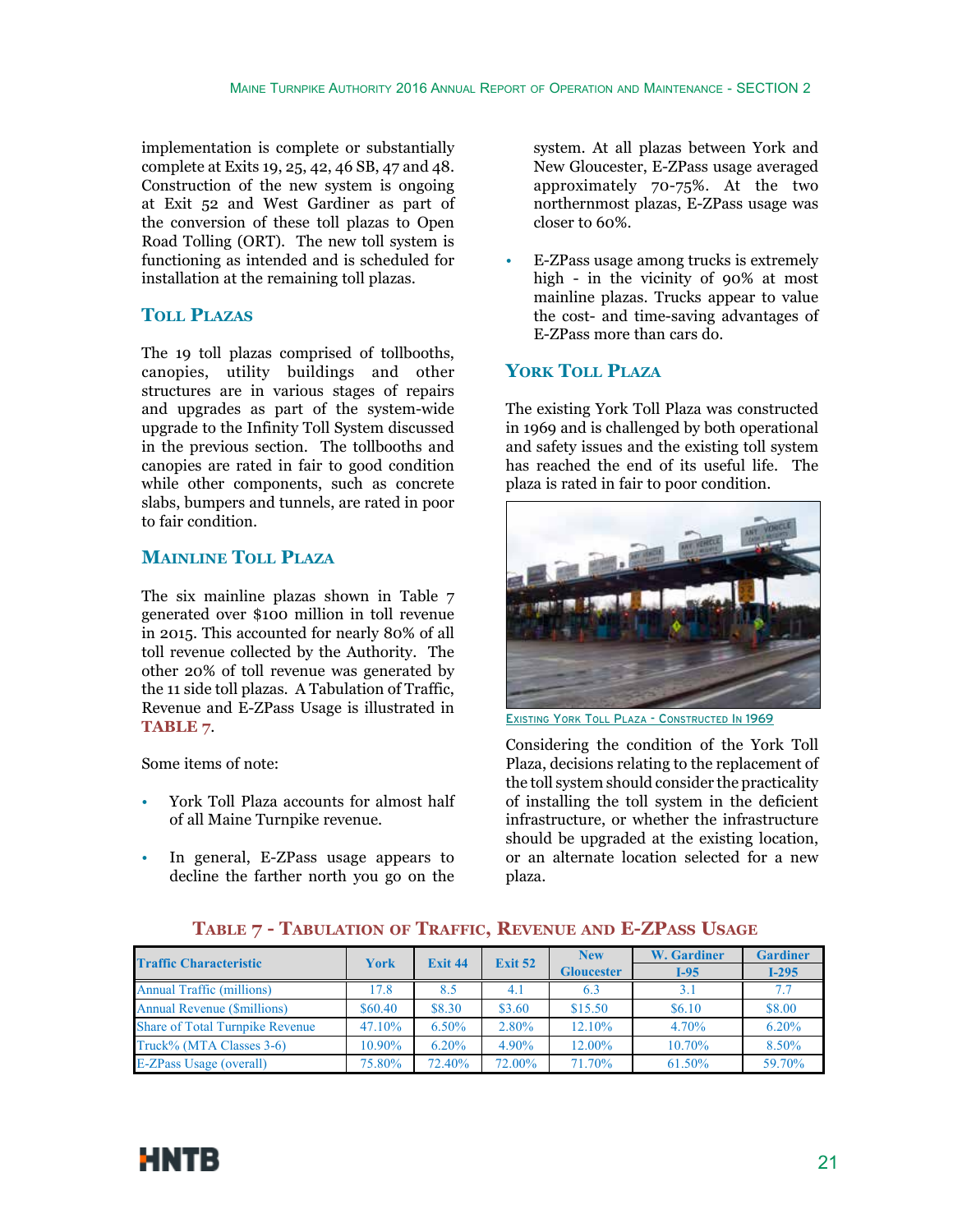The Authority is in the process of developing a comprehensive plan and implementation schedule for this facility. A study of All Electronic Tolling (AET) at York has been completed and concluded AET was not practical. The Authority conducted another study to determine the best location to construct an ORT Plaza to replace the existing York Toll Plaza. ORT lanes allow E-ZPass patrons to safely proceed through the toll plaza at highway speeds without slowing or stopping. This study included examining the existing location as well as other locations and determined that the best location would be at approximately Mile 8.8. The project is currently in the permitting and design phase.

## **New Gloucester Toll Plaza**

On April 1, 2013, the Authority opened the ORT lanes at New Gloucester and all the cash toll collection equipment was replaced. A number of elements were replaced or rehabilitated as a part of this work including the slabs. As a result, this plaza is rated in good condition.

## **West Gardiner I-95 Toll Plaza**

The conversion of the West Gardiner I-95 Toll Plaza to ORT is under construction. This plaza is currently in fair to good condition.

## **West Gardiner I-295 Toll Plaza**

The existing West Gardner I-295 Mainline Toll Plaza is rated in fair to poor condition and is functionally obsolete. The age of the toll plaza, the outmoded conditions of the existing tollbooths, canopy and tunnel, and location under an existing bridge, make upgrade and expansion of the existing facility problematic.

The feasibility of ORT will likely be studied at this location for possible construction in 2019-2020.

## **Exit 44 I-295 Toll Plaza**

Exit 44 connects the Maine Turnpike to

I-295 south of Portland. This plaza is vitally important to the interstate transportation network and is rated in fair to good condition, although the plaza is becoming functionally obsolete. The conversions of Exit 44 to ORT is scheduled for 2017-2018.

## **Exit 52 Falmouth Spur Toll Plaza**

Exit 52 connects the Maine Turnpike to Interstate I-295 north of Portland and is an integral part of the transportation network. As with Exit 44, this plaza is also becoming functionally obsolete. The conversion of the Exit 52 Toll Plaza to ORT is currently under construction. This construction will also include upgrades to the existing facility.

## **Side Toll Plazas**

The Authority has programmed the replacement of all the cash toll collection equipment at all toll plazas along with an infrastructure repair and upgrade. This program is currently ongoing and its implementation is complete or substantially complete at Exits 19, 25, 42, 46 SB, 47 and 48. At many of the older toll plazas such as Exits 32, 36, 45, 53 and 63 not yet reconstructed, the tollbooths and canopies are rated in fair to good condition while other components, such as concrete slabs, bumpers and tunnels, are rated in poor to fair condition. Repairs and toll system upgrades at Exits 32 and 36 are programmed for 2016 and 2017. New toll plazas are scheduled for Exits 53 and 63 in 2016 and 2017. The schedule for the upgrade and repairs at the Exit 45 toll plaza are dependent on the outcome of the Gorham East West Corridor Study. Toll system upgrades to include automatic vehicle classification are programmed for 2017 and 2018 at Exits 86 and 75 respectively.

## **Service Areas**

There are five service plazas in four locations on the turnpike.

In 2007, new buildings were completed and

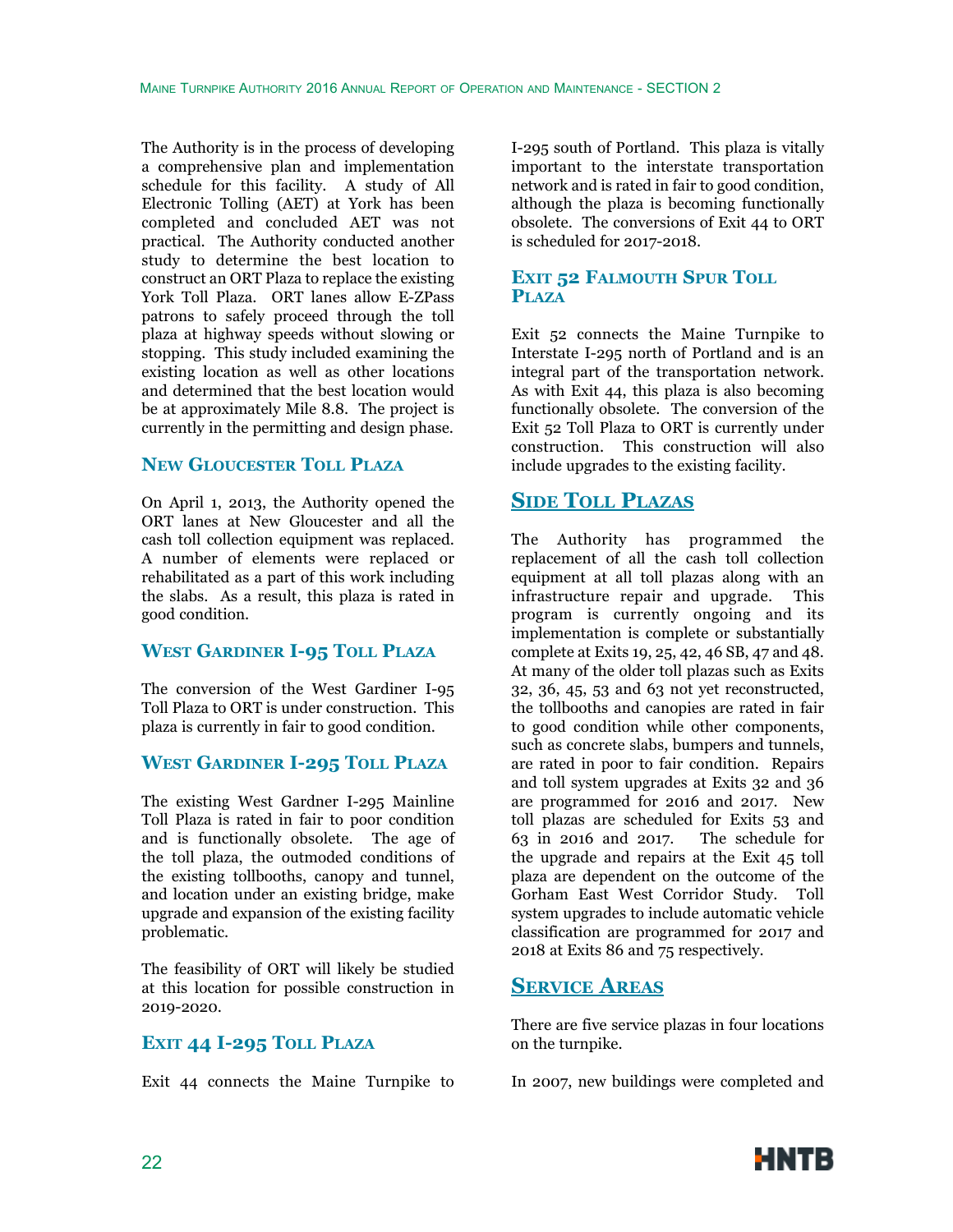parking was improved for cars and trucks at Kennebunk NB and SB, Cumberland SB, and Gray NB service plazas. The new service plaza located at the confluence of the turnpike (I-95) and I-295 in West Gardiner opened in November 2008.

Each location has a service station and food services. At the three larger plazas there is also a convenience store. Cumberland and Gray service plazas were converted from Starbucks/convenience stores into Burger Kings with drive-throughs in 2016. The service plazas are in good condition, however, HNTB noted several areas where repairs are warranted at the service plaza buildings. These areas should be repaired as part of ongoing maintenance activities.

## **Maintenance Facilities**

Nine Maintenance Facilities are located along the turnpike. Each maintenance area has a different combination of buildings ranging from material storage, vehicle and equipment storage, to repair facilities and offices as shown in **APPENDIX A**. Between 1992 and 2012, seven of the nine Maintenance Facilities were upgraded. All the maintenance areas are in fair to good condition.

#### **HNTB Recommendation**

In 2016, maintenance reports for the service areas were created. HNTB recommends the Authority have their Maintenance Group actively address the maintenance items reported.

## HNTB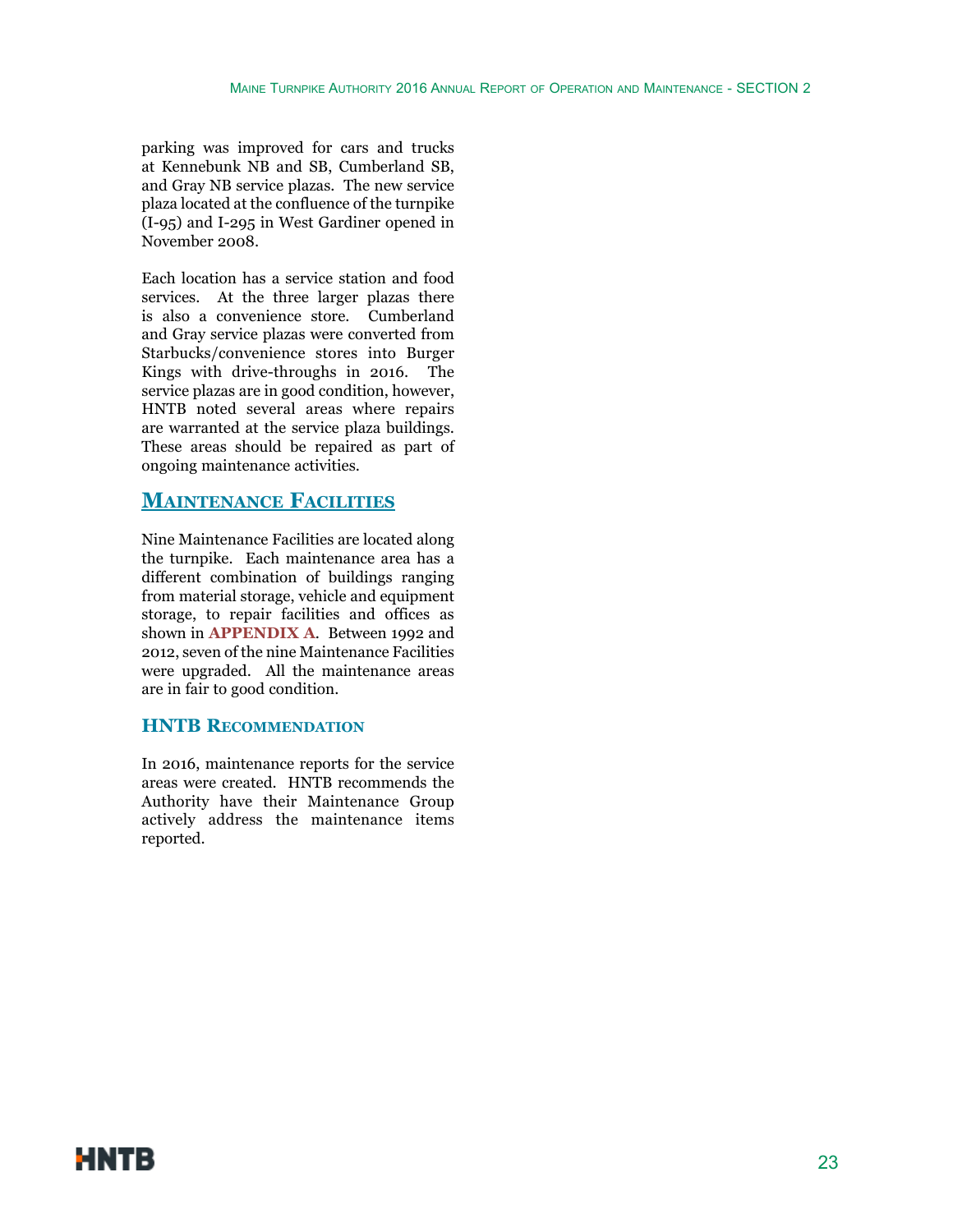## **3 TOLL COLLECTION SYSTEM**

## **Electronic Toll Collection**

The Authority operates its Electronic Toll Collection (ETC) system as a closed-barrier toll system from the York Toll Plaza north to the New Gloucester Toll Plaza, and as an openbarrier toll system from the New Gloucester Toll Plaza north to the turnpike terminus in Augusta. The open-barrier toll system allows free travel between interchanges within the limits of the mainline barrier toll plazas on the northern section of the turnpike. All trips between Exit 75 in Auburn and Exit 86 in Sabattus are toll-free. It is estimated that toll-free trips account for roughly 3%-4% of all trips on the Maine Turnpike.



**NEW GLOUCESTER TOLL PLAZA** 

## **E-ZPass Group**

On February 1, 2005, the Maine Turnpike Authority implemented its current ETC system, E-ZPass. One of the greatest benefits to the Authority for converting to E-ZPass was admittance into the E-ZPass Group, formerly known as the Inter Agency Group (IAG). The E-ZPass Group now includes 38 toll agencies that operate over 47 toll roads, bridges and tunnels in 16 states from Maine to North Carolina to Illinois. The E-ZPass Group's primary objective is the operation of a regionally compatible toll system with seamless travel based on common operating protocols and policies. The backbone of the E-ZPass Group's system is a network of customer service centers and computer

systems used to support the 30.6 million E-ZPass toll tags currently in circulation. As a result, many travelers from other states pay their toll to the Maine Turnpike in a cashless mode through the transponder. This reduces congestion and the need for larger toll plazas.

Membership in the E-ZPass Group allows the Authority a voice in one of the largest interoperable and reciprocal ETC systems in the world. This group collectively manages the procurement and deployment of the E-ZPass technology.

Started in 1990 with seven agencies, today the E-ZPass Group boasts 18.4 million active accounts that accounted for nearly 2.9 billion transactions in 2015.

## **Toll Schedule**

On November 1, 2012, the Authority increased cash and E-ZPass toll rates to raise additional toll revenue to meet the 30-year plan of maintenance and rehabilitation of the turnpike's network of bridges, interchanges and pavement, as well as paying off debt.

For cash-paying passenger vehicles, the updated toll is \$3.00 at the York Toll Plaza; \$2.25 at the New Gloucester Toll Plaza; \$1.75 at the West Gardiner Toll Plaza; \$1.50 for

motorists traveling north from Exit 19 in Wells, and south from Exit 63 in Gray; and \$1.00 at all other locations. Maine E-ZPass fares increased by 15%, from 6.7 cents per mile to 7.7 cents per mile. The E-ZPass



fares are also structured in such a way that they are equal to or less than the cash rate for a particular movement.

A passenger car traveling the full length of the turnpike pays \$7.00 (6.6 cents per mile),

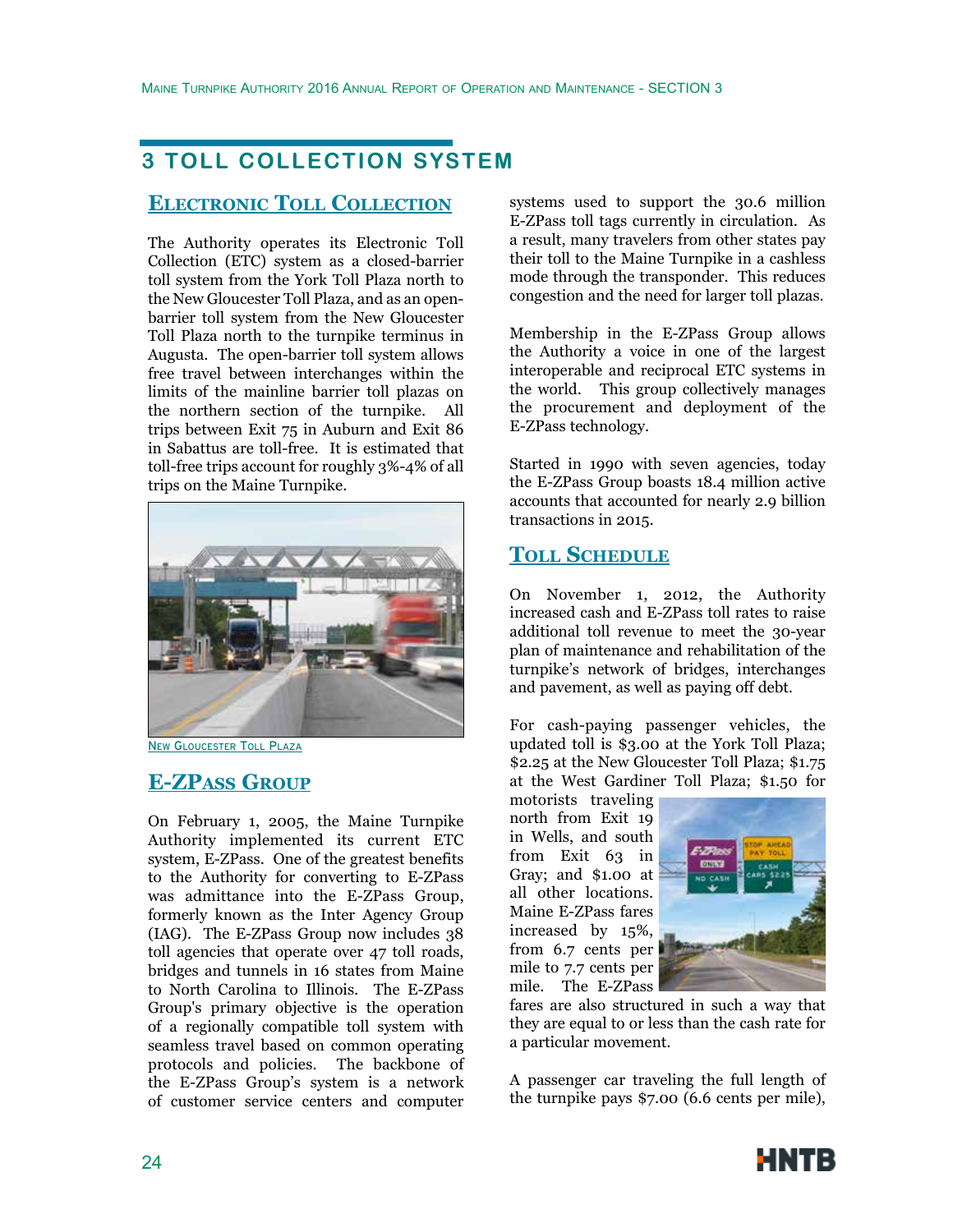while five-axle tractor trailers pay \$28.00 (26.4 cents per mile). E-ZPass patrons who have an E-ZPass tag from other toll system highways are charged the cash fare.

For those who acquire their E-ZPass tag from the Authority, the following discount programs are available:

## **Volume Based Discount Program**

The Authority offers the Volume Based Discount Program to all Maine E-ZPass account holders. Under this system, the total fare for travelers of the turnpike is discounted by 25% if more than 30 one-way trips occur in a month, and a 50% discount if 40 or more one-way trips occur in a month.

The Volume Based Discount Program replaces the previous Commuter Discount Program that began in 1982 through 2012. The new discount program will be applied as shown in the **TABLE 8** below.

## **Personal**

Patrons who drive a motorcycle, passenger car, van, or pickup with four tires or less can establish a Personal Account. Advantages of a personal account include having tolls automatically deducted from your pre-paid balance when traveling on the Maine Turnpike or other E-ZPass compatible facilities, no-stop payment of tolls and often times paying less than but never more than the cash fare. Trips are charged based on the lesser of the current cash fare or the E-ZPass rate per mile fare. Passenger cars with a Maine-based E-ZPass account save an average of 33% compared to

## **TABLE 8 Volume Based Discount Program**

| <b>Number of Trips</b><br>(per month) | <b>Volume Based Discount Program</b><br>(personal accounts only) |
|---------------------------------------|------------------------------------------------------------------|
| $30 - 39$                             | 25% discount applied to monthly<br>account trips                 |
| $40 +$                                | 50% discount applied to monthly<br>account trips                 |

the cash rate.

## **Business**

Business Accounts are intended for commercial vehicles. As with passenger cars, commercial vehicles having an E-ZPass tag from the Maine Turnpike Authority are charged the lesser of the current cash fare or the underlying per-mile rate. Commercial vehicles that enroll in this program can establish either a pre-paid or a post-paid account. The post-paid account requires a \$5,000 surety bond, and it qualifies the account holder for a volume discount (see below). The pre-paid account does not require a surety bond, but neither does it provide a volume discount.

## **Post-Paid Plan Volume Discount**

Commercial vehicles having a post-paid E-ZPass account with the Maine Turnpike Authority receive an additional "volume discount" based on the amount of their monthly tolls. **TABLE 9** describes how the Post-Paid Plan Volume Discount program works. In essence, all tolls in excess of \$50 for the month are discounted by up to 20%. On a system-wide basis, postpaid E-ZPass business accounts receive an average volume discount of nearly 18%. This discount program is in addition to the already-discounted E-ZPass fares described earlier. For post-paid commercial vehicles the combined effect of the E-ZPass discount and the volume discount is to produce an average savings of nearly 40% compared to the cash fare.

## **TABLE Q Post-Paid Plan Volume Discount**

| <b>E-ZPass Charges</b>         | <b>Post-Paid Plan Volume Discount</b>               |
|--------------------------------|-----------------------------------------------------|
| (per month)                    | (business accounts only)                            |
| <b>Between</b><br>\$0 and \$50 | No discount                                         |
| <b>Between</b>                 | 10% discount off                                    |
| \$50 and \$100                 | everything over \$50                                |
| <b>Between</b>                 | \$5 discount plus 15% off                           |
| \$100 and \$300                | everything over \$100                               |
| <b>Over \$300</b>              | \$35 discount plus 20% off<br>everything over \$300 |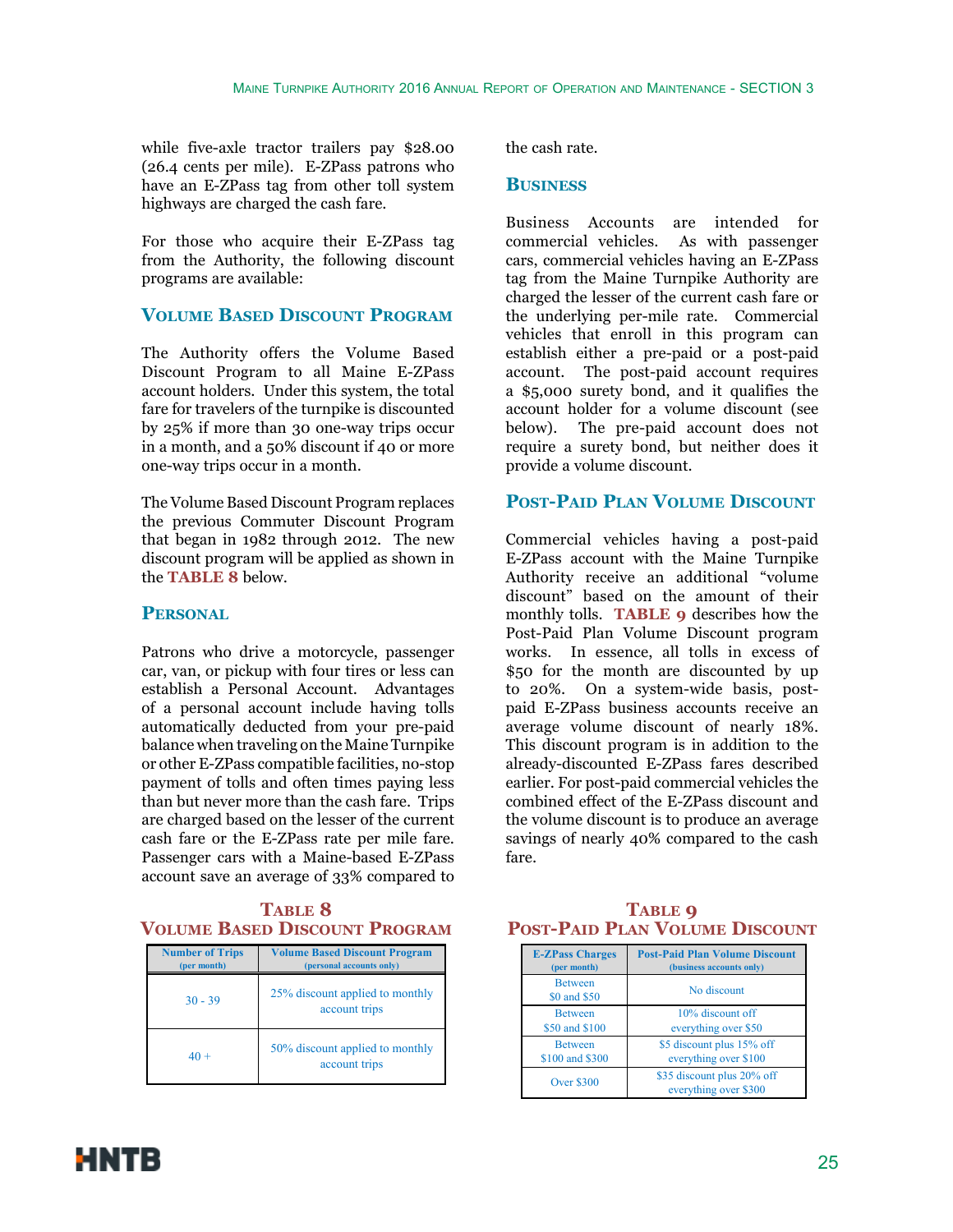## **4 TRAFFIC MANAGEMENT AND TECHNOLOGY**

Since opening in 1947, the Maine Turnpike has served as the transportation lifeline for the state. In 1956, a total of 3.8 million vehicles traveled on the turnpike. This volume rose to over 60 million in 2003, and it has stayed at or above this level ever since.

Two common measures of turnpike traffic are annual Vehicle-Miles Traveled (VMT) and annual number of trips. In 2015, the Maine Turnpike logged 1.28 billion VMT while serving nearly 66 million trips.

**FIGURE 3** illustrates the trends of both of these measures over the past 16 years. Annual Trips and VMT both experienced rapid growth in the early-2000's, but following this period of growth, both measures became relatively stagnant for about a decade. Nevertheless, VMT in 2015 was still approximately 3% lower than it was in the high-water mark of 2004.

In 2015, the annual number of trips rose by 4.9% compared to 2014; this was the most rapid triprelated growth that the turnpike has experienced since 2003. In fact, the total number of trips served in 2015, 65.9 million, was the third highest annual trip total in Maine Turnpike history. Similarly, VMT in 2015 registered an increase of 4.9% compared to 2014; this was the most rapid growth in VMT since 2004. In short, traffic experienced robust growth in 2015.

The average trip length on the Maine Turnpike was 19.4 miles in 2015, identical to the trip length observed in 2014. This suggests that trip patterns changed very little from 2014 to 2015. The overall trip length is down by over 10% since 2000, when the average trip was 21.6 miles. Some of this reduction in trip length may be attributed to the growth in shorter trips in the Greater Portland area. Another factor appears to be that travelers making the longdistance trip between Greater Portland and Augusta are tending to use I-295 as opposed to the turnpike.

## **Communication**

The Authority plans to install a fiber optic line in the Portland area. Conduit was installed under the Stroudwater River Bridge at Mile 46.7 in 2014, under the MCRR bridges at Mile 47.9, and Falmouth Spur at Mile 0.4 in 2015 to facilitate



**Figure 3 - VMT & Annual Trips**

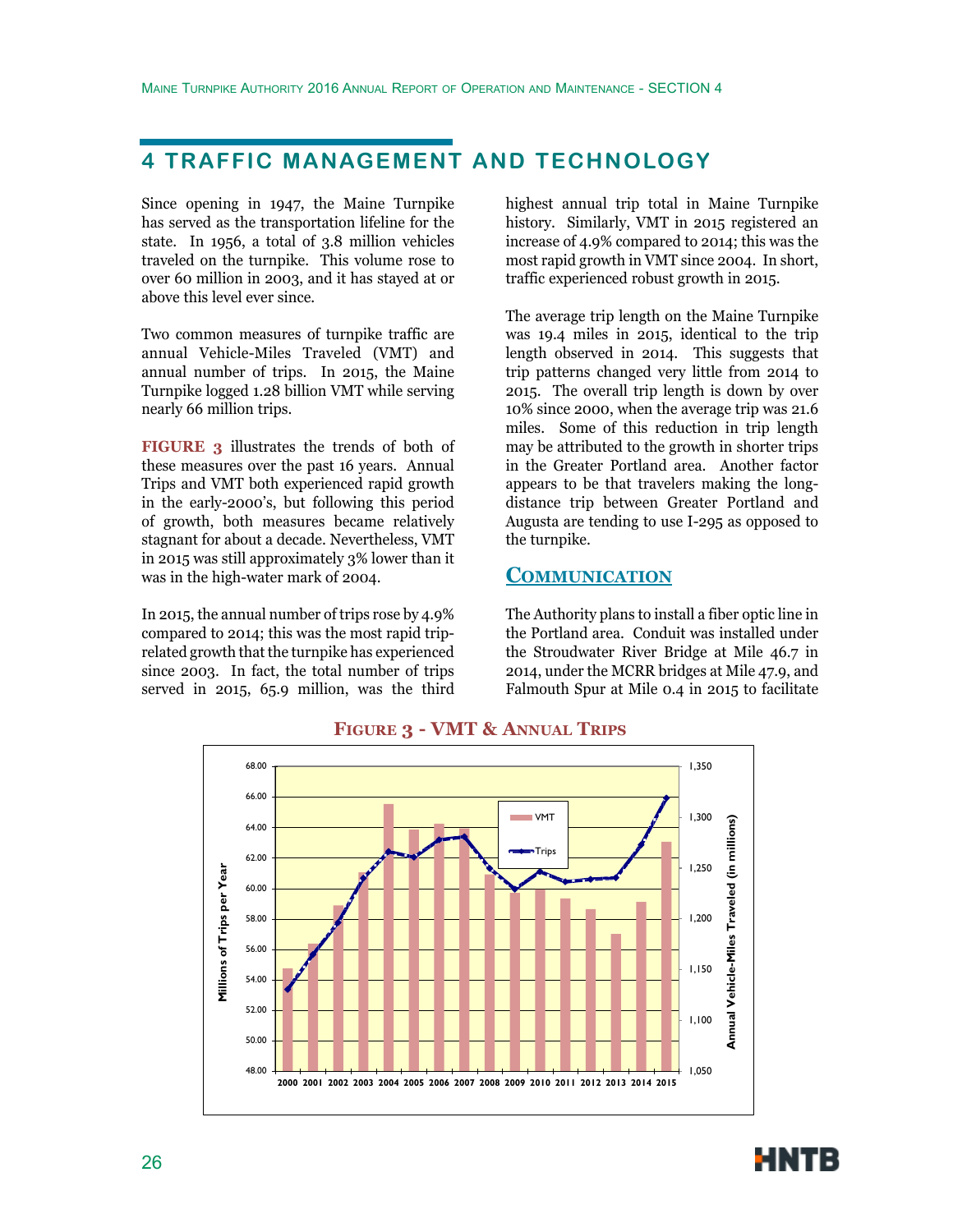the future installation of fiber optic lines. This fiber optic line will be used to improve turnpike communication.

## **Reduced Speed Limit Signs**

As part of an overall effort to reduce vehicle speeds and crashes during poor travel conditions, Authority Maintenance forces added eight new flashing "45 MPH Reduced Speed Limit" signs that are controlled remotely from the Turnpike Communication Center. These new signs supplement the existing 10 manually operated reduced speed limit signs. The next phase is a conversion to allow the existing signs to be controlled remotely by the Turnpike Communication Center.

## **Traffic Count Stations**

To gather accurate and timely traffic data, the Authority began installing traffic count stations at interchanges in 1996. Each station is composed of a Type 170 Controller housed in a traffic cabinet. The controller currently utilizes side-fired radar technology to continuously record traffic volume and speed data. The system enables the Authority to collect the data automatically. Seven count stations covering Exits 1, 2, and 3 (ramps plus mainline) were installed in February 2016. One count station at Exit 2 southbound is scheduled for installation in the near future.

## **Roadway Sensors**

Roadway Weather Information Systems (RWIS) were installed in the fall of 2008 at the Saco River Bridge Overpass in Saco and at the Eagles Nest Bridge Overpass in Gray. The RWIS measures the surface temperature of the road, road state, and roadway friction. These RWIS units provide information that can help maintenance supervisors make cost effective decisions regarding chemical applications regarding the potential for inclement weather. The pavement sensors are used to understand road conditions. Road conditions can be reported as dry, damp, wet, frost or ice. The Authority has programmed funds to install up to five more RWIS units on the Turnpike. During the winter of 2016/2017 the Authority will engage a vendor to produce a heat map of the Maine Turnpike in order to facilitate the proper locations to install the remaining systems in 2017.

## **Variable Message Signs (VMS)**

The Authority currently maintains a network of Variable Message Signs (VMS) to provide motorists with critical real-time traffic information. There are 14 VMS installed at different locations along the turnpike, primarily focused in the more heavily traveled southern section. The signs typically advise turnpike patrons of current traffic conditions, weather restrictions, accidents, delays, etc. Message displays are controlled by turnpike dispatchers from the communication center at the Maine Turnpike Authority Headquarters. The 14 VMS were recently upgraded with new controllers and power supplies, which has extended the useful life of the VMS. The VMS located east of Exit 36 was relocated to Mile 28 southbound to provide information to more patrons. In 2017 the Authority will install two additional VMS at strategic high traffic locations.

Twenty-five Portable Changeable Message Signs (PCMS) have been deployed long-term throughout portions of the turnpike for incident management purposes and can be controlled from the communication center in the same manner as the fixed VMS.

## **Highway Advisory Radio**

The Authority installed its first Highway Advisory Radio (HAR) transmitter in Saco in 1997.

Transmitters along the turnpike are located in strategic locations to provide information at **Highway Advisory Radio**



critical decision points along the highway, typically at or near interchanges. The radios are supplemented by signs advising motorists to tune their radios to 1610 AM to receive real-time turnpike information.

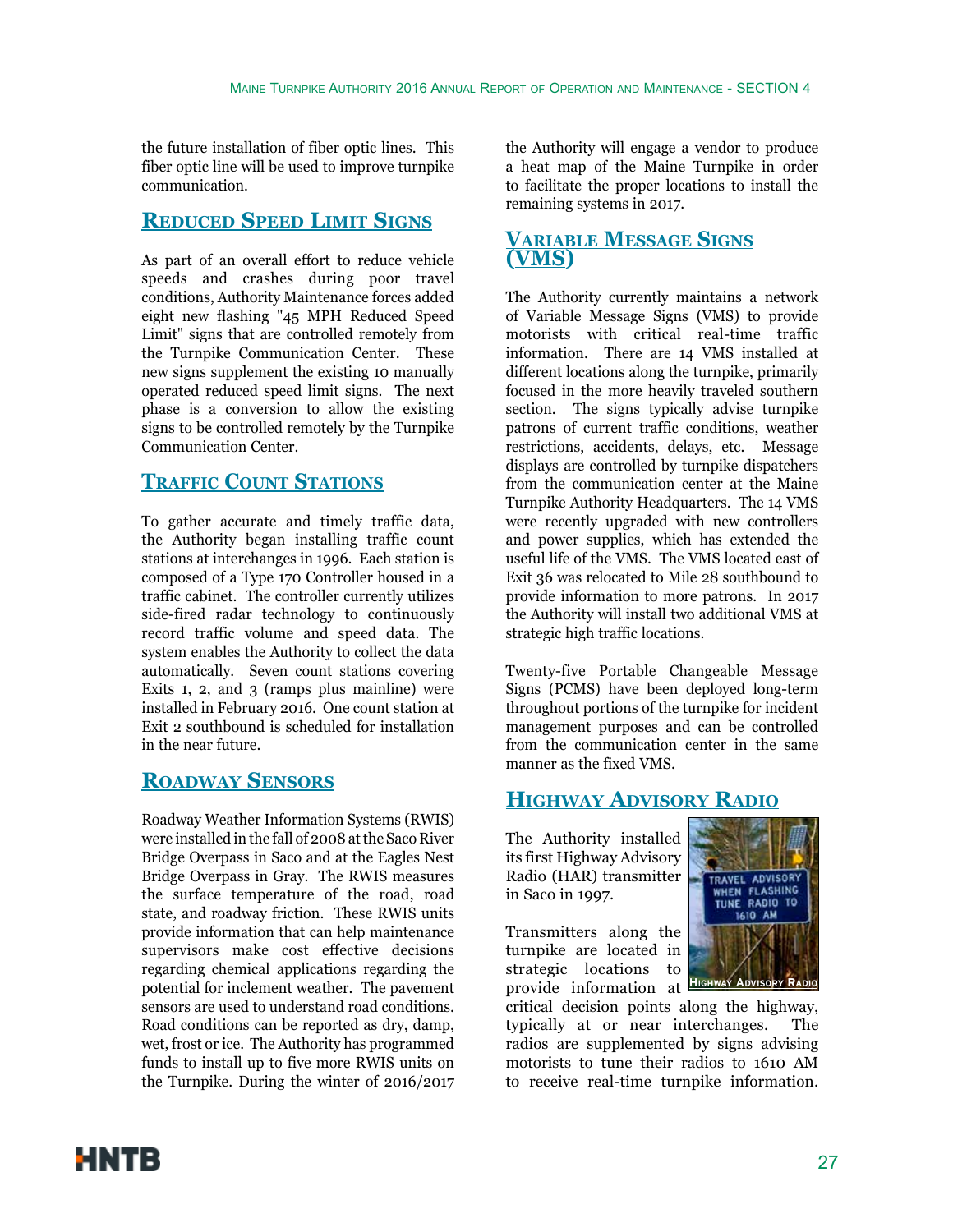| <b>Town/City</b>     | <b>General Location</b>                  | <b>Mile Marker</b> |
|----------------------|------------------------------------------|--------------------|
| York                 | I-95 SB at York Toll Plaza               | 7.3                |
| Wells                | I-95 SB at Sanford Road Overpass         | 19.1               |
| Kennebunk            | I-95 NB at Fletcher Street Overpass      | 25.3               |
| Saco                 | I-95 NB at Boom Road Underpass           | 33.4               |
| Scarborough          | I-95 NB at Holmes Road Underpass         | 43                 |
| Falmouth             | Exit 53 On-Ramp                          | 53                 |
| Gray                 | I-95 SB at Gray Maintenance              | 63.3               |
| Auburn               | Exit 75 NB On-Ramp                       | 75.4               |
| Lewiston             | Exit 80 SB On-Ramp                       | 80.3               |
| Litchfield           | I-95 NB at Marsh Road Underpass          | 89.2               |
| <b>West Gardiner</b> | I-95 NB at West Gardiner Toll Plaza      | 100.2              |
| Augusta              | I-95 SB, N. of Winthrop Street Underpass | 108.7              |

**Table 10 - Highway Advisory Radio Transmitter Locations**

Prerecorded messages are continually broadcast to provide information about traffic conditions, weather, and construction zones. The Turnpike Communication Center has the ability to control and quickly update messages. The HAR system is a significant resource for providing information to motorists. In 2007, the Authority upgraded 11 transmitter sites and the software platform located in the Turnpike Communication Center. This upgrade synchronized all the HAR transmitters improving coverage on the mainline.

An additional HAR transmitter was installed in 2011 in the vicinity of the Kennebunk Service Plazas to better cover the gap in reception between the two adjacent transmitters. The Highway Advisory Radio Transmitter Locations are listed in **TABLE 10**.

## **Closed Circuit Television (CCTV) System**

There are currently 12 CCTV cameras transmitting streaming video 24-hours a day, seven days a week, to monitors located in the communication center at the Maine Turnpike Authority Headquarters. Still images from these cameras are also viewable on the Maine Turnpike website.

The CCTV cameras are located at the following locations:

- **• York Toll Plaza NB & SB**
- **• Exit 25 (Route 35) NB & SB**
- **• Exit 32 (Route 111) NB & SB**
- **BETWEEN EXITS 32 & 36 (BOOM RD) -NB Only**
- **• Between Exits 36 & 42 (Flag Pond Rd) - NB & SB**
- **EXIT 42 (HOLMES RD) NB ONLY**
- **• Exit 63 (Gray) NB & SB**

These cameras allow the Turnpike Communication Center to view traffic in the vicinity of these heavily traveled interchanges. In 2016, HNTB recommended an additional CCTV in the Kittery area to monitor the high crash location around Exit 1 area in this highly congested corridor.

Two additional CCTV cameras are located with the RWIS that were installed in the fall of 2008 at the Saco River Bridge in Saco and Eagles Nest Overpass in Gray. These cameras are providing still images viewable through the RWIS website only at this point in time, but the cameras do have the capability to provide streaming video. It is anticipated that these cameras will be incorporated into the CCTV system in the near future.

Four additional trailer-mounted CCTVs were purchased after 2010 for temporary work zone monitoring and incident management.

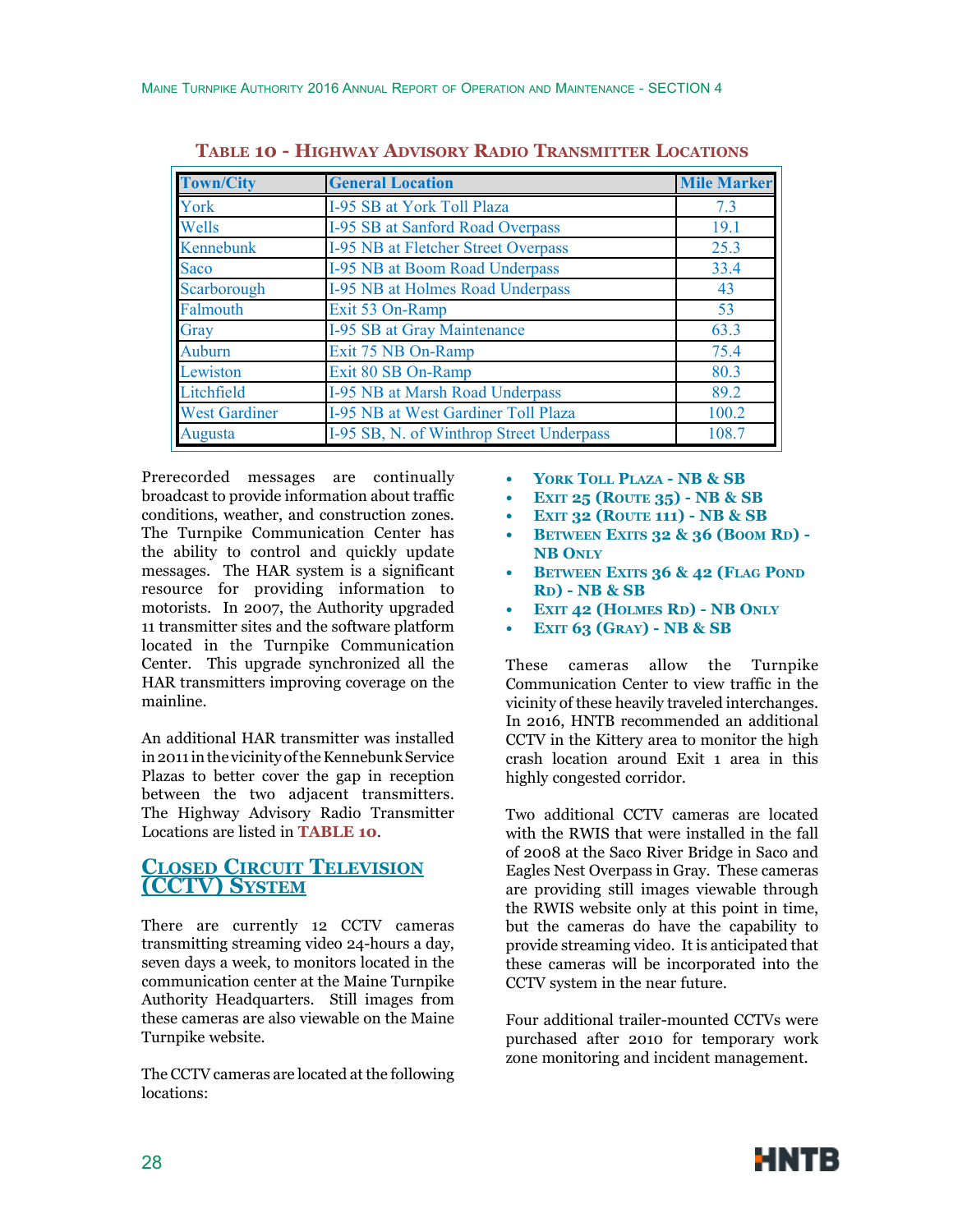## **Overheight Vehicle Detection System**

Many of the turnpike bridges have been struck and damaged by overheight loads. This issue has been mitigated by the Authority's policy of increasing the underclearance as part of bridge rehabilitation projects and by constructing new bridges with a minimum of 16.5' of underclearance. However, a number of bridges still have minimal underclearance and have a potential for damage if struck by an overheight vehicle. The Authority is addressing this concern by the implementation of an Overheight Vehicle Detection System at select locations. These systems detect overheight vehicles and send a signal to a flashing sign that notifies the driver of an overheight vehicle to come to a stop. The Turnpike's Communication Center is also notified of the occurrence and receives video of the incident. A system was installed on Warren Avenue in 2012; Auburn Interchange in 2013; and on the mainline in West Gardiner in 2014.

## **ZOOM Turnpike Express**

The Maine Turnpike Authority provides partial funding for the ZOOM Turnpike Express, a commuter bus service operating between Biddeford, Saco, and Portland. In August 2016, the Maine Turnpike Authority approved a new 2-year MOA with the operator of ZOOM to provide funding until 2018. The MTA provides a designated bus pick-up and drop-off area at the Exit 36 Park & Ride lot; and the MaineDOT has parking at the Exit 32 Park & Ride lot in Saco. The MTA also pays for Wi-Fi on the buses.

The commuter bus provides an alternative to driving on the most heavily traveled commuter route in the state. Typically, ZOOM buses serve about 125 travelers per weekday. The heaviest months of use are September and October.

A regular one-way fare on ZOOM costs \$5.00, with a 10 ride ticket costing \$39.00. There are also monthly commuter cards available for \$100 and a quarterly pass for \$260. ZOOM riders are eligible to transfer for free to any connecting Shuttle bus, Metro, or South Portland bus route.

## **GO Maine Program**

Since April 2013, the Maine Turnpike Authority has administered the GO Maine Program. This is a statewide program that helps commuters find information on commuting options.

In October of 2015, GO Maine switched ridematching software providers to NuRide.



**Figure 4 - Total NuRiders (May 2015 - July 2016)**

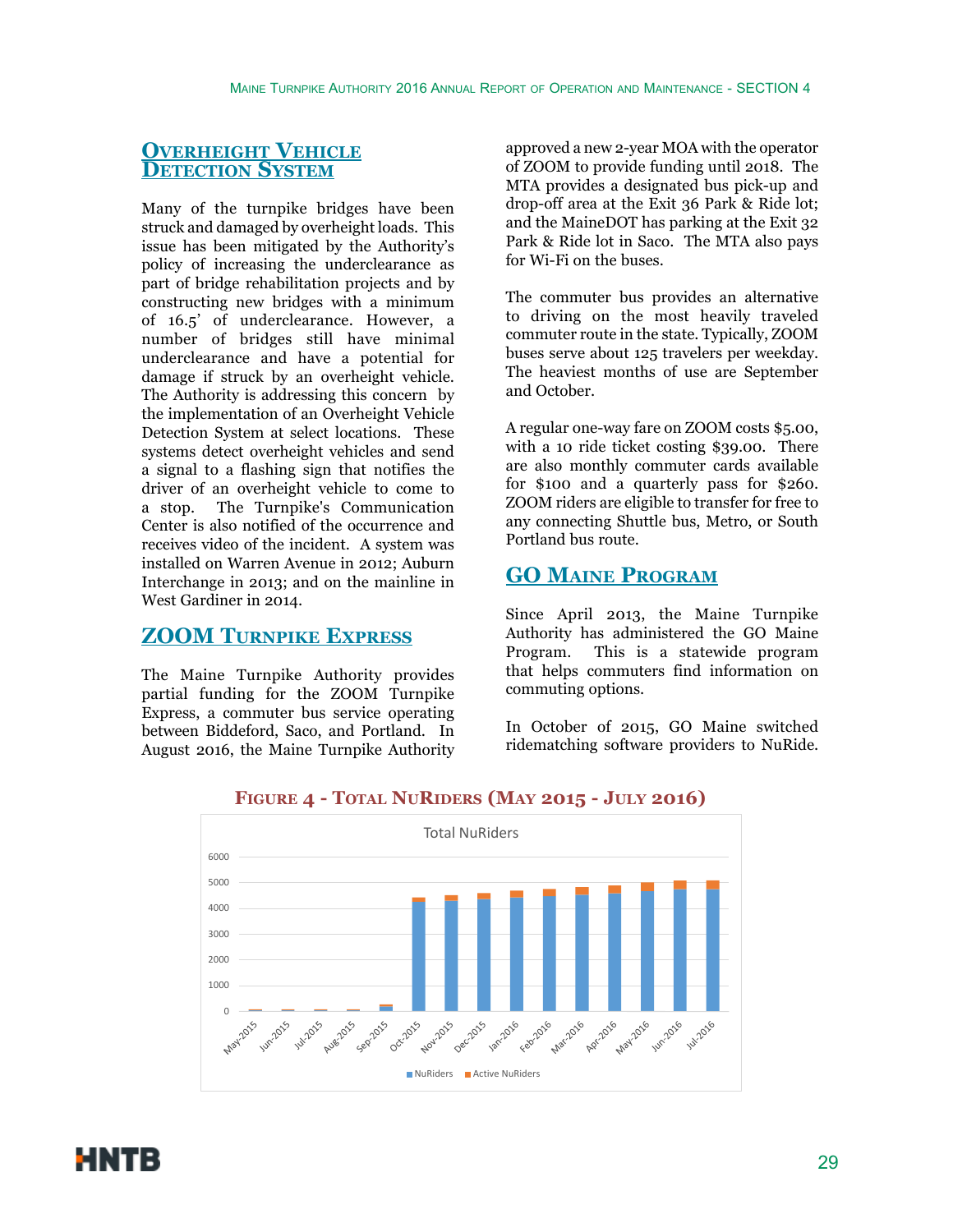

**Figure 5 - Park & Ride Lot Usage - 2001 Through 2016**

When commuters sign up with NuRide they can match with other commuters who are doing similar trips. While it is mostly used for carpools matches, it can be made for vanpools, transit and even biking. An exciting component to NuRide is that commuters can earn rewards for the "green" trips that they take. Rewards are discounts and coupons to online, national, and local companies with more be added all the time.

New users are being added to the program daily and outreach continues through social media, direct mail and events. When commuters record their trips they are listed as "active" members. As the number of active members increase, the better information GO Maine will have on the commuting patterns of our members. **FIGURE 4** summaries NuRider totals from May 2015 to July 2016.

## **Park & Ride Lot Program**

The Authority strongly encourages motorists to utilize its Park & Ride lots to reduce congestion on the turnpike through ridesharing. Currently, the Authority maintains a network of 16 Park & Ride lots located at or near most interchanges. The Authority monitors the use of these lots to assure that adequate capacity is available.

**FIGURE 5** summarizes overall Park & Ride Lot Usage from 2001 through 2016 (on the day of the survey).

The following observations may be drawn from the figure above:

- Over the past 15 years, total Park & Ride lot usage has stayed in a fairly narrow range from about 550 vehicles (recorded in 2002) to just over 750 vehicles (recorded in 2008).
- In 2015, total usage on the day of the survey was 608 vehicles. Given that a total of 1,181 spaces were available, the overall system operated at just over 50% of its capacity.
- The observed volume of 608 vehicles means that HOV lot usage was consistent with observed levels in 2010 (608 vehicles), 2004 (612 vehicles), and 2003 (610 vehicles).

Four relative spikes in usage have been noted over the past decade:

• The first was in the fall of 2005, when fuel prices rose rapidly in the wake of Hurricane Katrina.

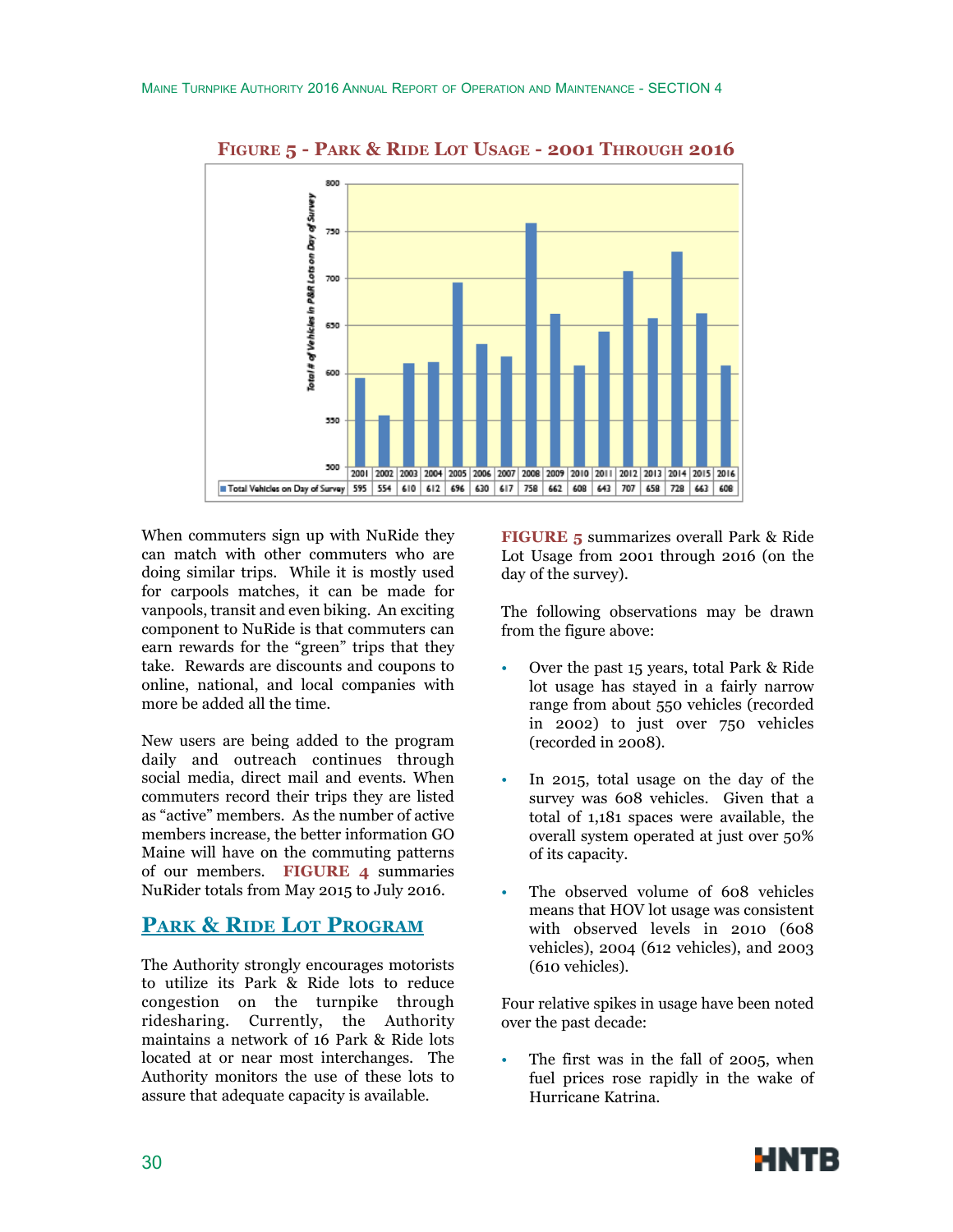| <b>Town</b>      | <b>Location</b>                                   | Owner           | <b>Spaces</b> | 2016<br><b>Volume</b>             | % Capacity |
|------------------|---------------------------------------------------|-----------------|---------------|-----------------------------------|------------|
| York             | Chases Pond Road, US-1 Connector                  | MaineDOT        | 26            | 13                                | 50.0%      |
| Wells            | Maine Tpk Exit 19, adj. to Wells Trans. Center    | <b>MTA</b>      | 100           | 32                                | 32.0%      |
| Kennebunk        | Maine Tpk Exit 25 SB, on Rt. 35                   | <b>MTA</b>      | 52            | 38                                | 73.1%      |
| <b>Biddeford</b> | Maine Tpk Exit 32, on Rt. 111                     | <b>MTA</b>      | 155           | 83                                | 53.5%      |
| Saco             | I-195 Exit 1, on Industrial Park Road             | <b>MaineDOT</b> | 135           | 124                               | 91.9%      |
| Scarborough      | Maine Tpk Exit 42, shared w/ Cabela's Parking Lot | <b>MTA</b>      | 66            | 27                                | 40.9%      |
| S. Portland      | Maine Tpk Exit 45, on Rt. 703                     | MaineDOT        | 111           | 45                                | 40.5%      |
| Portland         | Maine Tpk Exit 46, adj. to Toll Plaza             | <b>MTA</b>      | 68            | 18                                | 26.5%      |
| Westbrook        | Larrabee Road, near Maine Tpk Exit 47             | MaineDOT        | 91            | 38                                | 41.8%      |
| W. Falmouth      | Maine Tpk Exit 53, adj. to Toll Plaza             | <b>MTA</b>      | $\frac{1}{2}$ | $\frac{d\mathbf{x}}{d\mathbf{x}}$ | n/a        |
| Gray             | Maine Tpk Exit 63, on Gray Bypass Road Route 26A  | <b>MTA</b>      | 130           | 49                                | 37.7%      |
| Auburn           | Maine Tpk Exit 75, on US-202                      | MaineDOT        | 137           | 76                                | 55.5%      |
| Lewiston         | Maine Tpk Exit 80 - Route 196                     | <b>MTA</b>      | 93            | 46                                | 49.5%      |
| W. Gardiner      | Maine Tpk Exit 102, near Rt. 126                  | <b>MTA</b>      | 54            | 19                                | 35.2%      |
|                  |                                                   | $Overall =$     | 1218          | 608                               | 49.9%      |

**Table 11 - Park & Ride Lot Usage Per Location - 2016**

\* The W. Falmouth lot formerly provided 19 spaces for prospective Park & Ride customers. However, it will be permanently closed as part of the interchange and toll plaza improvements that are currently under construction at Exit 53. Dangerous maneuvers associated with vehicles entering and exiting this lot have long been a safety concern.

- The second was in the spring of 2008, when fuel prices hit record highs.
- The third was in the spring of 2012, when fuel prices again climbed abruptly after a temporary reprieve in prices over the winter.
- The fourth was in 2014. This is mostly associated with more patrons using the new, larger lot in Lewiston.

Overall, it appears that Park & Ride lot usage has been generally declining over the past couple of years. This may be related to the fact that gasoline prices have also been generally declining over the past couple of years. Whether Park & Ride lot usage either continues to fall or stabilizes at around 600 vehicles per weekday remains to be seen.

**TABLE 11**, summarizes Park & Ride Lot Usage per Location, on the day it was surveyed, as part of the 2015 Annual Inspection of the Maine Turnpike. The table also records the number of spaces available at each lot, as well as each lot's operational capacity.

As Table 11 indicates, the three busiest lots

on the turnpike are Saco (Exit 36; Owned by MaineDOT), Biddeford (Exit 32), and Auburn (Exit 75; transferred to MaineDOT in 2016). These three lots combined serve almost half of the Authority's Park & Ride customers. The Exit 63 Park & Ride Lot was relocated and doubled in size in 2015 due to interchange construction. The Exit 75 Park & Ride Lot was transferred to MaineDOT in order to accommodate a proposed bus station to be built in the fall of 2016.

Usage of the old, existing Gray Park & Ride lot in 2016 was obstructed by construction activity underway at Exit 63. The existing lot has been replaced by a new Gray Park & Ride lot with a total of 130 spaces located directly off the existing Gray Bypass Road (Route 26A).

## **Turnpike Safety and Law Enforcement**

In 2015, approximately 910 crashes were reported on the Maine Turnpike. This number is significantly higher than in years past as it reflects an additional section of mainline roadway and ramps south of Exit 7, which was recently purchased by the MTA. The majority

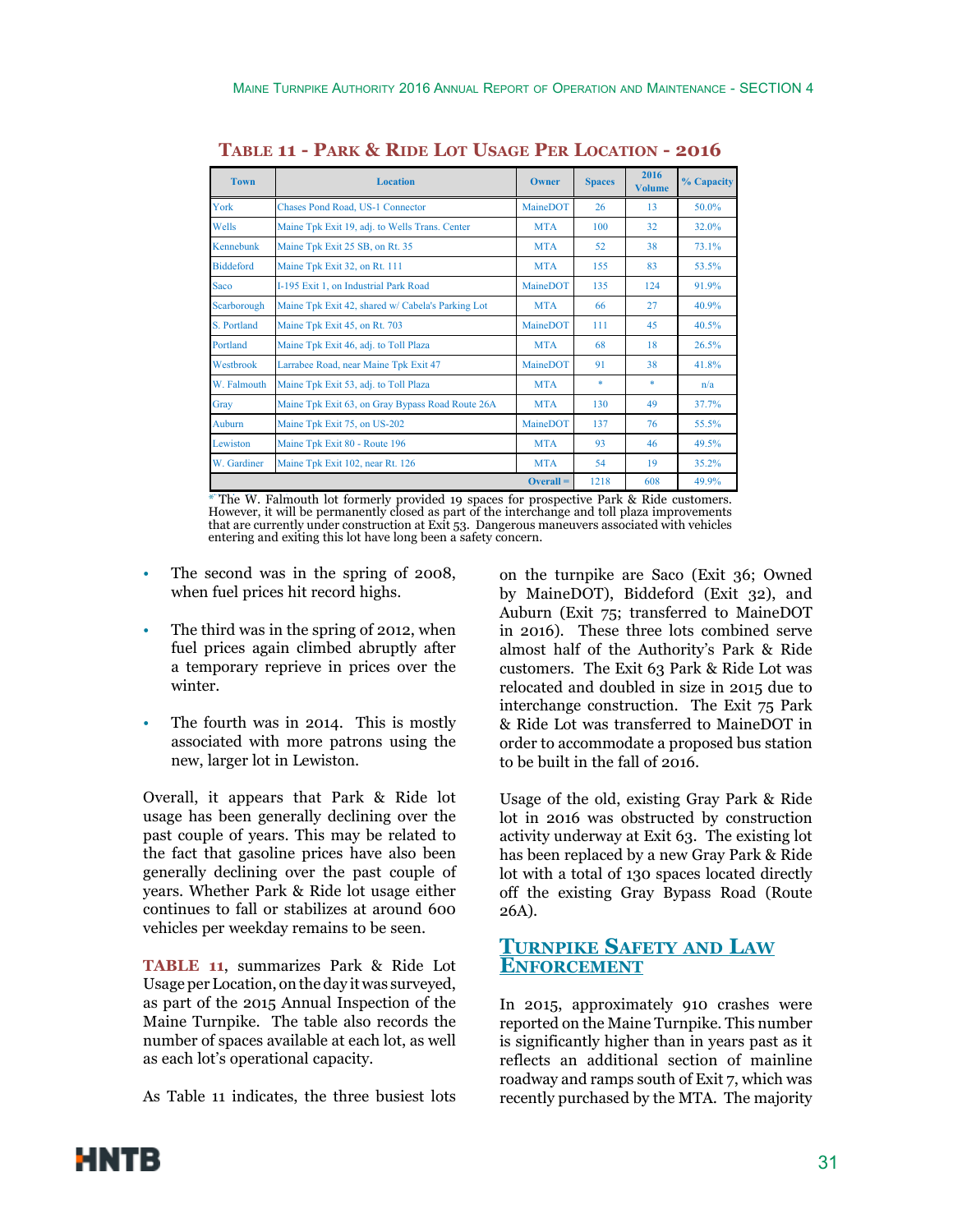| <b>Town/City</b>      | <b>Location Description</b>                           | <b>Crashes</b> | <b>CRF</b> |
|-----------------------|-------------------------------------------------------|----------------|------------|
| Kittery               | Intersection of Exit 2 NB Off-Ramp and Rogers Road SB | 8              | 1.75       |
| York                  | Intersection of Exit 7 NB Off Ramp and Spur Road      | 9              | 3.55       |
| York                  | NB approach to York Barrier Toll Plaza                | 9              | 3.94       |
| Kennebunk             | Intersection of Alewive Road and Exit 25 SB ramp      | 9              | 2.24       |
| <b>Biddeford</b>      | Intersection – Exit 32 Ramps with Route 111           | 62             | 1.22       |
| <b>Biddeford</b>      | <b>Biddeford Toll Plaza</b>                           | 10             | 7.74       |
| Saco                  | Saco River to Boom Road NB                            | 16             | 1.01       |
| Portland              | Exit 48 Ramp East of the Toll Plaza                   | 10             | 3.02       |
| Portland              | Intersection – Exit 48 Ramps with Riverside Street    | 73             | 1.93       |
| <b>New Gloucester</b> | Mayall Road to the Gray Town Line SB                  | 11             | 1.07       |
| Augusta               | Merge Area for SB On-Ramp from Western Ave.           | 9              | 1.01       |

**Table 12 - Summary of HCL and CRF Locations (201 - 2015)**

of crashes are in the southbound direction (355 vs. 325). An additional 230 crashes happened at the Maine Turnpike ramps in 2015.

From 2013 - 2015, there were six High Crash Locations (HCL) on the Maine Turnpike, which includes the mainline, toll plazas, and interchange ramps. This is a reduction of one over the number of HCLs from 2012 - 2014. Five additional HCL's are documented at intersections adjacent to the turnpike ramps. A High Crash Location is defined as a roadway node or segment that has more than eight crashes in a three-year period, and a Critical Rate Factor (CRF) greater than 1.0. The Critical Rate Factor relates the crash rate at a particular link or node to the statewide crash rate average for a similar type of facility. A Summary of HCLs and their corresponding CRF Locations (2013 - 2015) are shown in **TABLE 12**.

Law enforcement services on the turnpike are provided by Troop G of the Maine State Police. Troop G is funded entirely by the MTA and located in the MTA Administration Building. With access at Exit 46, Troop G has a safe entry/exit to the turnpike mainline, and good accessibility to the public. In addition, Troop G now benefits from a modern facility with state-of-the-art law enforcement components similar to other recently constructed state police facilities.

Troop G currently has 25 troopers assigned to the turnpike. At full strength, Troop G has 35 troopers. They patrol the entire turnpike, 24-hours a day, 365 days per year. This provides turnpike patrons with a very high level of coverage.

These troopers are dedicated to making the road safer by enforcing speed limits; assisting disabled motorists; detecting and apprehending operators who are under the influence of drugs or alcohol; and, enforcing other Maine State laws.

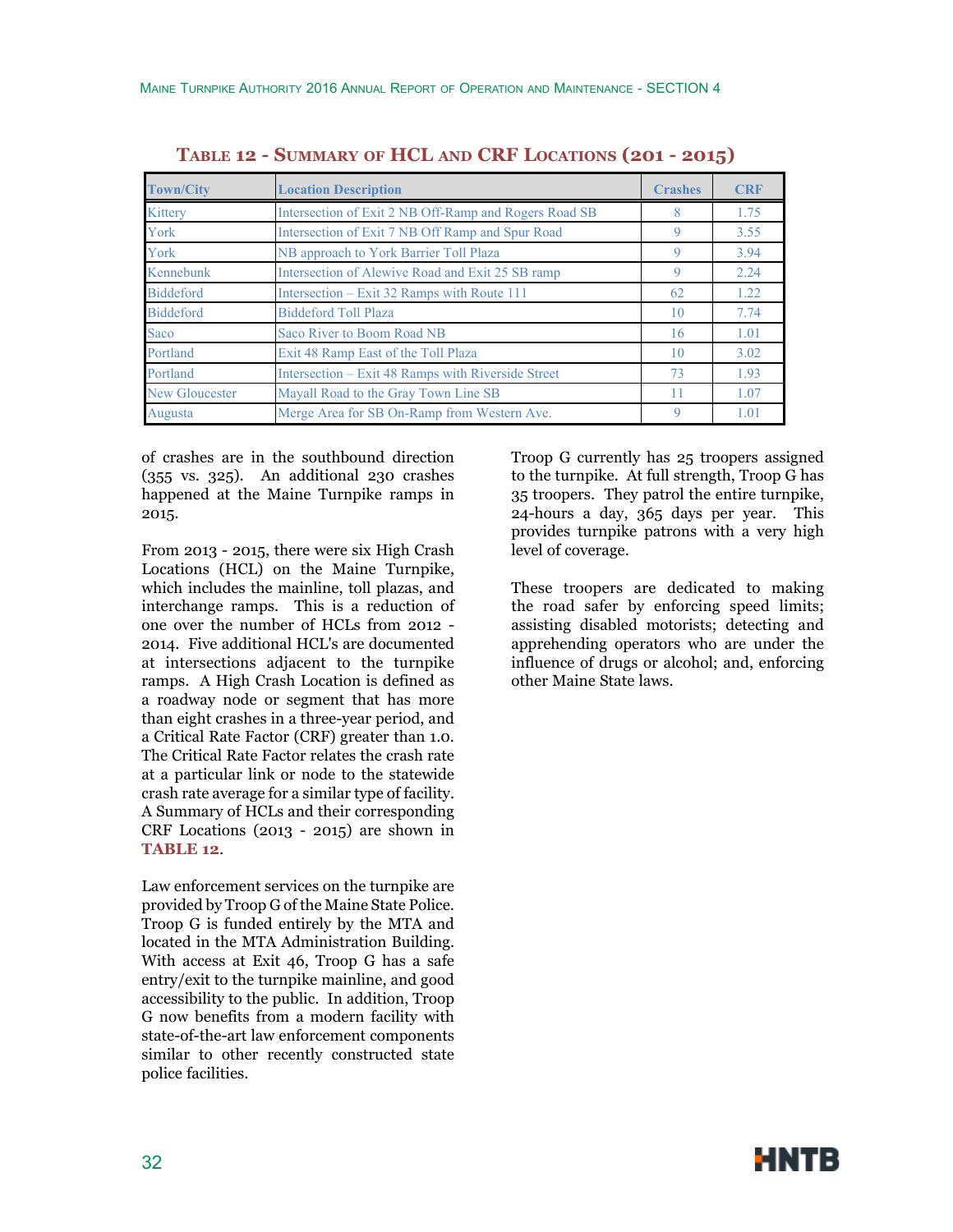## **5 MAINE TURNPIKE AUTHORITY/MAINEDOT JOINT INITIATIVES**

## **Operations & Maintenance**

As part of 2013 LD 1538 (the MTA Omnibus Bill), the Authority is providing transportation dollars or credit to the MaineDOT for projects and initiatives that will provide a benefit to the Authority. This includes MaineDOT projects that physically connect to the Maine Turnpike or are consistent with the overall Maine Turnpike Authority mission. Alternative Programs, such as the ones identified below, are included in these transportation dollars provided to the MaineDOT.

The Authority and the MaineDOT have a long history of working together to provide an efficient transportation system. Since 1995, the Authority has been providing winter maintenance and litter patrol for a fee on a two mile stretch of I-95 (from Kittery to York) owned and maintained by the MaineDOT (sharing with NHDOT, the winter maintenance of the Piscataqua River Bridge). In 2004, the two agencies agreed that the Authority would provide winter maintenance on I-195, and the MaineDOT would provide winter maintenance at the Kittery Rest Area and the Park & Ride lot in South Portland. Additional discussions occur annually to confirm that all overlap points are being covered in the most efficient manner.

The Authority has also procured signs from the MaineDOT Sign Shop on a limited basis. The Authority coordinates with the MaineDOT when developing pavement rehabilitation projects. This relationship has provided more consistent Interstate paving specifications between the two agencies.

The Authority and MaineDOT also work together regarding storm-water issues. Permitting processes through Maine Department of Environmental Protection (MaineDEP) are reviewed jointly by both agencies and three party agreements are signed so that MaineDOT and Authority are treated the same for transportation purposes.

This working relationship also involves the planning and construction of projects. Both agencies worked together on the Maine Turnpike West Gardiner Service Plaza project, the Central York County and Gorham East-West Corridor Studies, and the paving of a two mile section of MaineDOT owned I-95 in Kittery where MaineDOT reimbursed the Authority the cost.

## **Park & Ride Lot Coordination**

The Authority and MaineDOT continue to coordinate on the use, condition, and improvements to Park & Ride lots. The Authority, in coordination with MaineDOT, performed an updated inventory of all Park & Ride lots throughout the State of Maine in the spring of 2013. This involved an inventory of available parking spaces, an assessment of signing and amenities, and a count of the number of vehicles served by each lot.

The Authority and MaineDOT agree to continue to work to identify future Park & Ride lot needs through the continued inventory and evaluation of these lots. These are described in Section 4.

## **Alternatives Program Coordination**

The Authority has participated in and funded all or part of Alternative Programs that were deemed to have a direct or indirect benefit to the Maine Turnpike. Examples of these Alternative Programs include GO Maine and ZOOM Turnpike Express. These are described in more detail in Section 4.

## **Project Development**

The Authority coordinates with the MaineDOT on projects that are located near the Maine Turnpike. In Auburn, the Authority is coordinating with the MaineDOT on the planning of a bus terminal and parking area.

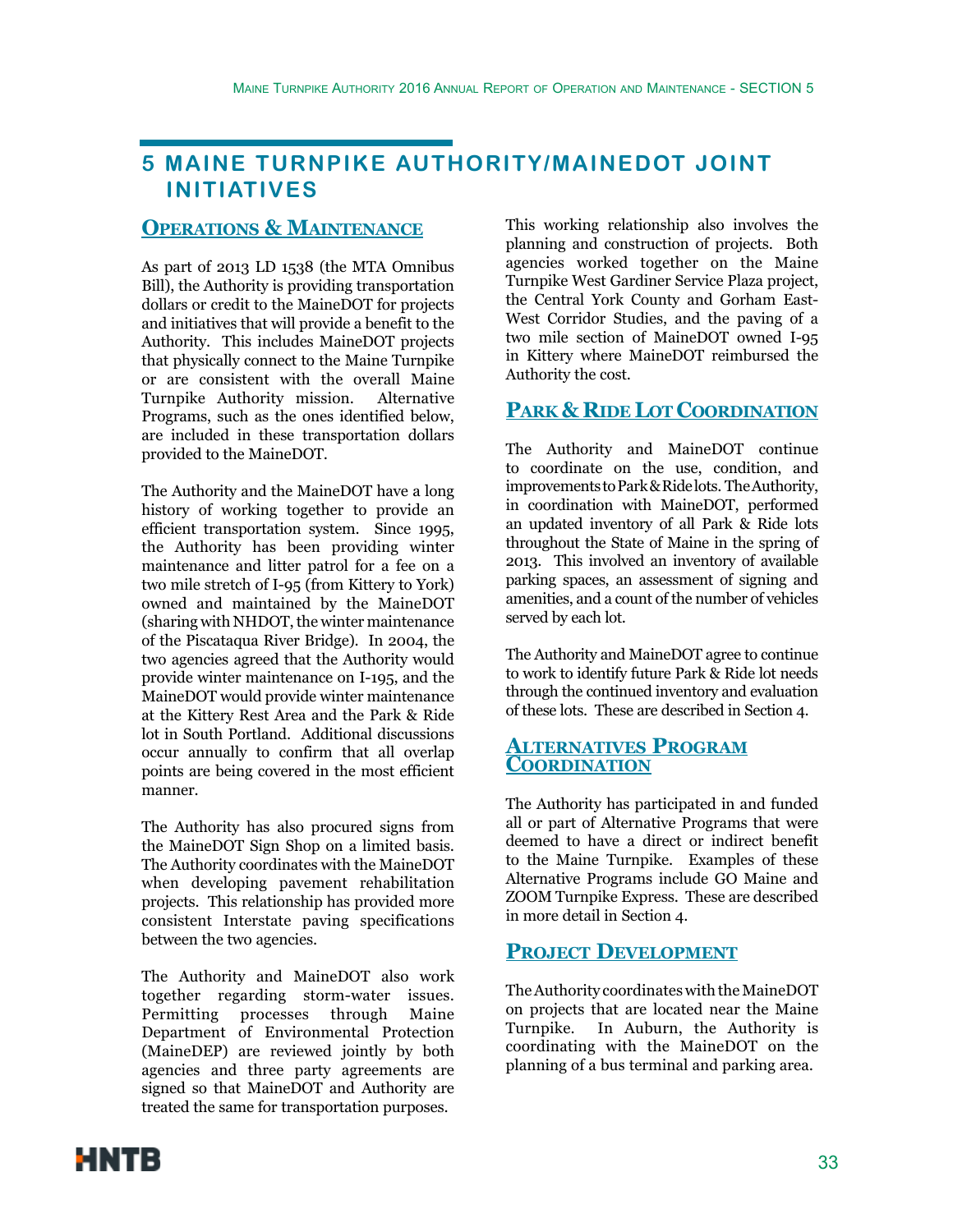## **6 PLANNING STUDIES**

As the Authority evaluates possible new transportation projects, various planning studies must be undertaken to evaluate and identify the best available alternatives. Recent or ongoing planning studies are described in the following paragraphs.

## **Gorham East-West Corridor STUDY**

In response to growing pressures to improve east-west connections in York and Cumberland Counties, the 123rd Maine State Legislature directed the MaineDOT and Authority to study the opportunity to enhance, expand, and preserve highway connections west of Route 1 in York and Cumberland Counties, specifically noting the Gorham and Sanford areas.

Jointly, the MaineDOT and Authority developed a scope of services for two separate studies to directly address this resolve. The resolve specifically requires that these studies assess all modes of transportation in addition to land use strategies, in accordance with the Sensible Transportation Policy Act (STPA) and the Growth Management Act (GMA).

Both the York and Cumberland County studies are referenced in the MaineDOT's Long Range Plan and the PACTS Destination Tomorrow Long Range Plan, and are consistent with the mission statement in the Authority's 10 Year Plan.

The Central York County Study was completed in fall of 2012. The final study can be found at www.connectingyorkcounty.org. As a result of one of the study recommendations, the Authority increased capacity at Exit 19 in Wells by adding a second left turn lane.

The Gorham East-West Corridor Study began in the spring of 2009 and is a major new transportation and land use study of the corridor immediately west of Portland. This area is the location of what has historically

been the fastest-growing residential market in Maine. The study's goal is to evaluate all the options and find the right package of alternatives to protect homeowners' quality of life over the long-term, without adding excess transportation capacity.

The study began when the municipalities of Gorham, Westbrook, Scarborough, and South Portland signed a joint resolution in 2007 asking for such a study, specifically to assess the feasibility of a new Maine Turnpike Spur that will connect to the new Gorham By-pass. The resolution states that existing ways to manage traffic congestion, such as widening roads and adding turning lanes, will have a negative effect on their downtowns, village centers and neighborhoods. Both the Authority and MaineDOT officials believe that integrating all modes of transportation (transit, bike, pedestrian) is an integral part of the study.

A Draft Study Report was completed in the spring of 2011. Study findings determined that a combination of land use, transit, and roadway actions could help to improve transportation mobility, mode choice, and community quality of life. Study recommendations included identification of additional tasks to further evaluate and identify possible funding for specific land use, transit, and roadway actions.

Additional analysis was completed to better determine the feasibility of the recommended actions identified in the Draft Study Report; specifically the roadway improvement scenario that will address current and future safety and congestion. Findings from this additional analysis were presented to the Maine Turnpike Authority Board and MaineDOT to determine next steps.

A Final Study Report was completed in the fall of 2012. A copy of the Report can be found at www.gorhamcorridor.org. The Authority is currently coordinating with the United States

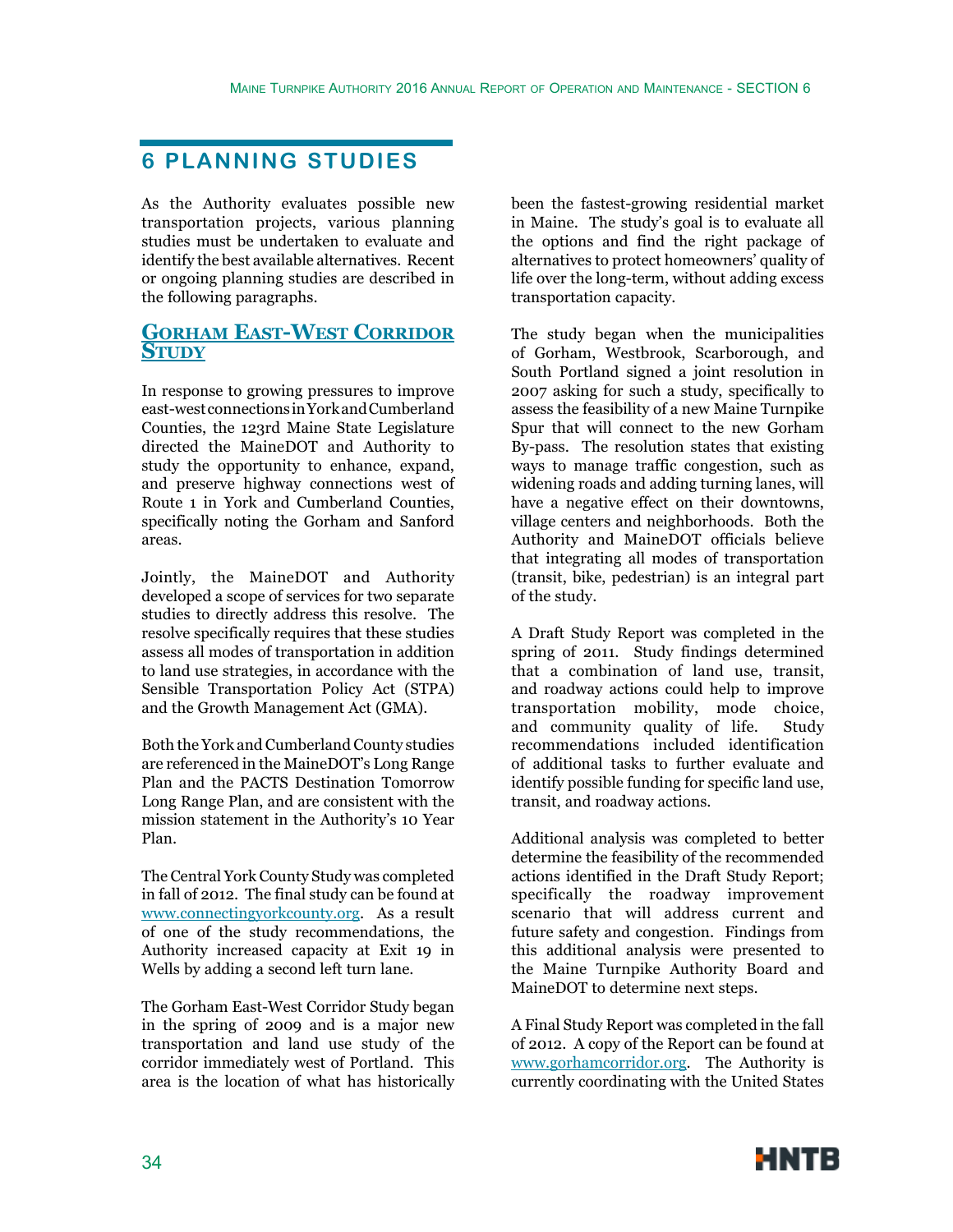Army Corps of Engineers to finalize a project purpose statement and next steps moving forward.

## **Safety and Capacity Study**

Periodically, the Authority requests that a System-wide Traffic Operation and Safety Study of the Maine Turnpike be conducted to assess both current and future operating conditions of all interchanges, mainline sections, ramps, and toll plazas between Kittery and Augusta.

Based on the data collected and results of the analyses performed for this study, a series of recommendations were presented. These recommendations include possible future improvements (such as roadway or interchange ramp widening, addition of toll plaza capacity, and safety improvements), an approximate timetable of when the improvements become necessary, and an estimate of the forecasted construction costs. This document is used by the Authority as a long-range planning tool. HNTB has recently prepared a 2015 System-wide Traffic Operation and Safety Study.

## **Study of Traffic Impacts From AET In York**

A study produced by CDM Smith in April 2014 estimated that 3,400 to 5,500 vehicles per day would divert away from the York Toll Plaza if the plaza was converted to All Electronic Tolling (AET). HNTB prepared a study that analyzed the traffic impacts of the expected traffic diversion to non-interstate highways if the York Toll Plaza is converted to AET. Data from the CDM Smith study was utilized to assess the impacts of this estimated diversion on US Route 1, State Route 236, and other area roadways.

## **Study of The Future Needs of The Piscataqua River Bridge**

As a result of summer peak hour traffic congestion on the southern end of the turnpike near the Piscataqua River Bridge, the Authority is evaluating and prioritizing potential transportation alternatives to improve traffic flow across the Piscataqua River Bridge that carries I-95 between New Hampshire and Maine. The study area will initially consist of the stretch of I-95 from Exit 3 in New Hampshire to Exit 2 in Maine. The exits and the roadway on either side of the bridge in this area experience high peak hour volumes on those ramps that are heading to, or coming from the bridge.

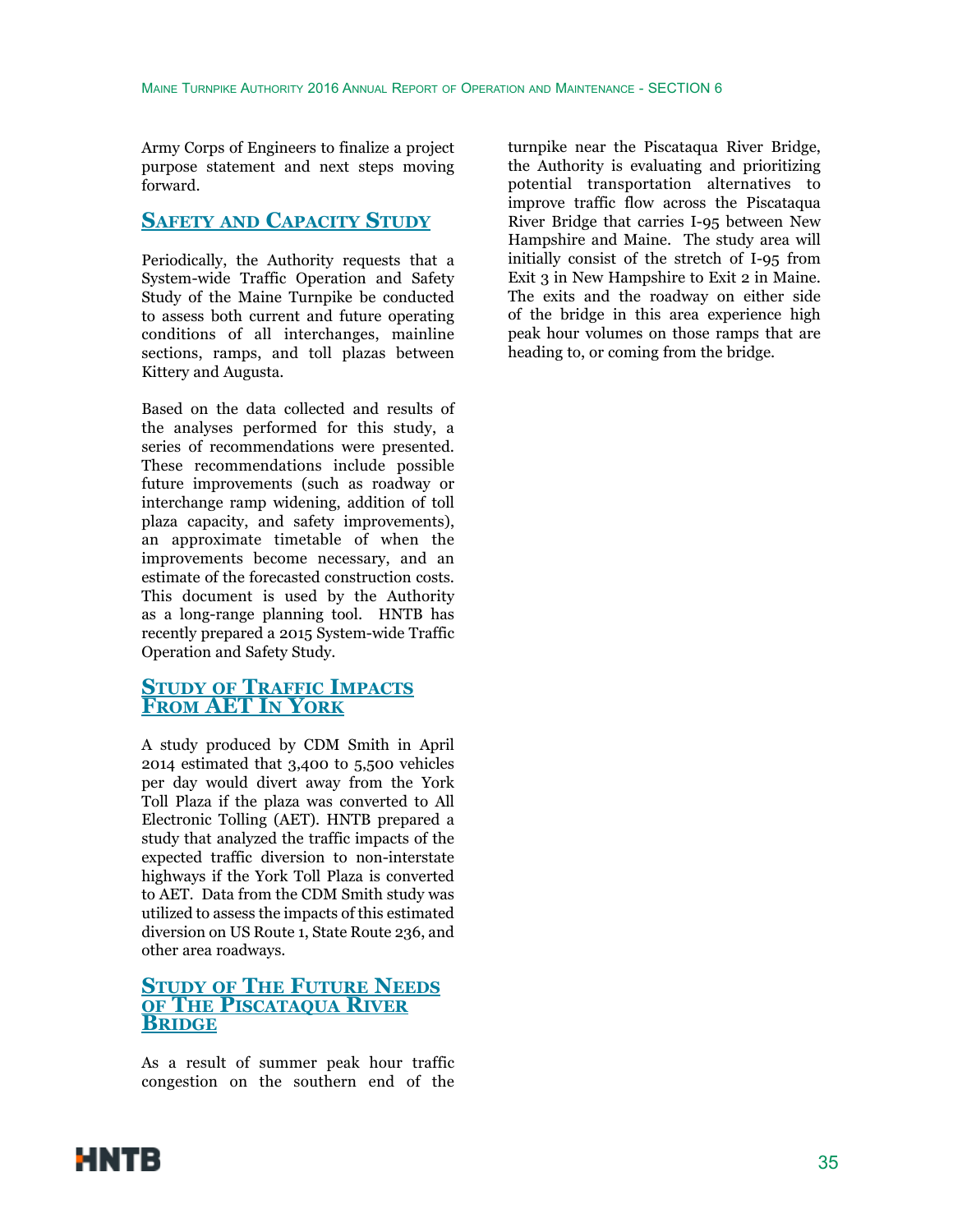## **7 FUNDING**

Recommendations will include possible future improvements (such as roadway or interchange ramp widening, and safety improvements), and an estimate of the forecasted construction costs.

Funds for the operation, maintenance and improvement of the Maine Turnpike are deposited into accounts designated for specific purposes. These accounts are:

## **• Capital Improvement Fund:**

Includes specific projects to upgrade roadway facilities and improve highway safety, such as the Electronic Toll Collection system.

## **• Reserve Maintenance Fund:**

Includes projects that exceed the constraints of normal maintenance, such as bridge reconstruction programs.

## **• Operation and Maintenance Fund:**

Includes routine operation and maintenance work carried out by Authority personnel such as daily operations, repairs, and improvements.

The details of each fund are described below, as well as the recommended amounts of money to be deposited for fiscal year 2017. In addition, the recommendation regarding insurance coverage is included.

## **Capital Improvement Fund**

As part of the Sensible Transportation Policy Act, the Authority identified projected deficiencies in turnpike facilities that needed to be addressed in the near- and long-term. From this planning effort, the Authority developed a Capital Improvement Program which detailed the need to significantly expand the extent of rehabilitation and maintenance work. It was clear that routine maintenance programs could no longer stem the deterioration of turnpike facilities nor provide the higher level of operational efficiency made possible by current technologies.

The Capital Improvement Program was proposed for projects that require a faster pace of reconstruction work due to compelling public safety interests and for projects intended to significantly enhance operations. At the end of 2016, we estimate this fund will have a balance of \$34,608,262. Including carryover projects from 2016, we estimate<br>\$57,501,040 in Capital Improvement in Capital Improvement expenditures in 2017.

We recommend \$23,000,000 be deposited in the Capital Improvement Fund for 2017 projects.

## **Reserve Maintenance Fund**

The Reserve Maintenance Fund dedicates the revenue required to keep turnpike infrastructure safe and in proper operational condition. This category normally funds contract work, which exceeds the scope of routine maintenance such as bridge rehabilitation, bridge painting, and annual paving projects. The recommended deposit to the Reserve Maintenance Fund for fiscal year 2017 is \$37,000,000.

## **Operation and Maintenance Fund**

Operation and Maintenance work is usually carried out by Authority personnel and includes activities such as administration, toll collection, snow plowing, minor repair work, sign replacements and other activities. We estimate that the cost of Operation and Maintenance during 2017, exclusive of Reserve Maintenance and Capital Improvement expenditures, will be in the amount of \$43,701,834. This estimate is based on careful examination of 2016 expenditures and an evaluation of factors expected to influence these costs during 2017.

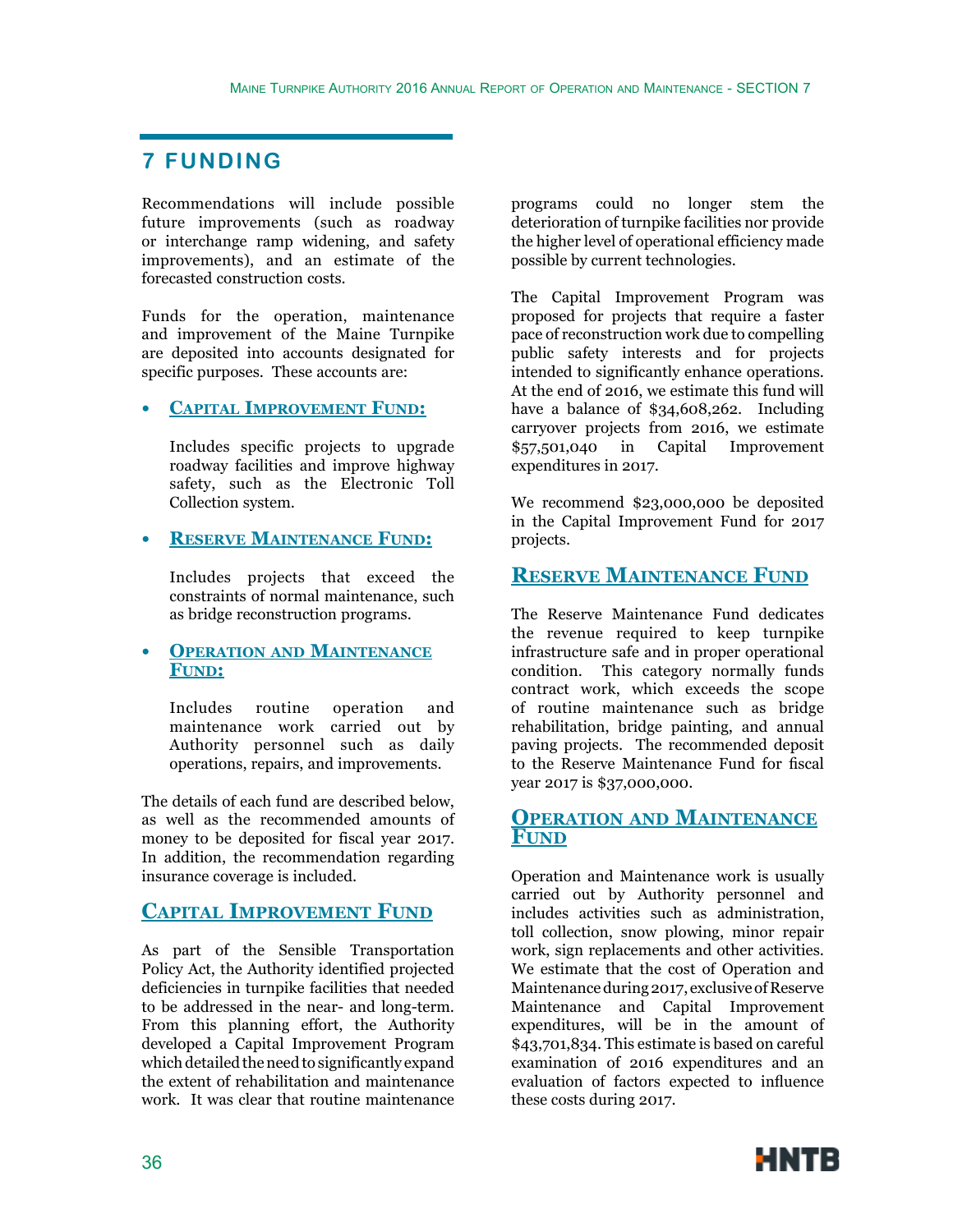## **Insurance**

Based on the replacement values provided by HNTB, the current Maine Turnpike insurance coverage appears to adequately protect the properties, interests, and operations of the Authority. Insurance is provided under a number of policies including a comprehensive commercial package; worker's compensation; and public officials and employee's liability. A detailed schedule of insurance is presented in **APPENDIX B**.

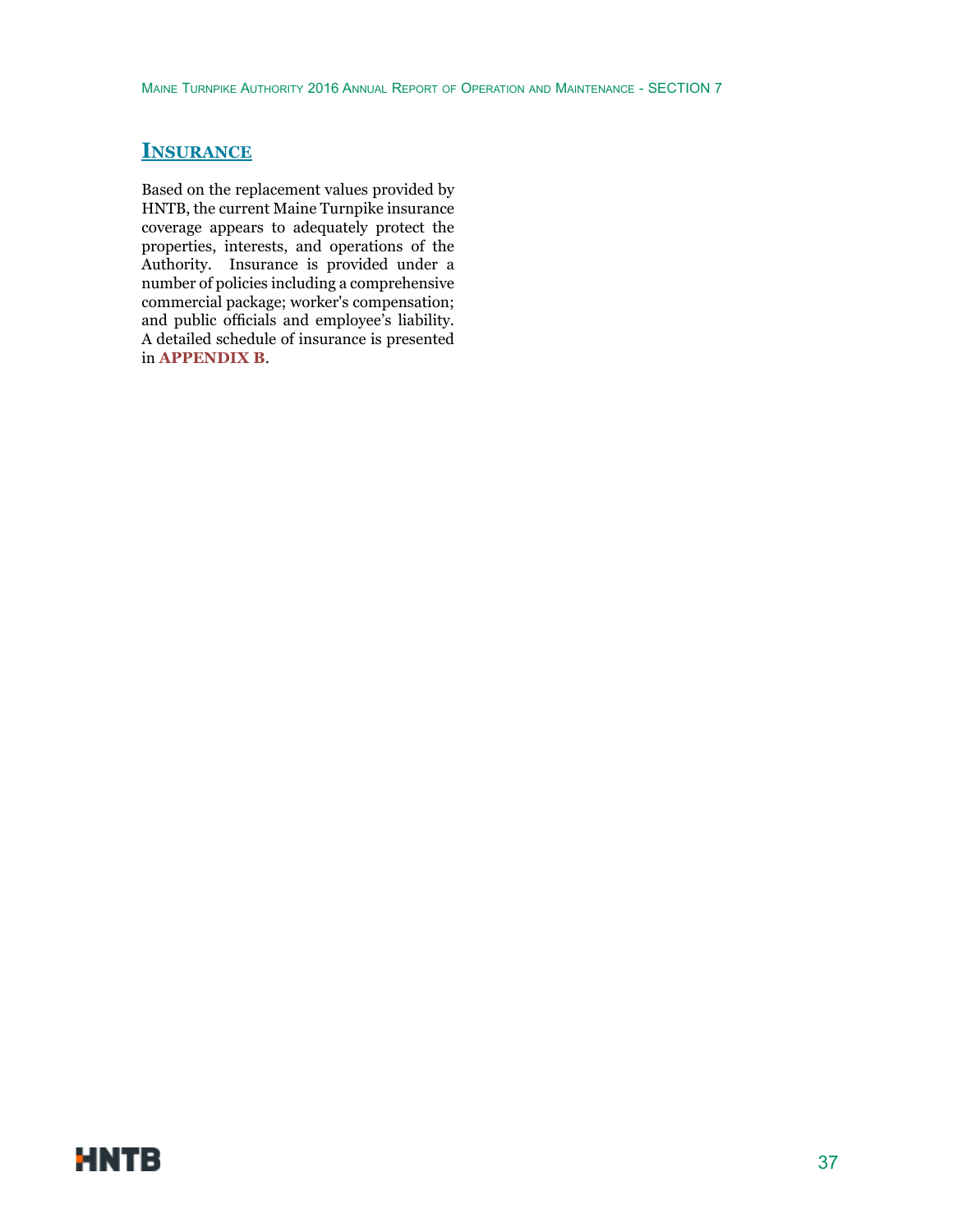## **APPENDIX A - MAINTENANCE AREA BUILDINGS**

|                                   | York         | Old York     | Kennebunk      | Crosby       | Sign Shop    | Gray         | Auburn         | Litchfield   | Gardiner     |              |
|-----------------------------------|--------------|--------------|----------------|--------------|--------------|--------------|----------------|--------------|--------------|--------------|
| <b>Description</b>                | <b>Mile</b>  | <b>Mile</b>  | <b>Mile</b>    | <b>Mile</b>  | <b>Mile</b>  | <b>Mile</b>  | <b>Mile</b>    | <b>Mile</b>  | <b>Mile</b>  | <b>TOTAL</b> |
|                                   | 7            | 10           | 25             | 46           | 58           | 63           | 77             | 93           | 102          |              |
| Maintenance Garage, 3 Bay         |              | $\mathbf{1}$ |                |              |              |              |                | $\mathbf{1}$ |              | $\mathbf{2}$ |
| Maintenance Garage, 4 Bay         |              |              | $\mathbf{1}$   |              |              | $\mathbf{1}$ |                |              | $\mathbf{1}$ | $\bf{3}$     |
| Maintenance Garage, 5 Bay         |              |              |                | $\mathbf{1}$ |              |              |                |              |              | $\mathbf{1}$ |
| Maintenance Garage, 8 Bay         |              |              | $\overline{2}$ | $\mathbf{1}$ |              | $\mathbf{1}$ | $\mathbf{1}$   | $\mathbf{1}$ |              | 6            |
| Maintenance Garage, 10 Bay        |              |              | $\mathbf{1}$   | $\mathbf{1}$ |              |              |                |              |              | $\mathbf{2}$ |
| Salt Shed                         | $\mathbf{1}$ |              | $\mathbf{1}$   | $\mathbf{1}$ |              | $\mathbf{1}$ | $\mathbf{1}$   | $\mathbf{1}$ | $\mathbf{1}$ | 7            |
| Sand/Salt Storage Building        | $\mathbf{1}$ |              | $\mathbf{1}$   | $\mathbf{1}$ |              | $\mathbf{1}$ | $\overline{2}$ | $\mathbf{1}$ | $\mathbf{1}$ | 8            |
| <b>Flammable Storage Building</b> | $\mathbf{1}$ |              | $\mathbf{1}$   | $\mathbf{1}$ |              |              |                |              |              | 3            |
| Storage/Body Shop Building        |              |              |                |              |              | $\mathbf{1}$ |                |              |              | $\mathbf{1}$ |
| Cold Storage Building             | $\mathbf{1}$ | $\mathbf{1}$ | $\overline{2}$ | $\mathbf{1}$ | $\mathbf{1}$ |              | $\mathbf{1}$   | $\mathbf{1}$ | $\mathbf{1}$ | 9            |
| Hazardous Waste Storage Vault     |              |              |                |              |              | $\mathbf{1}$ |                |              |              | $\mathbf{1}$ |
| <b>Central Inventory Building</b> |              |              |                |              | $\mathbf{1}$ |              |                |              |              | $\mathbf{1}$ |
| Sign Shop                         |              |              |                |              | $\mathbf{1}$ |              |                |              |              | $\mathbf{1}$ |
| Storage/Tool Shed                 |              |              |                |              | $\mathbf{1}$ |              | $\mathbf{1}$   |              |              | $\mathbf{2}$ |
| <b>Office Building</b>            |              |              |                | $\mathbf{1}$ |              |              |                |              |              | $\mathbf{1}$ |
| Office Building, 6 Bay Garage     |              |              |                |              |              | $\mathbf{1}$ |                |              |              | $\mathbf{1}$ |
| Office Building, 7 Bay Garage     |              |              |                |              |              |              | $\mathbf{1}$   | $\mathbf{1}$ | $\mathbf{1}$ | 3            |
| Office Building, 10 Bay Garage    |              |              | $\mathbf{1}$   |              |              |              |                |              |              | $\mathbf{1}$ |
| Office Building, 14 Bay Garage    | $\mathbf{1}$ |              |                |              |              |              |                |              |              | $\mathbf{1}$ |
| <b>Fuel Distribution System</b>   | $\mathbf{1}$ |              |                | $\mathbf{1}$ |              |              | $\mathbf{1}$   |              |              | $\bf{3}$     |
| <b>Generator Building</b>         | $\mathbf{1}$ |              | $\mathbf{1}$   | $\mathbf{1}$ |              | $\mathbf{1}$ | $\mathbf{1}$   | $\mathbf{1}$ | $\mathbf{1}$ | 7            |

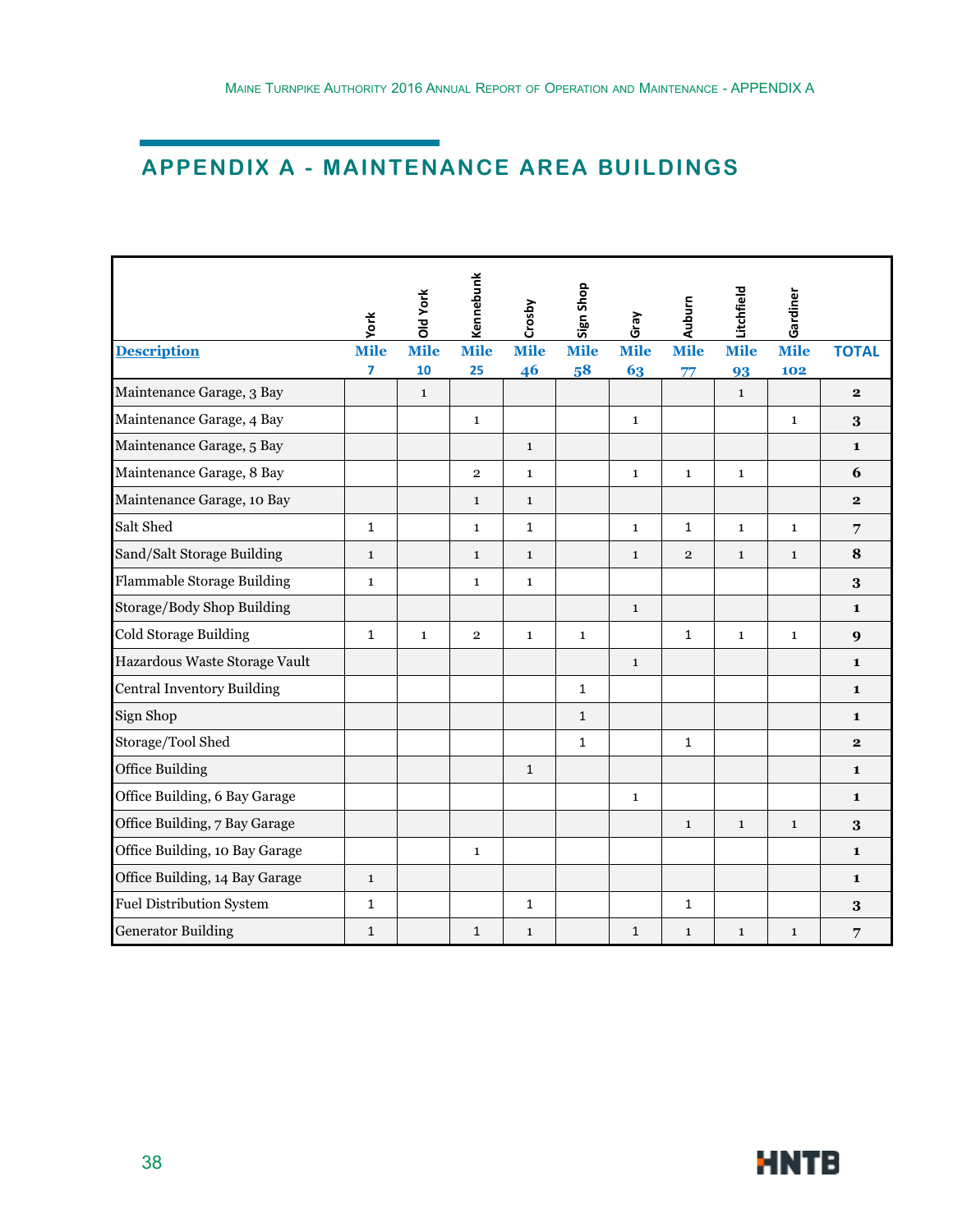## **APPENDIX B - SCHEDULE OF INSURANCE**

#### **THE MAINE TURNPIKE AUTHORITY**

**Schedule of Insurance 2016-2017 Comprehensive Package Policy Including Turnpike Property**

Underwritten by the Acadia Insurance Company Agent: Cross Insurance

**Commercial Package Policy No. CPA1000627-34 Term: October 1, 2016, to October 1, 2017**

| <b>Risk</b>                               | Coverage                                                  | Limit                                    | <b>Remarks</b>    |  |
|-------------------------------------------|-----------------------------------------------------------|------------------------------------------|-------------------|--|
| Fire and Related Blanket Buildings        |                                                           | \$77,039,000                             | Agreed Amount and |  |
|                                           | Contents                                                  | \$27,799,936                             | Replacement Cost  |  |
|                                           | Extra Expense & Loss of Rents                             | \$3,611,500                              |                   |  |
|                                           | Boiler and Machinery                                      | Included                                 |                   |  |
|                                           | (excludes bridges, overpasses & underpasses)              |                                          |                   |  |
|                                           | Scheduled Property:                                       |                                          |                   |  |
|                                           | Miscellaneous Unscheduled                                 |                                          |                   |  |
|                                           | Locations**                                               | \$500,000                                |                   |  |
|                                           | Bridges, Overpasses, and                                  |                                          |                   |  |
|                                           | Underpasses                                               | \$279,388,000                            |                   |  |
|                                           | Ordinance of Law Coverage                                 | \$10,000,000                             |                   |  |
|                                           | Fine Arts**                                               | \$200,000                                |                   |  |
|                                           | Property In Transit*                                      | \$100,000                                |                   |  |
|                                           | Business Income -                                         | \$10,000,000                             |                   |  |
|                                           | (Specific to flood/quake/auto accident to the roads only) |                                          |                   |  |
| <b>Inland Marine</b>                      |                                                           |                                          |                   |  |
| a. Direct Physical<br>loss or damage      | Scheduled Maintenance Equipment                           | \$7,591,190                              |                   |  |
| b. Direct Physical                        | Valuable Papers*                                          | \$500,000                                |                   |  |
| loss or damage                            | EDP Includes E-Z Pass Equipment*<br>\$1,292,714           |                                          |                   |  |
|                                           | Radar Counters, Radios, camera equipment,                 |                                          |                   |  |
|                                           | Signs and transmitting equipment                          |                                          |                   |  |
|                                           | Message Boards<br>\$423,034                               |                                          |                   |  |
|                                           | Flood & Earthquake                                        |                                          | \$10,000,000      |  |
| *Included in the Contents Limit on Policy |                                                           |                                          |                   |  |
| <b>Business Auto</b>                      | Policy No. CAA1000628-34                                  | Term: October 1, 2016 to October 1, 2017 |                   |  |
| Comprehensive                             | Bodily Injury Liability, CSL,<br>BI & PD                  | \$1,000,000                              | Each Occurrence   |  |
|                                           | <b>Uninsured Motorist</b>                                 | \$1,000,000                              | Each Occurrence   |  |
|                                           | <b>Medical Payments</b>                                   | \$5,000                                  | Per Person        |  |
|                                           | Hired & Non-Owned Liability                               | \$1,000,000                              |                   |  |
|                                           | $MCS-90$                                                  |                                          | Included          |  |
| Auto Physical Damage                      | Comprehensive and Collision \$1,000                       |                                          |                   |  |
|                                           | Deductible Applies to PPT and \$3,000                     |                                          |                   |  |
|                                           | applies to light trucks                                   |                                          |                   |  |
|                                           | Hired Physical Damage                                     | \$200,000                                |                   |  |

Garagekeepers \$100,000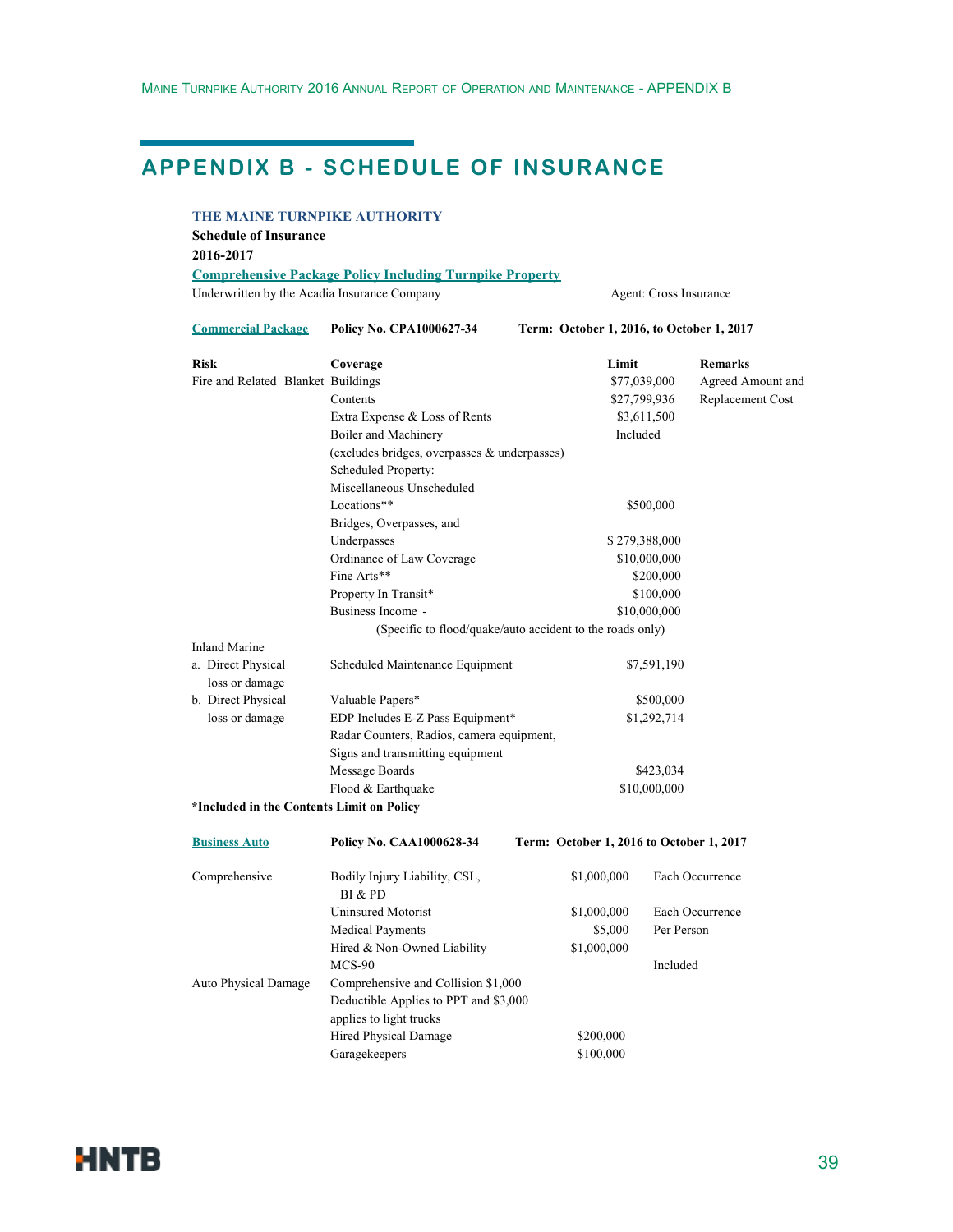#### **Comprehensive General Liability Policy**

Underwritten by Acadia Insurance Co. Agent: Cross Insurance Co.

| <b>General Liability</b> | <b>Policy No. CPA1000627-34</b><br>Comprehensive General Liability | Term: October 1, 2016 to October 1, 2017 |
|--------------------------|--------------------------------------------------------------------|------------------------------------------|
|                          | Each Occurrence Limit                                              | \$1,000,000                              |
|                          | Personal & Advetising Injury                                       | \$1,000,000                              |
|                          | General Aggregate Limit                                            | \$2,000,000                              |
|                          | Products-Completed Ops Aggregate                                   | \$2,000,000                              |
|                          | Fire Legal Liability                                               | \$300,000                                |
|                          | Premises Medical Payments                                          | \$5,000                                  |
|                          | <b>Employee Benefits Liability</b>                                 | \$1,000,000                              |

\*\*A \$25,000 deductible applies.

#### **Comprehensive Crime**

Underwritten by Zurich American Insurance Company Agent Cross Insurance

|       | Policy No. MPL 5834934-04        | Term: October 1, 2016, to October 1, 2017 |            |  |
|-------|----------------------------------|-------------------------------------------|------------|--|
| Crime | Coverage                         | Limits                                    | Deductible |  |
|       | Employee Theft                   | \$2,000,000                               | \$50,000   |  |
|       | Forgery or Alteration            | \$2,000,000                               | \$50,000   |  |
|       | On Premises                      | \$2,000,000                               | \$50,000   |  |
|       | In Transit                       | \$2,000,000                               | \$50,000   |  |
|       | Computer Fraud                   | \$2,000,000                               | \$50,000   |  |
|       | <b>Funds Transfer Fraud</b>      | \$2,000,000                               | \$50,000   |  |
|       | Money Orders/Counterfeit Money   | \$2,000,000                               | \$50,000   |  |
|       | Electronic Data or Computer      | \$50,000                                  | \$25,000   |  |
|       | <b>Programs Restoration Cost</b> |                                           |            |  |
|       | <b>Investigative Expenses</b>    | \$50,000                                  | \$0        |  |

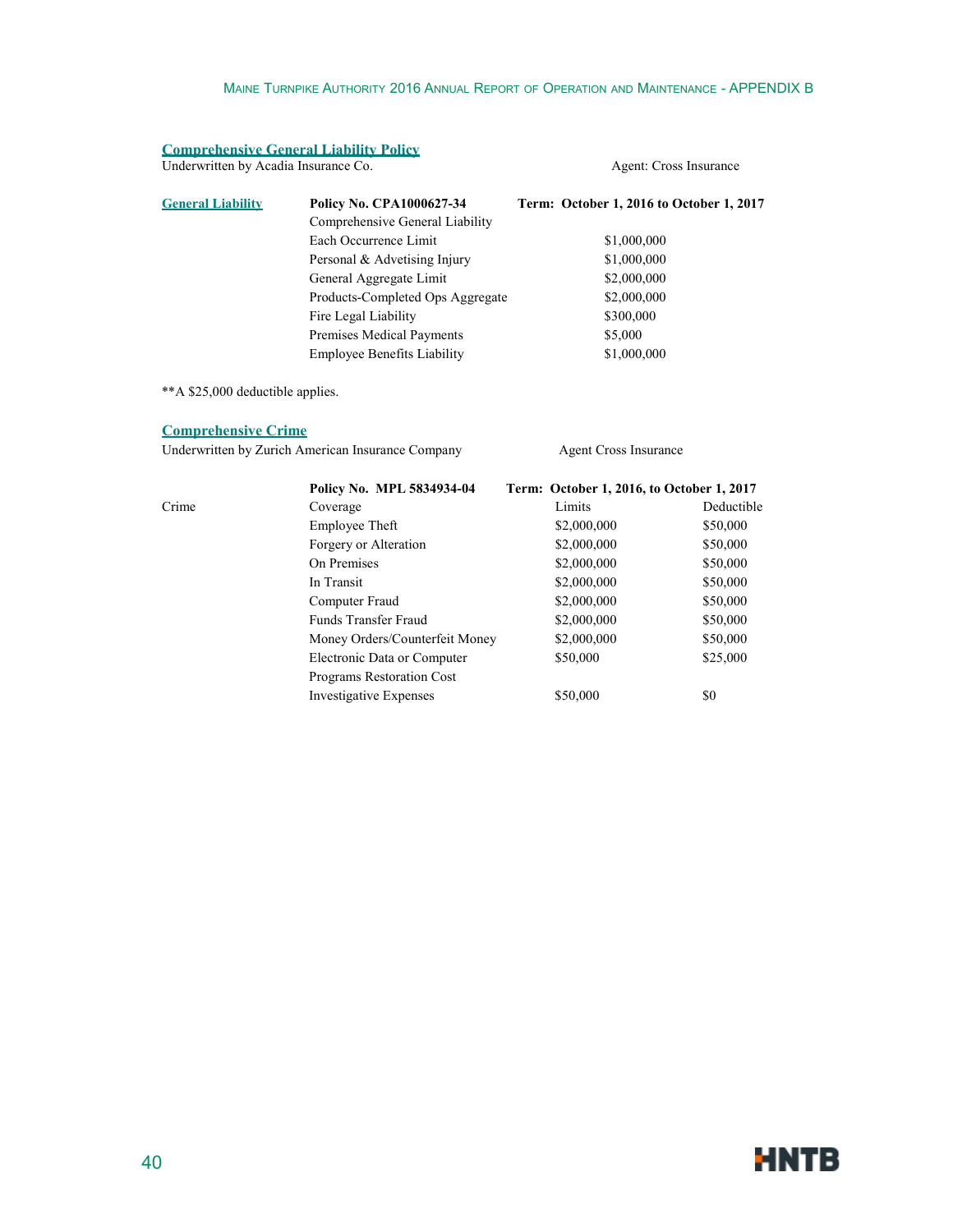#### **Worker's Compensation Self-Insurance Excess Policy**

Underwritten by Arch Insurance Company; Agent: USI Insurance Services

**Policy No. WCX 0059427 00 Term: February1, 2016 to February 1, 2017** Policy in keeping with the laws of the State of Maine; cancellation; 60 days \$750,000 Insurers retention for each accident or each employee for disease insurer's Limit of Indemnity for each employee for disease 1. As respects Coverage A (worker's compensation) Statutory Each Accident Statutory Aggregate - Disease 2. As respects Coverage B \$1,000,000 Each Accident \$1,000,000 Aggregate - Disease

\$23,494,132 Total Estimated Annual Remuneration - February 2016-2017 Claim Service: Cannon, Cochran Management Service, Inc.

#### **Public Officials and Employees Liability**

Underwritten by ACE American Insurance Company Agent: Cross Insurance

| Policy No. EON M00608592 004 |                                                      | Term: October 1, 2016, to October 1, 2017  |                          |  |
|------------------------------|------------------------------------------------------|--------------------------------------------|--------------------------|--|
| Public Officials             | Elected and appointed<br>officials and all full-time | \$5,000,000 each                           | Retention: \$50,000 loss |  |
| <b>Employee Liability</b>    | and part-time employees                              | loss and aggregate<br>for each policy year |                          |  |

#### **Fidelity Bond-Public Officials**

Underwritten by Travelers Insurance Company: Agent TD Insurance, Inc.

| \$500,000 | Insures faithful                              |
|-----------|-----------------------------------------------|
|           | performance of<br>duties by the<br>individual |
| \$500,000 |                                               |
|           |                                               |
| \$50,000  |                                               |
|           |                                               |

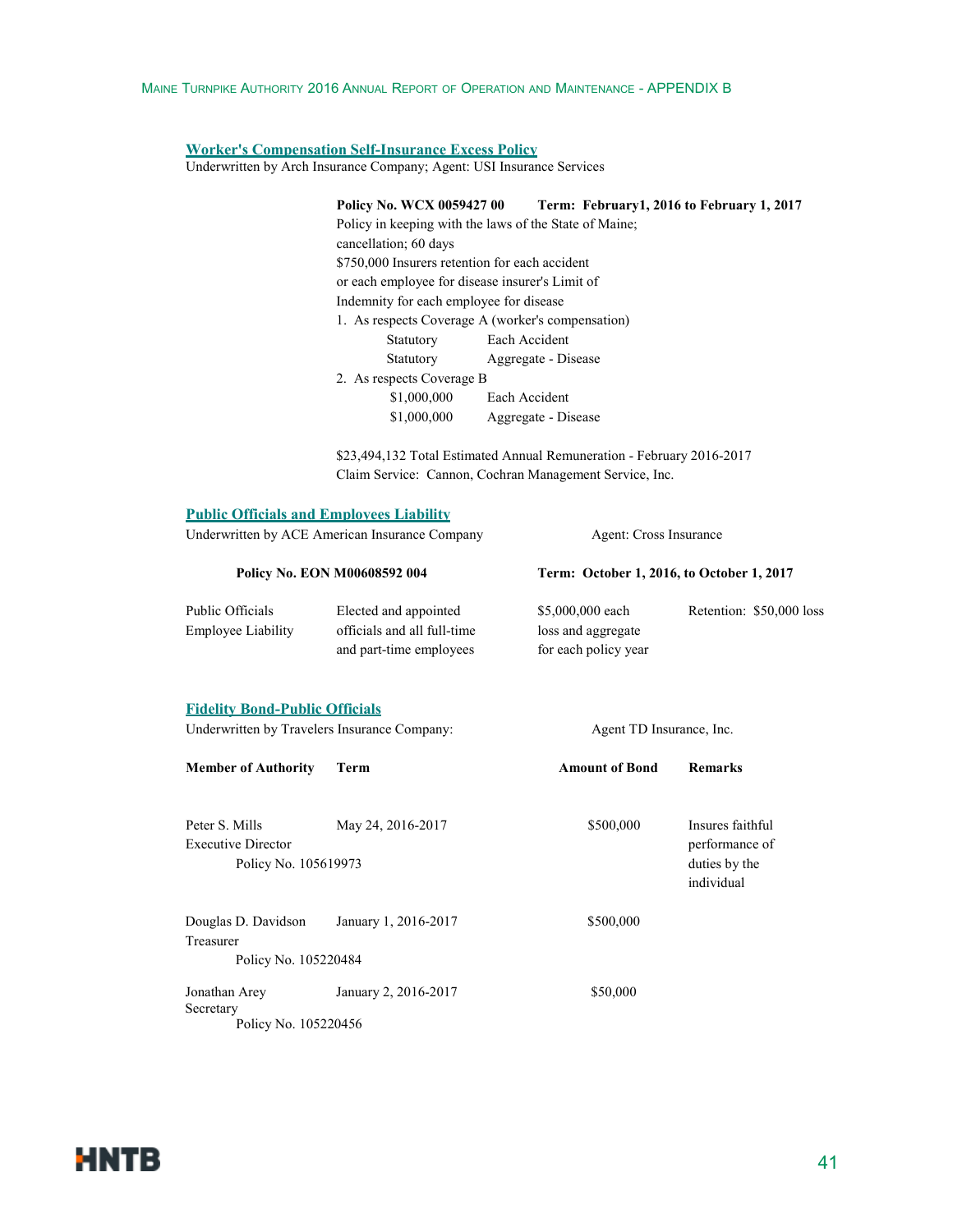| <b>Fiduciary Responsibility</b><br>Underwritten by ACE Insurance Company |                                                                                              | Agent: Cross Insurance                                      |                           |                          |
|--------------------------------------------------------------------------|----------------------------------------------------------------------------------------------|-------------------------------------------------------------|---------------------------|--------------------------|
|                                                                          | Policy No. G25749522 005                                                                     | Term: October 1, 2016-October 1, 2017                       |                           |                          |
|                                                                          | Limit \$2,000,000                                                                            |                                                             |                           |                          |
|                                                                          |                                                                                              | Provides protection for your errors/omissions or negligent  |                           |                          |
|                                                                          |                                                                                              | acts in connection with handling of employee benefit plans: |                           |                          |
|                                                                          |                                                                                              | Maine State Health Insurance Plan; Maine State Dental       |                           |                          |
|                                                                          |                                                                                              | Insurance Plan; Maine Turnpike Group Life Insurance Plan;   |                           |                          |
|                                                                          | and Maine State Retirement System                                                            |                                                             |                           |                          |
| <b>Group Hospital-Surgical</b><br>Effective April 1999                   |                                                                                              |                                                             |                           |                          |
| Primary Coverage                                                         | Aetna                                                                                        | Full semi-private room allowance                            |                           |                          |
|                                                                          | <b>Self-Insured Workers Compensation Bond</b><br>Underwritten by Travelers Insurance Company |                                                             |                           |                          |
|                                                                          | Policy No. 103464379                                                                         | Term: December 2016                                         |                           |                          |
|                                                                          | Obligee: Maine Bureau of Insurance                                                           |                                                             |                           |                          |
|                                                                          | <b>Privacy &amp; Network Liability Insurance</b>                                             |                                                             |                           |                          |
| Underwritten by ACE Insurance Company                                    |                                                                                              | Agent: Cross Insurance                                      |                           |                          |
|                                                                          | Policy No. EON G23691280 004                                                                 | Term: October 1, 2016-October 1, 2017                       |                           |                          |
|                                                                          | A. Limit of Liability for Insuring Agreements                                                |                                                             |                           |                          |
|                                                                          |                                                                                              |                                                             | Each Claim                | Aggregate                |
|                                                                          | A. Privacy Liability                                                                         |                                                             | \$10,000,000              | \$10,000,000             |
|                                                                          | B. Data Breach Fund                                                                          |                                                             | \$1,000,000               | \$5,000,000              |
|                                                                          | C. Network Security Liability                                                                |                                                             | \$10,000,000              | \$10,000,000             |
|                                                                          | B. Regulatory Proceeding Sub-Limit of Liability                                              |                                                             | \$5,000,000               | \$5,000,000              |
|                                                                          | Maximum Policy Aggregate Limit of Liability                                                  |                                                             |                           | \$10,000,000             |
|                                                                          |                                                                                              |                                                             |                           |                          |
| <b>Excess Cyber Liability</b>                                            | Underwritten by Philadelphia Insurance Company                                               |                                                             | Agent: USI Insurance      |                          |
|                                                                          | Policy No. PHSD1081207                                                                       | Term: October 1, 2016-October 1, 2017                       |                           |                          |
|                                                                          |                                                                                              |                                                             |                           |                          |
|                                                                          | Limits of Liability                                                                          |                                                             | Each Claim<br>\$2,000,000 | Aggregate<br>\$2,000,000 |
|                                                                          |                                                                                              |                                                             |                           |                          |